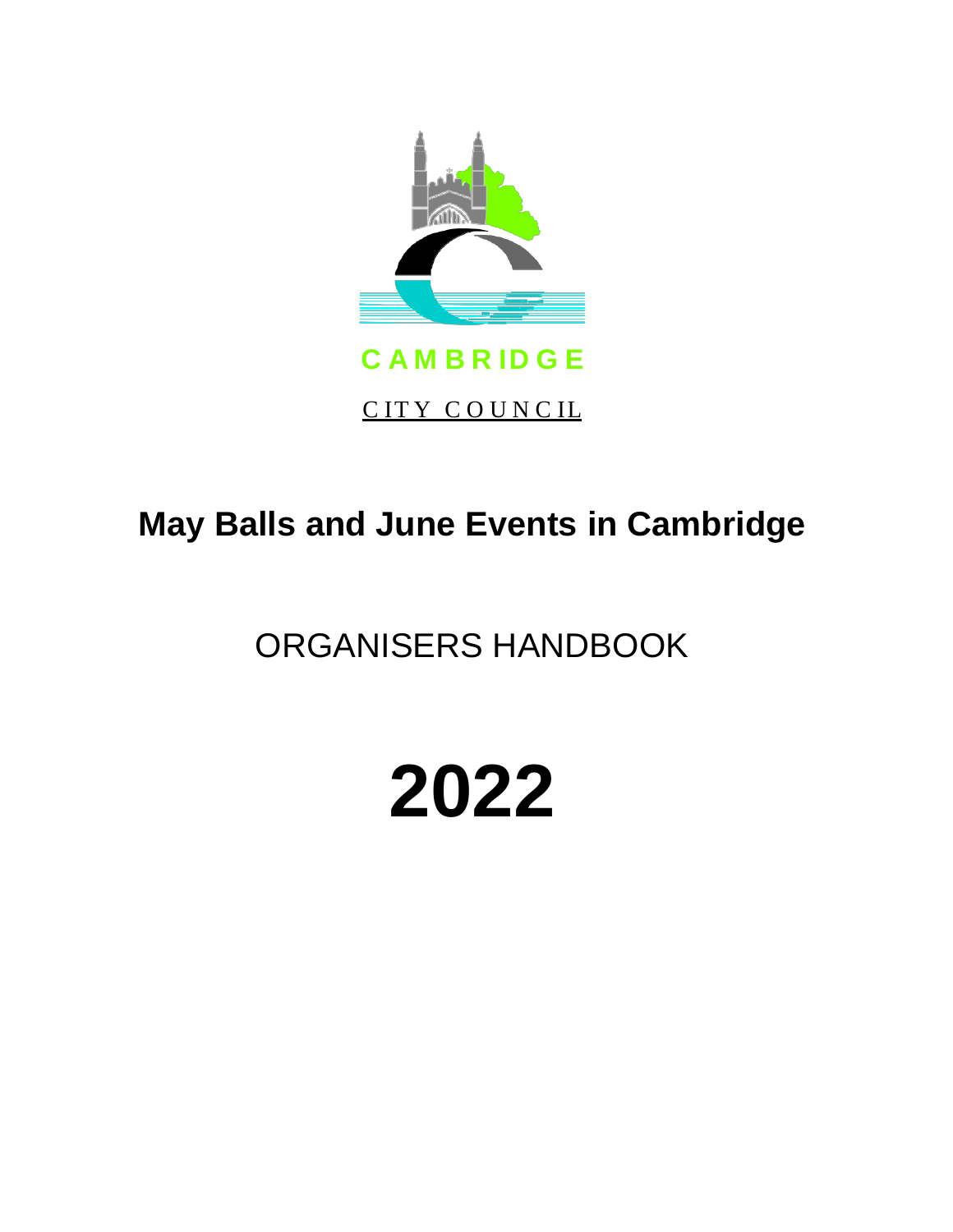## **CAMBRIDGE CITY COUNCIL - COMMERCIAL & LICENSING TEAM**

#### **MAY BALL & JUNE EVENT ORGANISERS HANDBOOK**

#### **TABLE OF CONTENTS**

| <b>Contents</b>   |                                                           | Page            |
|-------------------|-----------------------------------------------------------|-----------------|
|                   | Introduction                                              | З               |
| $\overline{2}$    | Example May Ball & June Event Premises Licence Conditions | $\overline{4}$  |
| 3                 | Background                                                | 5               |
| $\overline{4}$    | Areas to Tackle                                           | $\overline{7}$  |
| 5                 | Licensing                                                 | 11              |
| 6                 | <b>Liaison with Officers</b>                              | $\overline{15}$ |
| $\overline{7}$    | <b>Public Relations</b>                                   | 16              |
| 8                 | <b>Organisers Timetable</b>                               | 17              |
| 9                 | <b>Contacts for Officers</b>                              | 19              |
| <b>Appendices</b> |                                                           |                 |
|                   | <b>Noise</b>                                              | 20              |
| $\overline{2}$    | <b>Monitoring Sound Levels</b>                            | 25              |
| 3                 | <b>Special Effects</b>                                    | 28              |
| $\overline{4}$    | <b>Food Safety</b>                                        | 30              |
| 4.1               | <b>Caterers Questionnaire</b>                             | 45              |
| 4.2               | <b>Event Organisers Summary Questionnaire</b>             | 48              |
| 5                 | <b>Traffic Management</b>                                 | 51              |
| 6                 | Drugs, Crime & Security - Good Practice Guidelines        | 53              |
| $\overline{7}$    | Standard Procedures & Legislative Requirements            | 55              |
| 8                 | <b>Conditions for Hypnotism</b>                           | 62              |
| $\overline{9}$    | Sound "Method Statement" Examples                         | 65              |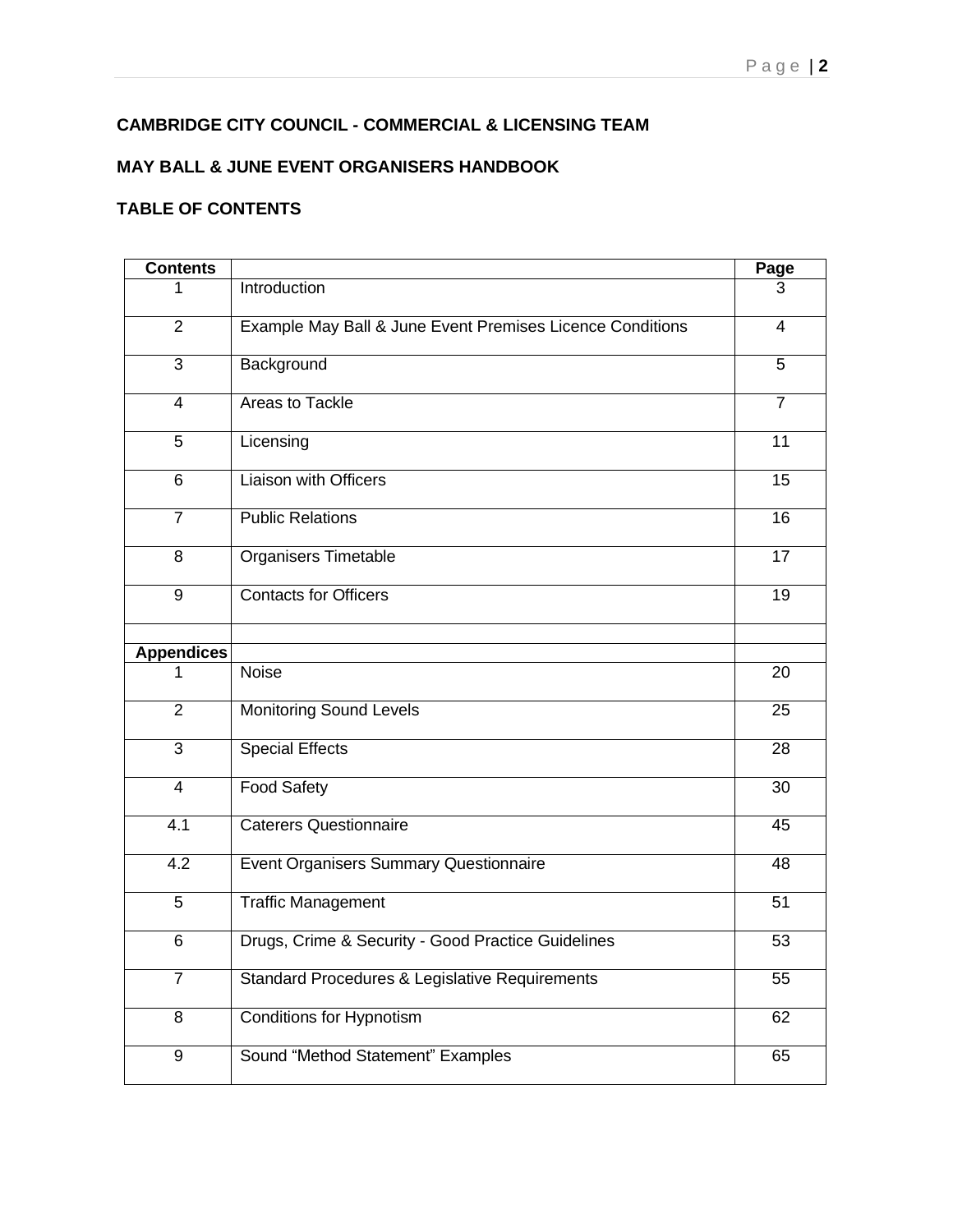#### **1. INTRODUCTION**

This guidance document (The Handbook) is a code of practice for the organisers of May Balls and June Events. It has been produced by the Commercial & Licensing Team of Cambridge City Council to assist organisers of May Balls and June Events in making their entertainments safe for those attending whilst preventing any unreasonable disturbance to local residents.

The organisation of a May Ball can be complex and time consuming but this Handbook seeks to provide practical advice about how to organise a successful event. It also sets out what needs to be done and when in a variety of areas by the Colleges. References in this Handbook to a Ball apply equally to an Event.

All Colleges also have to conform with a number of legal requirements, some which are attached to their premises licences as conditions, relating to the organisation of their May Balls. The conditions include a number of deadlines for the submission of documentation which have to be complied with.

An example of a set of these premises licence conditions can be found on page two. However please note that these may vary depending on the College concerned and the deadlines may also vary depending on when your College usually holds its event, for example in the Winter or in June. It is therefore important that you check the specific conditions attached to your College's premises licence to ensure compliance.

It is also important to note that failure to ensure compliance may be regarded as a breach of the terms of a college's Premises Licence under the Licensing Act 2003. This could result in the college being prosecuted or having its licence reviewed. Should the licence holder decide that alternative measures, designed to achieve the same effect, will be used to achieve compliance, on the night of the event this should be recorded in writing by the licence holder.

The Handbook provides general advice and a series of appendices or links to documents provided by other organisations, in particular Cambridgeshire Fire and Rescue Service, on specialist areas. These set out what needs to be done in each area and the necessary timescale and deadlines to be achieved in each case.

A useful reference is the Event Safety Guide published by the Health and Safety Executive (HSE). It is a Guide followed by organisers of public events across the country and your College may wish to make it available to May Ball Committees. The HSE's advice can be found at [http://www.hse.gov.uk/event-safety/.](http://www.hse.gov.uk/event-safety/)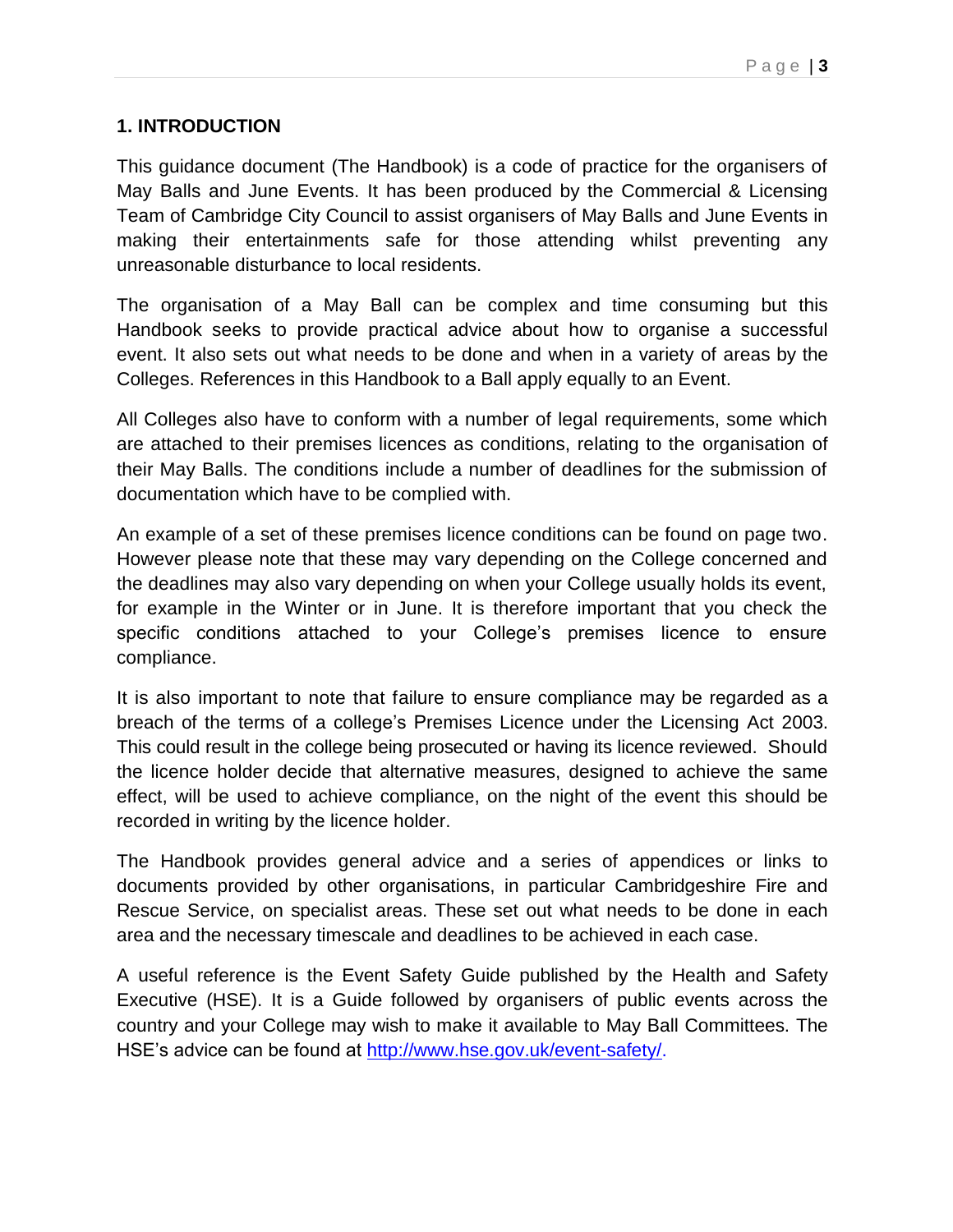## **2. EXAMPLE SET OF COLLEGE PREMISES LICENCE CONDITIONS RELATING TO MAY BALLS AND JUNE EVENTS**

1. A full provisional programme of entertainments together with layout plans of the College with venues and entertainments etc clearly marked shall be provided to Cambridge City Council Commercial and Licensing manager by 31<sup>st</sup> January.

2. A sound method statement detailing the measures in place to control sound at the event including details of the sound contractor shall be provided to Cambridge City Council Commercial and Licensing manager by 28<sup>th</sup> February.

3. A final programme of entertainments and lay out of the event shall be provided to Cambridge City Council Commercial and Licensing manager by 31<sup>st</sup> May.

4. A properly completed food safety questionnaire from the May Ball Handbook with confirmation of the names of any food contractors, their registration and confirmation that they have completed their questionnaires shall be provided to Cambridge City Council Commercial and Licensing manager by 1<sup>st</sup> May.

5. Copies of Fire Risk Assessments for your event and entertainments shall be provided to Cambridgeshire Fire and Rescue Service by 31<sup>st</sup> May.

6. The name/s of the person/s responsible for the control of the noise at the event shall be provided to Cambridge City Council Commercial and Licensing manager by the end of the first week of June.

7. The name/s of the person/s responsible for Fire Safety at the event shall be provided to Cambridgeshire Fire and Rescue service by the end of the first week of June.

8. On the day of the event all risk assessments, all certificates for flame retardant materials, temporary structures and PAT test certificates for all electrical equipment including that belonging to any subcontractors confirming its suitability for outside use shall be available for inspection.

9. The maximum sound levels permitted at outdoor venues such as marquees shall be as follows:

Main Marquee

80 dBLAeq (5 minutes), 85 dBL (Max) before midnight

75 dBLAeq (5 minutes), 80 dBLA (Max) after midnight

Disco or smaller entertainments marquee

75 dBLAeq (5 minutes), 80 dBLA (Max) throughout the Ball

These levels shall be measured at a point one metre from the marquee or, where no marquee, is being used, three metres from the perimeter of the courtyard in which the music is being played.

10. No glass drinking vessels shall be permitted to be used in any outside area or temporary structure such as a marquee.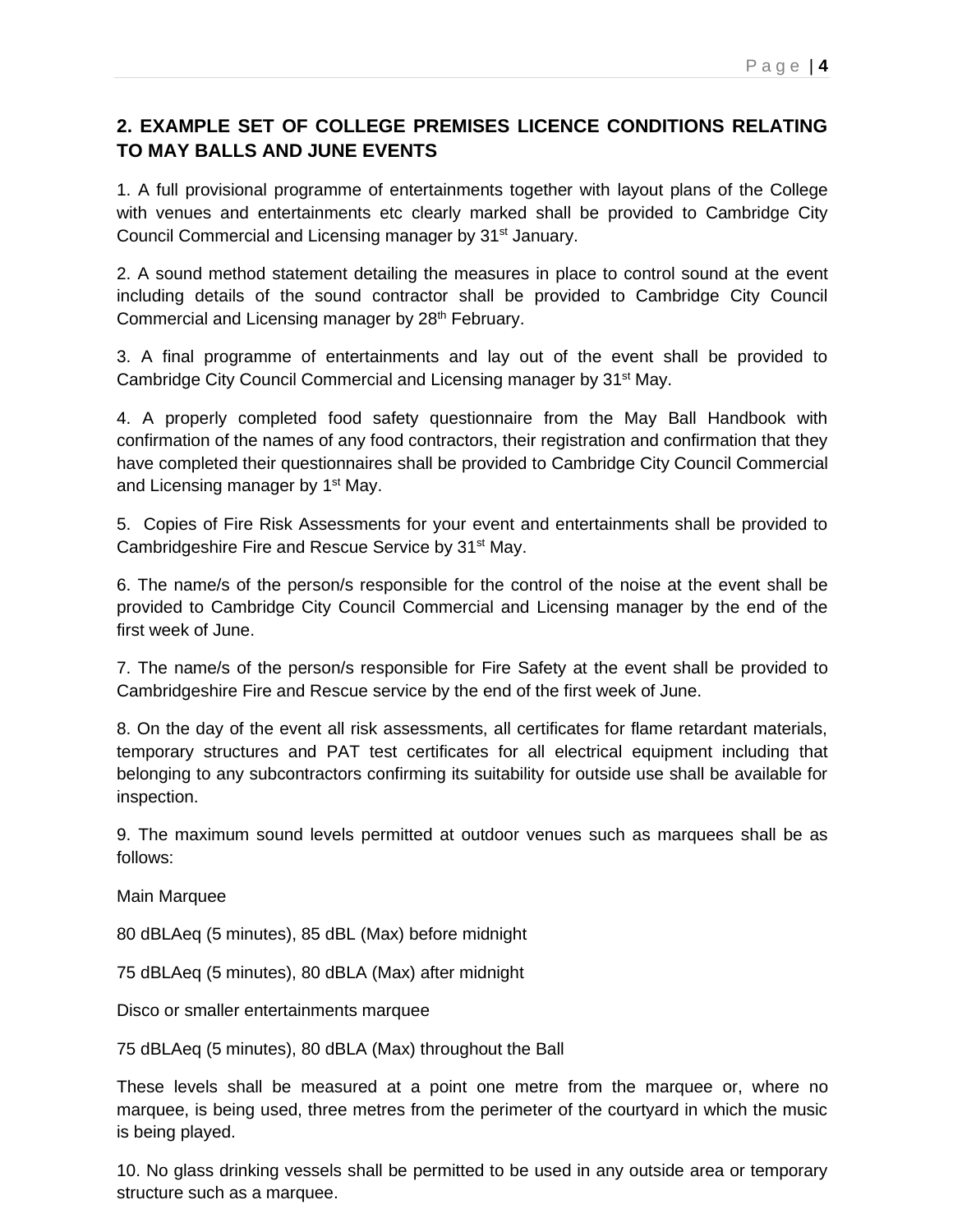## **3. BACKGROUND**

3.1 May Balls are traditional events held annually or biannually by colleges to allow undergraduates and others to relax and celebrate the completion of examinations and the year's academic work. A typical Ball consists of a variety of types of entertainment but principally one or more venues within college precincts for live music to cater for several different tastes. They may also include some formal dining at the start as well as casual dining throughout the night.

3.2 Stages are often erected within marquees and the entertainments take place from mid-evening until the early hours and may go on all night. June events are similar in nature but smaller in scale to May Balls, often finishing earlier, and operating on more restrictive budgets. The numbers attending both types of events can vary from several hundred up to 2000 or more.

3.3 The use of amplified music such as live bands and discos in outdoor venues raises the real potential for sound to carry into residential areas and cause people to lose sleep. At one time this resulted in large numbers of complaints about disturbance but this number has now been significantly reduced over the years after the adoption of some of the measures detailed below.

3.4 It might seem unreasonable to restrict the activities of the Colleges on the one night of the year on which they hold such an event. However it is very unusual for any event to be allowed outside PA late at night and with that comes some responsibility to ensure that any unnecessary disturbance is avoided.

3.4 It should be borne in mind too that May Balls are held over several different nights and that a number of Balls are held each night so that during May Week there is little respite for residents. It is also worth being aware that May Week falls at a time when local school pupils are undertaking their own examinations and is therefore a particularly sensitive time for them.

3.3 Friday and Saturday nights are best suited to the holding of a Ball since local residents are less likely to be attending work the following day. However it is understood that not all Balls can be held on the same nights and most colleges have a 'traditional' night.

3.4 In 1982 the University authorities and Environmental Health agreed a Code of Practice. It aimed to minimise disturbance to residents from musical entertainment and fireworks. Elements of the Code of Practice have subsequently been incorporated into this Handbook.

3.5 The objective was to prevent residents being unreasonably disturbed without unduly prejudicing the enjoyment and tradition involved in May Balls. Each college must clearly identify people to be responsible for achieving compliance with the necessary standards and conditions. This has gone a long way to reducing the number of complaints though there is never room for complacency and it takes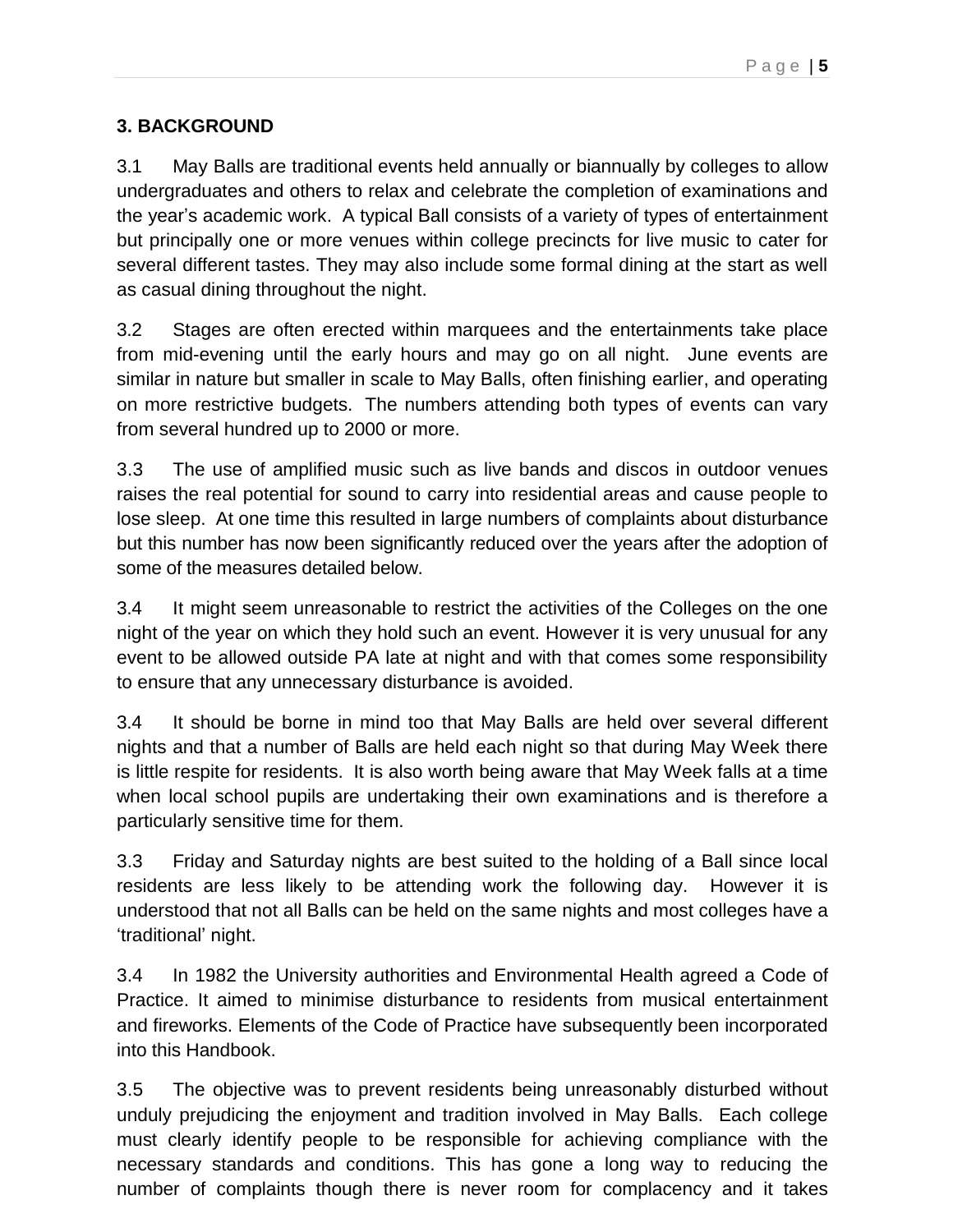vigilance and hard work to keep on top of potential problems.

3.6 Public perceptions of what is and is not acceptable in terms of noise disturbance have changed over the years. This affects the standard for what can be considered as a noise nuisance because it is related to the expectations of an average person.

3.7 The provision by the Council of an Out of Hours Noise Service to deal with complaints also influences the standard of response expected by the public. The Council must be even handed in its enforcement of the law. It must therefore apply the same standard to the May Balls as it does to other types of event.

3.8 Safety is a paramount consideration with a large numbers of guests, performers and workers on site whose layout may be unfamiliar to many of them. Temporary structures such as marquees, temporary electrical installations for lighting and power and other temporary equipment, such as gas fired cooking equipment can all present potential safety risks. The law requires organisers to undertake a thorough, written assessment of the risks involved and to put in place arrangements to minimise them. A serious failure to get this right can result in the Ball, or parts of it, being closed down by the Fire Service.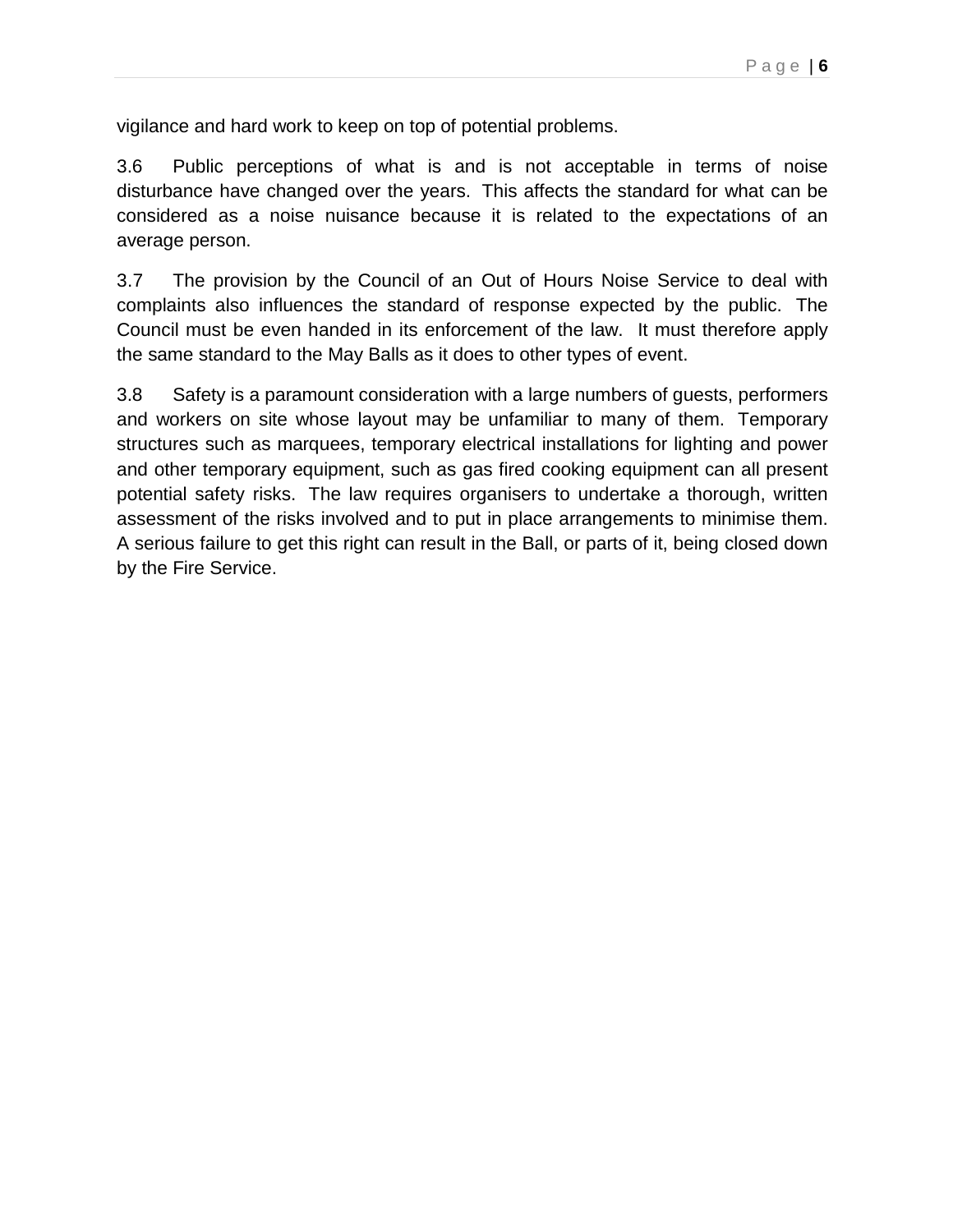## **4. AREAS TO TACKLE**

## **SAFETY**

4.1 Holding an event that is safe for all those attending and working at it is the most important issue. Colleges, through the organisers, have a legal responsibility to assess the risks posed by all of the activities which will be taking place and put into place arrangements which will minimise the likelihood of an incident occurring and the severity of it if such incident did occur. These arrangements need to be put into writing well in advance so that this process is not rushed.

4.2 <sup>A</sup> competent person must be nominated by the college to be the "responsible person" for all safety issues. This is the person with whom officers will expect to deal with on any safety matters. This person will not, normally, be a student.

4.3 This handbook does not set out specific guidance on health and safety matters. However, organisers should read the "Organisers Fire Safety Handbook" produced by Cambridgeshire Fire & Rescue Service. It is available on their website at: [https://www.cambsfire.gov.uk/media/1561/may\\_ball\\_2017.pdf](https://protect-eu.mimecast.com/s/_OlxCDqpHo7ZXoHWUxtB?domain=cambsfire.gov.uk)

## **SECURITY**

4.4 May Balls and June Events are the type of function which is attractive to potential gate-crashers seeking to gain unauthorised access. Precautions should be taken in the distribution of tickets and control of entry in order to minimise this. Almost all colleges will need to employ door supervisors or security personnel to deal with unauthorised persons and their removal from the college. They are also useful to deal with incidents occurring within the Ball if deployed appropriately around the event.

4.5 Reputable security firms can supply the correct personnel for this task with the right combination of training and skills. Most importantly anyone employed to carry out this function MUST be licensed by the Security Industry Authority (SIA). They must also wear their licence "badge" which carries their photograph and details.

4.6 Organisers can use the SIA website at <http://www.the-sia.org.uk/home> to find a list of approved contractors. You can also to check that supervisors supplied to the college for the event are properly licensed.

## **NOISE**

4.7 Providing entertainment, such as bands, discos and fireworks outdoors or in marquees in the centre of Cambridge is likely to give rise to disturbance to residents in the city and, over the years, has resulted in many complaints. Colleges, through the Ball organisers, must take the appropriate steps to prevent a noise nuisance from being caused and to minimise the amount of disturbance. This can be achieved by using the best practicable means available and taking advantage of advances in the technology which exist to control sound from entertainments.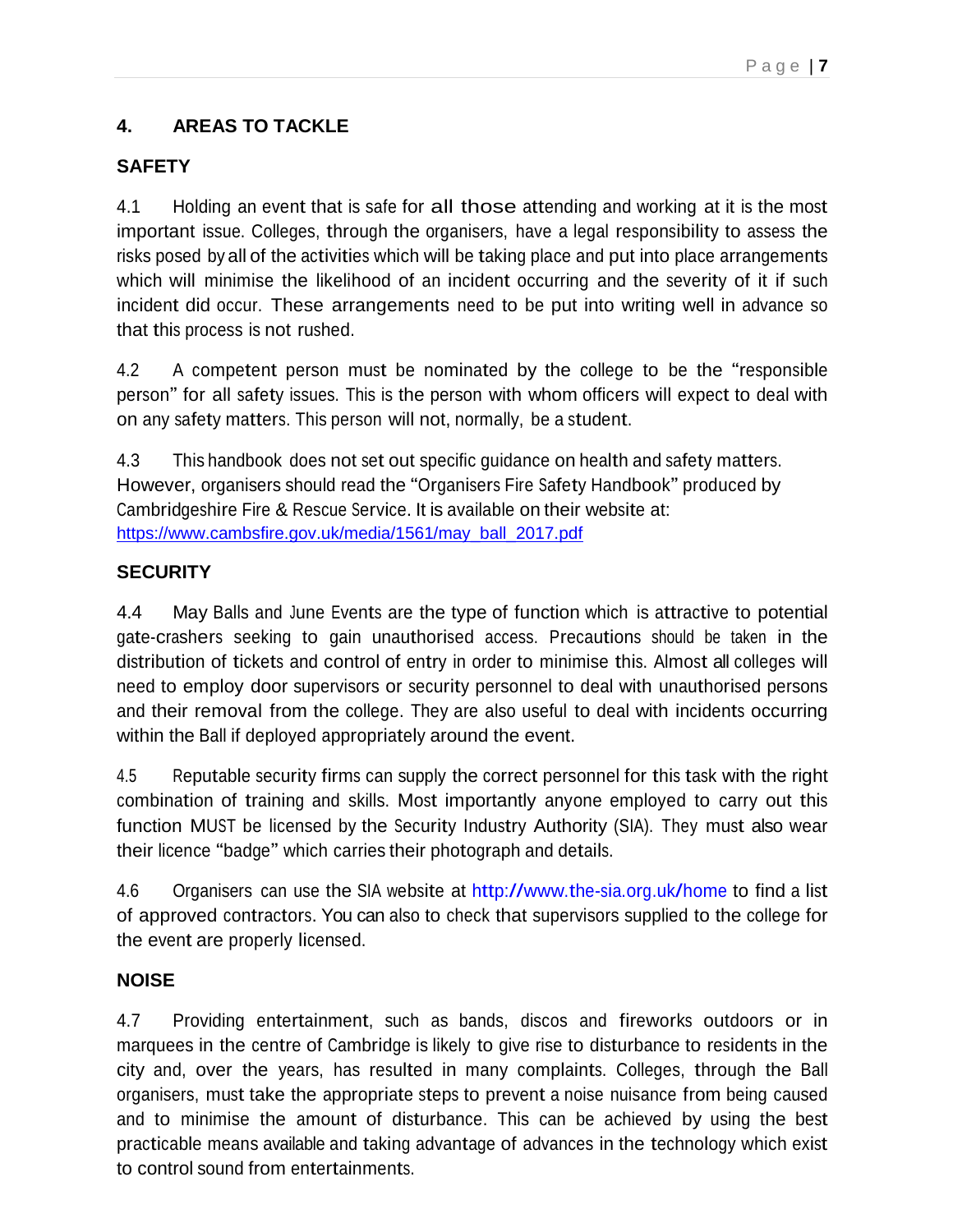4.8 After midnight, the permitted sound levels are reduced and therefore the type of entertainment which is viable then will be more limited. Colleges must demonstrate very cogent reasons for having a fully amplified band with a big line-up of instruments playing after 1.00 a.m. This is because adequate controls are much more difficult to exercise effectively. They should also try to avoid having more than one amplified band on their outside stages at any time.

4.9 In particular it is essential to use a reputable sound company to design the sound systems to comply with the conditions on sound levels and produce a robust Sound Method Statement. Some of the issues associated with noise and how to deal with them are outlined below and elsewhere in this Handbook.

#### **MONITORING OF SOUND LEVELS**

4.10 The monitoring of sound levels is necessary to ensure that sound levels are controlled effectively and is the responsibility of the organisers who must put in place proper arrangements to deliver this. Organisers must both monitor levels fully and, if necessary, take effective action to remedy any non-compliant band or disco.

4.11 They should be able to demonstrate that they have done so and, if necessary, what action has been taken to rectify any problems. Council staff may undertake visits to check that this is being done.

## **SPECIAL EFFECTS**

4.12 These include laser displays, fireworks, fire juggling and performances of stage hypnotism. Special arrangements for ensuring safe operation and for minimising annoyance to residents should be followed. Stage hypnotists require a specific licence from the Council for their performances.

## **TEMPORARY STRUCTURES**

4.13 It is important to note that most fatal and serious injuries arise when workers fall during construction work or as a result of the collapse of the structure, lifting operations or mobile plant. You and your contractors should therefore be aware that any Temporary Demountable Structures (TDS) erected on site may be subject to the Construction and Design Regulations often referred to as the CDM Regs.

4.14 Further guidance is available on the Health and Safety Executive's website at [http://www.hse.gov.uk/event-safety/temporary-demountable-structures.htm.](http://www.hse.gov.uk/event-safety/temporary-demountable-structures.htm) It includes a list of Do's and Don'ts during the Planning, Building & Dismantling and In Use stages.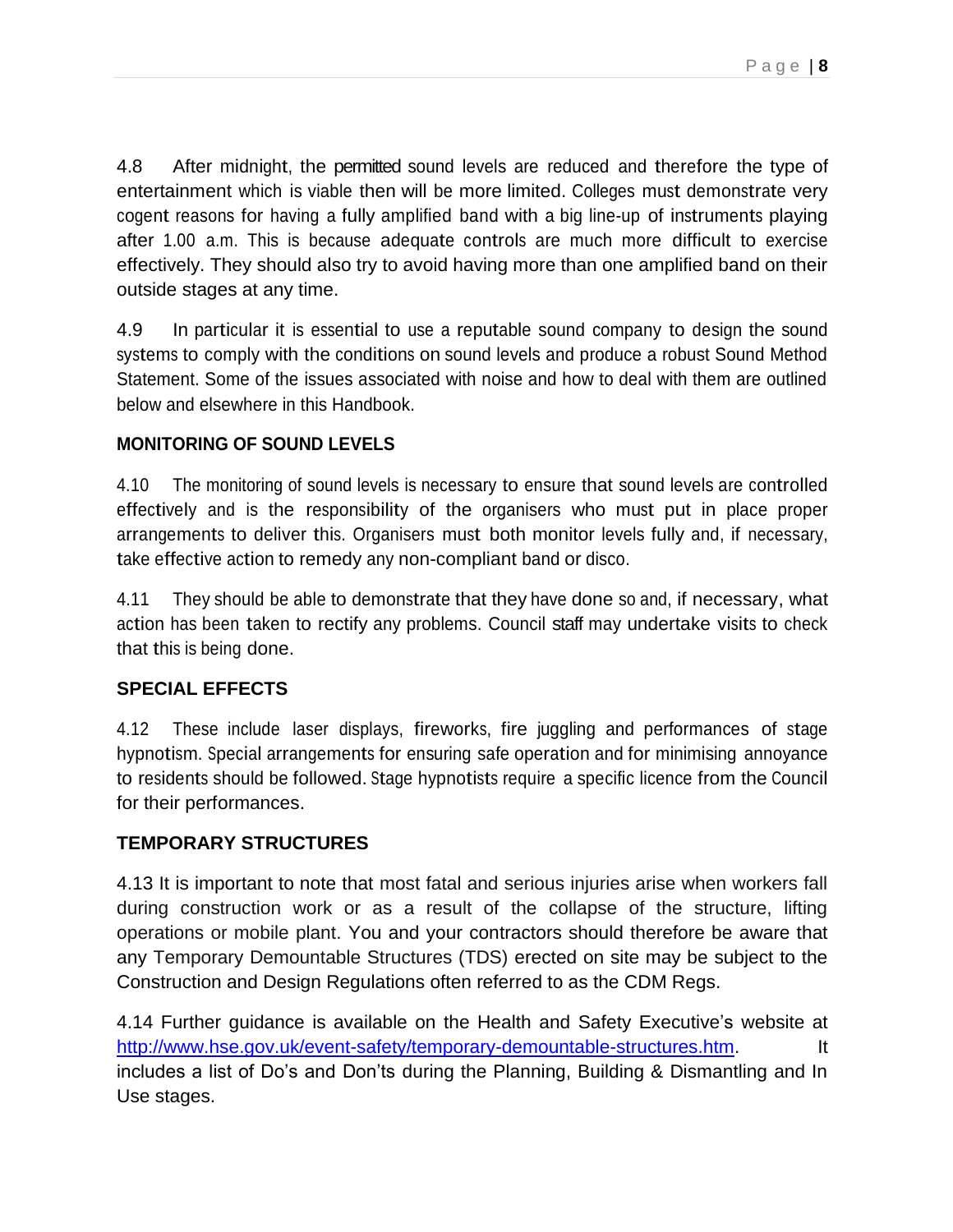#### **INFLATABLES – Safety Advice for Bouncy castles and other play inflatables**

4.15 Serious incidents have occurred where inflatables have collapsed or blown away in windy conditions. Some simple precautions can help you avoid serious incidents, whether you supply or buy bouncy castles and inflatables, are hiring one for an event, or operate them. Health and safety law applies to the supply, hire and use of inflatables for commercial purposes.

4.16 It is important that all entertainments, particularly inflatables, are properly stewarded. This is to ensure that they are being used safety and the numbers on them are being managed and any incidents can be responded to quickly.

4.18 Before you buy or hire an inflatable for private or public use you should make sure it has either a numbered PIPA tag or an ADiPs declaration of compliance (DoC).

It should also have:

- written documentation from a competent inspection body to show it complies with British Standard BS EN 14960
- instructions on how to operate it safely

4.19 The Health and Safety Executive (HSE) supports two industry inspection schemes for inflatables run by PIPA and ADiPs. You can use their websites to check safety tests have been carried out and to find out what to do if the equipment has no PIPA tag or ADiPs DoC (you may be risking people's safety if the inflatable doesn't have one of these).

4.20 The HSE guidance on inflatables states the following amongst other advice:

- No inflatable should be used in winds **above 24 mph** (38 kmph), which is Force 5 on the Beaufort Scale (small trees in leaf begin to sway)
- Certain inflatables may have a lower maximum wind speed for operation. Always check the manufacturer's operating manual to confirm the maximum wind speed for the safe operation of the inflatable
- When the inflatable is being operated outside, use an **anemometer** to measure the wind speed at regular intervals. If one of these is not available, the inflatable should not be operated outside. These measurements should be recorded.
- Do **not** use smartphone weather applications to measure wind speed as they do not take localised wind conditions into account
- There should be **constant supervision** by at least one suitably trained person.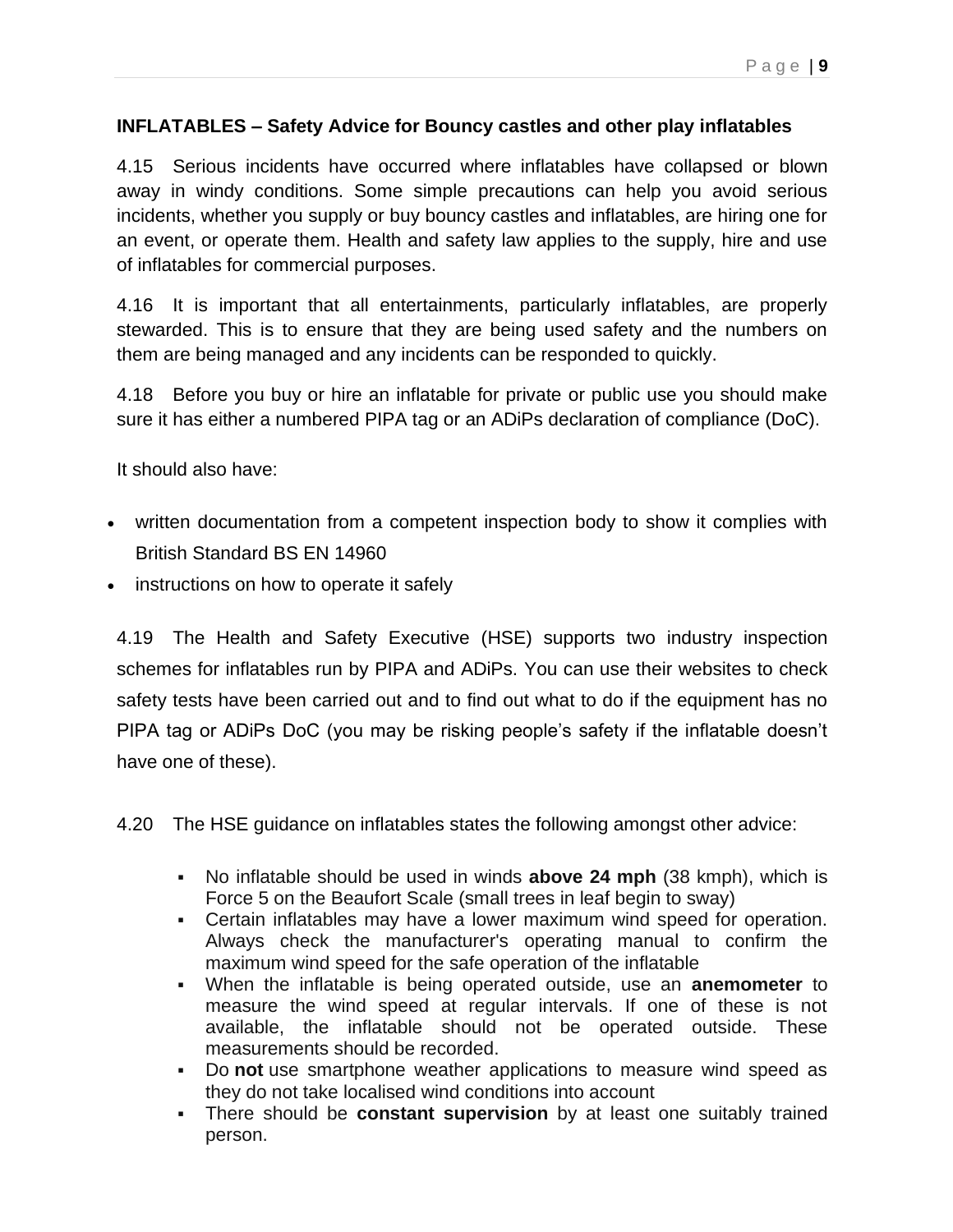4.20 Further guidance on the use of inflatable devices used both outside and inside can be found on the HSE website at [Bouncy castles and other play inflatables: safety](https://www.hse.gov.uk/entertainment/fairgrounds/inflatables.htm)  [advice \(hse.gov.uk\)](https://www.hse.gov.uk/entertainment/fairgrounds/inflatables.htm)

## **FOOD SAFETY**

4.21 Providing a range of food for a large number of people, particularly where outside contractors and mobile equipment are involved, presents significant risks that must be addressed so that food is safe for guests to eat. The law requires caterers to be registered and organisers will need to see evidence that they are before they can use them.

4.22 Appendix 4 provides advice and guidance to organisers and a sample letter to provide caterers with necessary information. The Event Organisers Questionnaires for food businesses at Appendix 4.2 must be returned by 1<sup>st</sup> May 2018.

## **RUBBISH & RECYCLING**

4.23 The May Balls can generate very large quantities of waste particularly glass and packaging materials. It is essential to make sure that rubbish is not allowed to accumulate around the college during the Ball. As well as being unsightly, it provides hazards to your guests, especially if gangways become blocked so as to impede access or if glass becomes trodden under foot.

4.24 Much work has been done to reduce the amount of glass at events and it is now prohibited from outside areas at many Colleges on the night of the May Ball. Beer in cans and wine in recyclable plastic glasses for example can be used in those areas instead.

4.25 One example of good practice is the use of waste stations where waste can be recycled sorted at source before disposal which can significantly increase recycling rates.

4.26 All employed contractors should be encouraged to remove their own waste (packaging in particular). They should not rely on the College's existing arrangements for the site which can also save you money.

4.27 At your event more waste will be generated than you might think. In recent years we have seen an increase in contractors (whether caterers or entertainment providers) accepting that they must attempt the following:

- To minimise the waste they produce
- To use recyclable packaging wherever possible
- To remove the bulk of their waste themselves for safe and legal disposal
- We suggest you discuss this with each contractor you use as any waste they leave will have to be removed from site at your cost.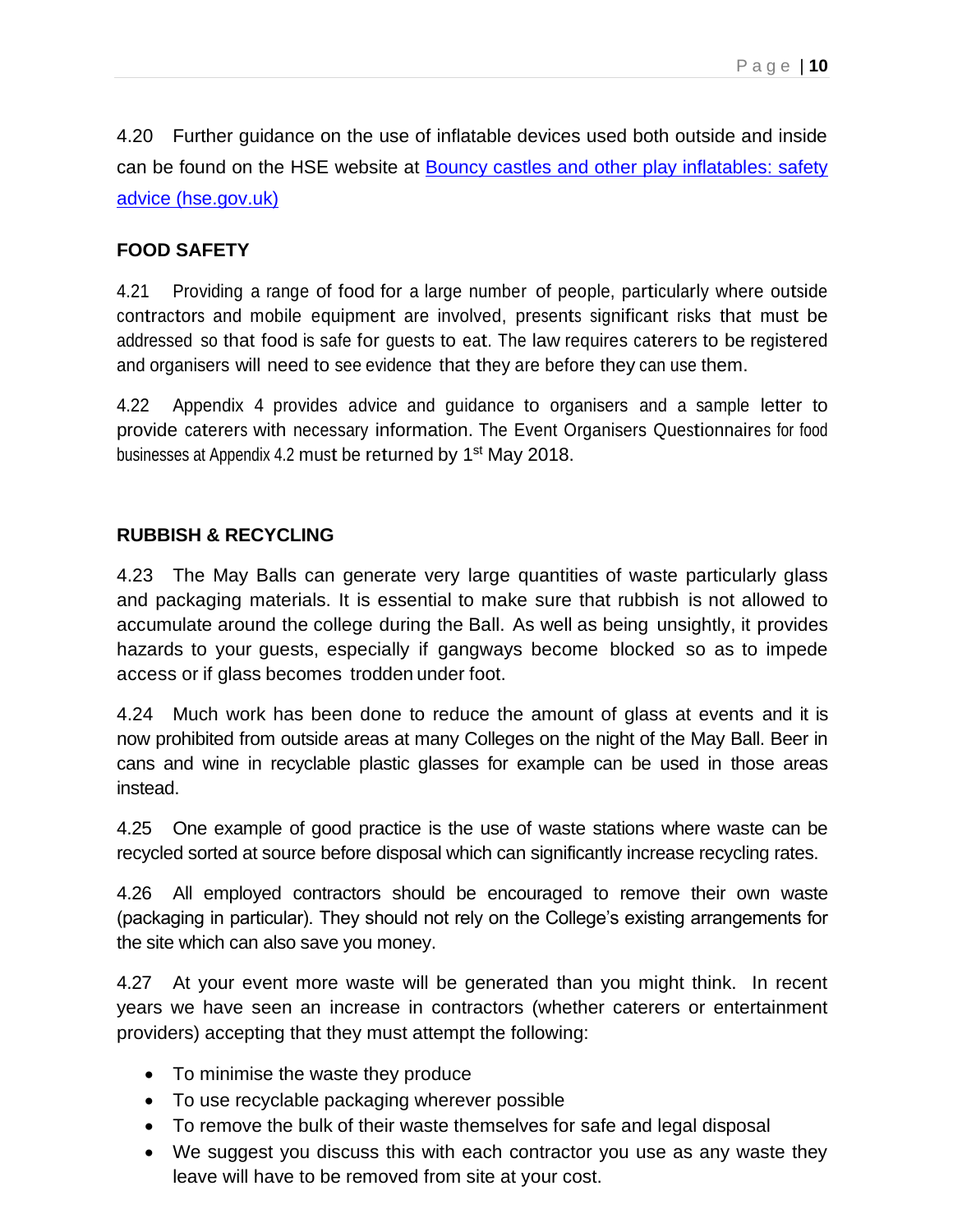4.28 It is important that you consider waste and recycling as it can quickly impede and impact your event if not properly dealt with.

For example:

- If not properly contained and collected fire escapes can be blocked by piles of bin bags
- Food safety of caterers/dining hall can quickly be negatively affected if waste is not considered (see later section in Food Section)
- By not arranging recycling and refuse disposal before the event the cost of clearance will be significantly higher afterwards.
- Your College has in place contracts for the waste it creates from normal day-today activities. These *do not* include that produced by an event serving hundreds / thousands of guests.

4.29 It is now easy to provide recyclable or compostable packaging for events, for food & drink. By ensuring as little waste is produced as possible, and what is can mostly be recycled /composted the footprint of your event can be minimised.

4.30 Event waste management is an important consideration for a successful, safe and economically viable, event. Guides can be found online and/or the Greater Cambridge Shared Waste – Commercial Team are happy to advise.

4.31 An on-side, keen and environmentally aware clean-up team who understand the goals of the event (one of which should be to "leave no trace" is a hugely important part of your event planning team. The *Greater Cambridge Shared Waste Service (GCSWS) – Commercial Team* can be contacted on (01954) 713 496 or [trade@cambridge.gov.uk.](mailto:trade@cambridge.gov.uk)

## **TRAFFIC MANAGEMENT**

4.29 Colleges will be generating a significant amount of additional traffic as a consequence of their event. This can include deliveries of equipment, the arrival and departure of suppliers, performers and guests. Managing this effectively and obtaining permits, where necessary, needs to be done well in advance in liaison with the County Council who are responsible for Highways in the city [\(https://www.cambridgeshire.gov.uk/\)](https://www.cambridgeshire.gov.uk/). Further information is available at Appendix 5.

## **5. LICENSING**

5.1 The Licensing Act 2003 requires the operators of premises where alcohol is sold or supplied and where regulated entertainment, such as live or recorded music, is offered to hold a premises licence. This also covers the May Balls and June Events held by the Colleges.

5.2 Premises licences have been granted to each of the college authorities, as part of the necessary licensing of the college for its routine operations throughout the year, sale of alcohol in college bars and concerts in college halls etc. The nature and extent of activities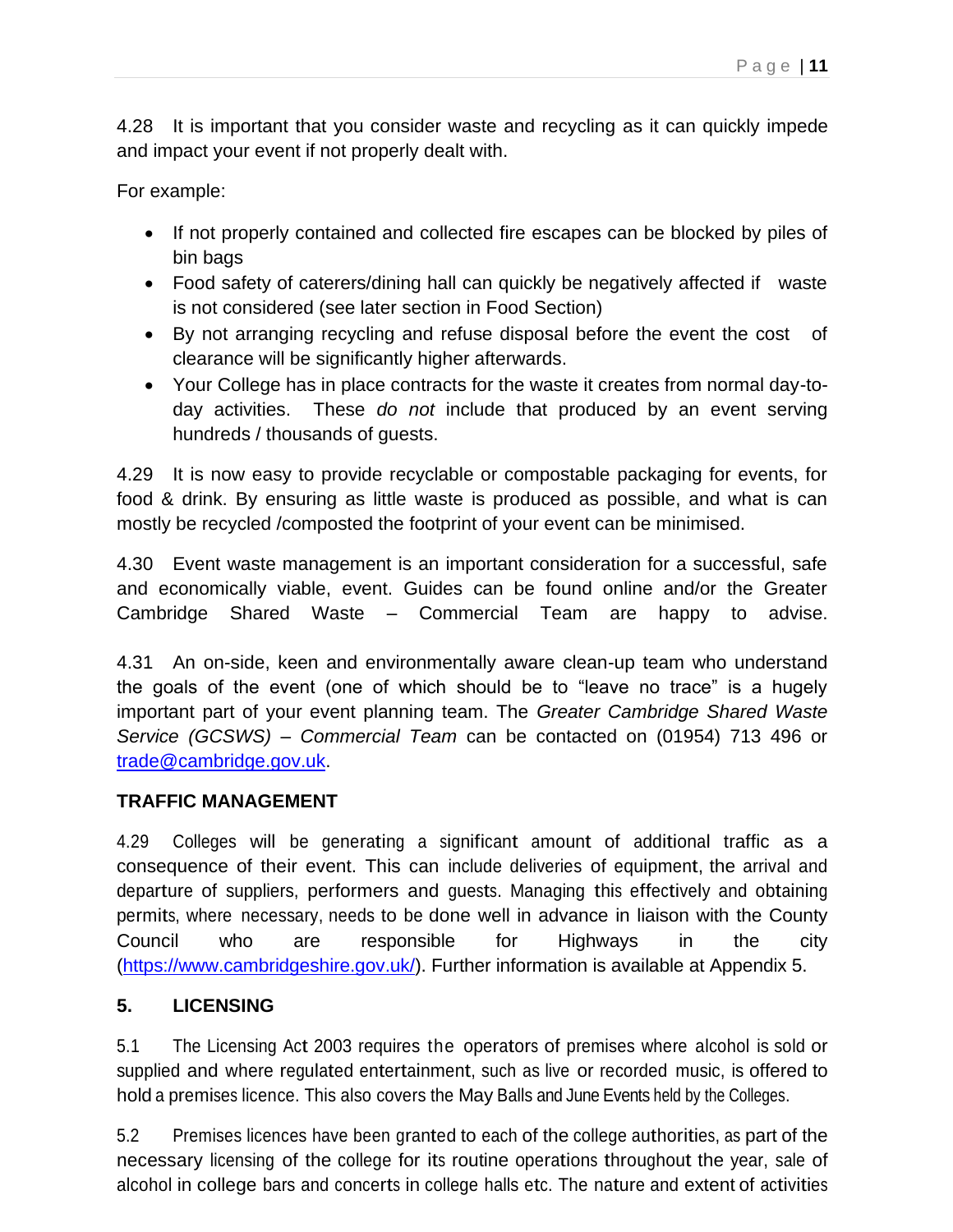at <sup>a</sup> May Ball therefore requires special consideration and each college must comply with the conditions attached to its premises licence with reference to the advice in this Handbook.

5.3 Organisers must speak to the college's Premises Licence Holder usually at an early stage in the planning of the Ball. This is to ensure that the licence permits all the proposed licensable activities and that the college will permit the use of its licence for the event.

5.4 In particular, you should ensure that all rooms and outdoor areas where regulated entertainment or provision of alcohol will be taking place are included on the licence. If not then an application to vary the licence must be submitted by the college allowing adequate time for its processing.

5.5 In particular the supply of alcohol, under the Licensing Act 2003, is the responsibility of the Designated Premises Supervisor (DPS), i n most cases this will be the Bursar or Catering Manager. The DPS must ensure that the law is complied with but there are some potential offences which must be prevented including:

- Allowing disorderly conduct (often associated with overindulgence in alcohol).
- Allowing the supply of alcohol to a person who is drunk.

5.6 It is recommended that every bar is supervised by a Personal Licence Holder under the authorisation of the DPS for the premises (College).

## **Failure to comply with the conditions attached to the Premises Licence**

5.7 We understand that the inclusive "free" availability of alcohol is a particular feature of most may Balls. We would therefore advise that the supply of any alcohol receives some supervision at all times with sufficient stewards available to monitor any self-service of alcohol for example.

5.8 The DPS should determine the College's policy regarding the supply of alcohol and provide clear instructions to all staff involved in dispensing alcohol at the Ball. It should be noted that maximum fines for these offences are unlimited depending on the circumstances.

5.9 The Fire Authority and the Licensing & Enforcement Team need to discuss with the organisers the proposed programme of events and a plan including the siting of marquees etc.

5.10 It will therefore be necessary to ensure the following:

- A senior member of college must be designated as the person responsible for the organisation of the Ball. This is to ensure that the college accepts responsibility for the conduct of the event, even though it may rely on junior members for the majority of its organisation.
- A plan of the college marked with the locations of all parts of the buildings and the position and dimensions of marquees and other temporary structures to be used during the event must be supplied to the Fire Service together with the Fire Risk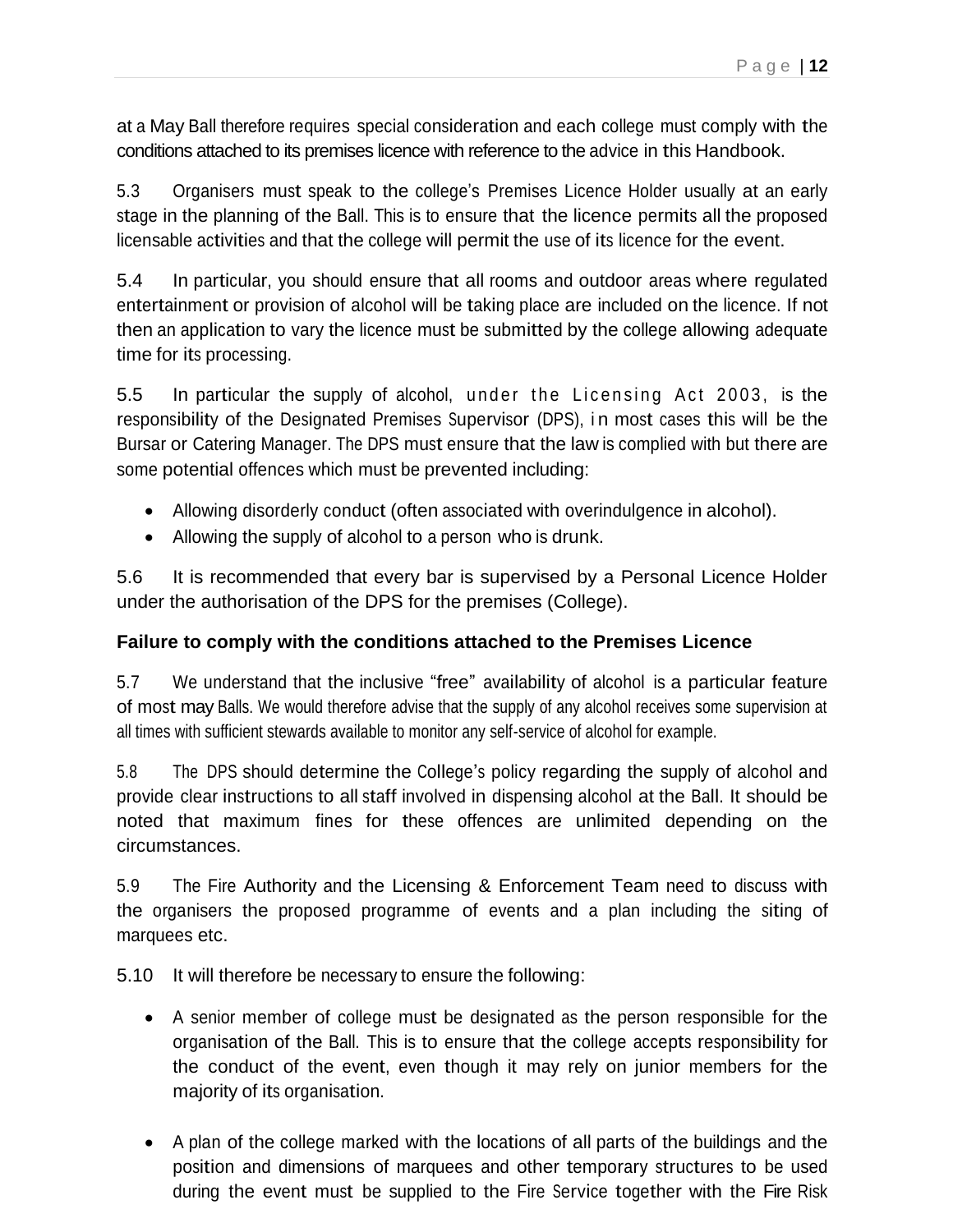Assessments. This is to enable the Fire Service to check the calculations that have been made, in the college's risk assessment, about the safe capacity of those areas and means of escape from them. The plan should, ideally, be to a scale of 1:200, but this is not vital, so long as all areas are clear. This should be submitted by the end of January.

- A provisional programme and running order for entertainments must be supplied to the Licensing & Enforcement Team, together with a statement on behalf of the applicant - known as the "Method Statement". This sets out the considerations of the organisers, together with those of their chosen sound engineering company, as to how it is intending to arrange and control the amplification of sound in order to ensure that licence conditions relating to the level of sound are complied with. This should be submitted by the end of January.
- At that stage many parts of the planning will be subject to change, including the programme of events. The final programme will have to be agreed with the Licensing and Enforcement Team, not later than seven days before the event.
- Fire Risk Assessments (FRAs) for all activities proposed to take place at the Ball should be submitted to the Fire and Rescue Service not later than 31<sup>st</sup> May. Further advice on FRAs can be found in their May Ball Guidance document at [http://www.cambsfire.gov.uk/.](http://www.cambsfire.gov.uk/)

5.11 As an aide floor space factors may assist you in working out the maximum number of persons who may reside in the premises if not readily available from the College. Table 1 below, which may act as a guide, is taken from Building Regulations. You should only calculate for main function areas taking care not to include stairs, exit routes (corridors), toilets and plant rooms etc.

| <b>Type of accommodation</b>                  | <b>People per Square Metre</b> |
|-----------------------------------------------|--------------------------------|
|                                               |                                |
| Standing area without seating                 | 3                              |
| Assembly Halls, Dance Floors and Concert 2    |                                |
| Events                                        |                                |
| Dining Rooms, Seated Lounge<br>Bar, $\vert$ 1 |                                |
| <b>Restaurants</b>                            |                                |

## **Table 1 – Building Regulations Guide to Room Occupancies**

5.11 The Fire Service carries out a Pre Ball inspection referring to the previously submitted Risk Assessment and will list any matters which require attention before the Ball opens to guests. If there are serious safety problems in any area, the Fire Officer may formally prohibit the use of that area, by means of a notice under the Regulatory Reform Order, until they have been rectified.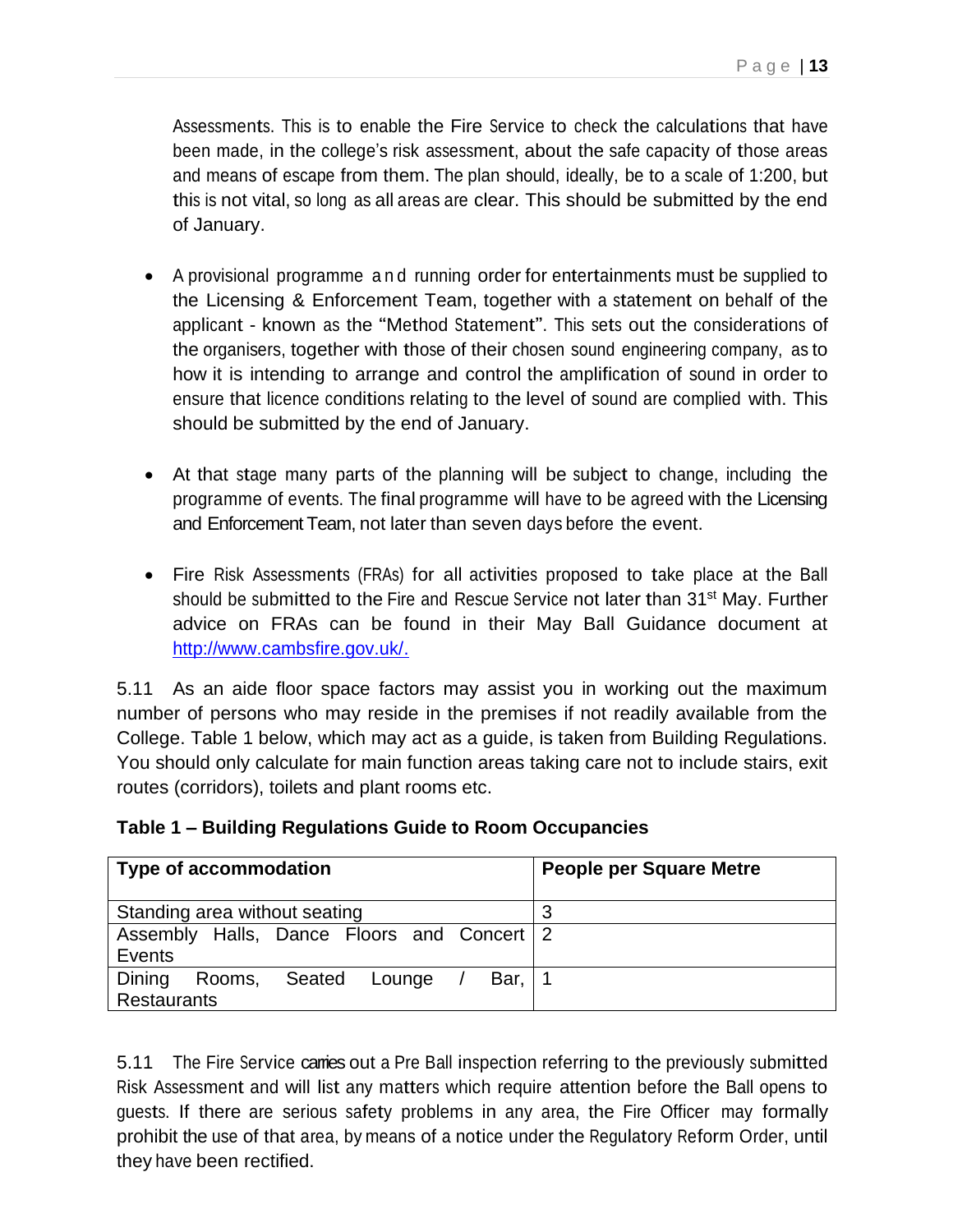5.12 The Fire Service has also produced a useful Event Crowd Density Descriptor which can be found at Appendix 10 and also separately on our website at [https://www.cambridge.gov.uk/may-ball-handbook.](https://www.cambridge.gov.uk/may-ball-handbook)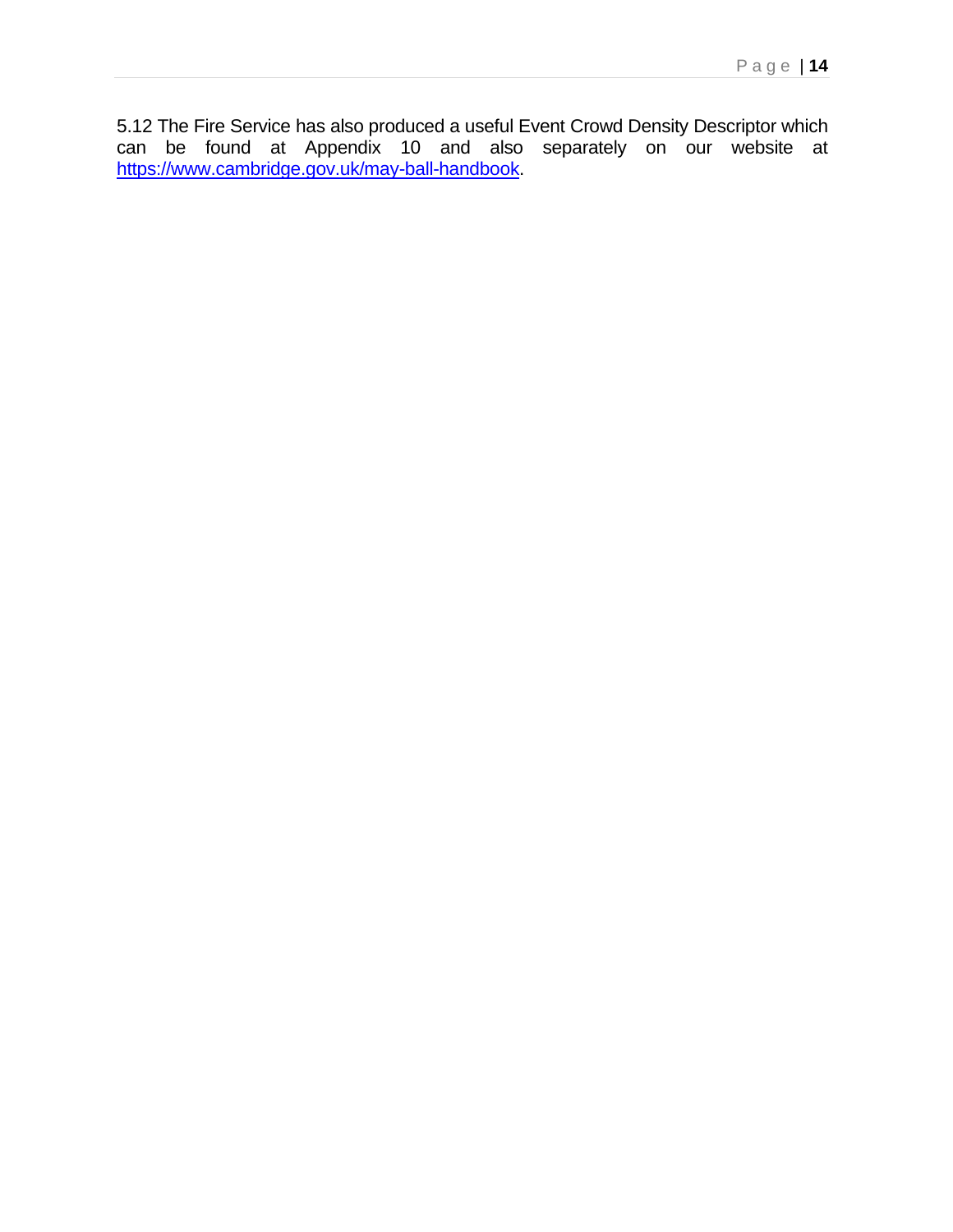## **6. LIAISON WITH OFFICERS**

6.1 A letter is sent to all College Bursars in October inviting organisers at all colleges intending to hold a Ball or an Event in the current academic year to the Annual General May Ball Briefing Meeting which is usually held in early November at the Guildhall. It offers those attending an opportunity to hear from Council Officers and the Fire Service about the things that they will need to do for a successful Ball and ask any questions.

6.2 Officers are ready to discuss with organisers the nature and location of entertainments at the Ball at as early a stage as possible with the aim of helping everything go smoothly. Although there is no longer an ability to make visits to each college the officers will arrange a workshop for all organisers to meet with them in the Lent term to check on progress and to answer both general and specific questions.

6.3 Early information is vital if the officers are to be able to provide Ball Committees with the best advice. They will need to know no later than the end of January what the full provisional programme will be. The Licensing and Enforcement Team will also need details of the method to be used for preventing sound breakout from college precincts - the Method Statement – and this should be supplied no later than the end of February.

6.4 Authorised officers from the Licensing and Enforcement Team, the Fire and Rescue Service and any Police Officer have a legal right to enter the college during the Ball and must not be obstructed from doing so. A criminal offence which carries a fine would be committed by anyone who obstructs an officer.

6.5 Officers on duty on the night will need ready access to the college and must be admitted, without delay, on production of their warrant cards, which have a photo attached. It is worth colleges taking steps to ensure that security staff are made aware of this.

6.6 The Police will also wish to liaise with May Ball Committees in good time. They will be particularly interested if the format is to be different from that used on previous occasions or if different entrances to the college are to be used. They will also be pleased to give advice on the measures which colleges should take to discourage the use of illegal drugs by guests and staff and, in particular, how organisers should respond if drug use is discovered at the Ball.

6.7 It is the policy of the Licensing and Enforcement Team, the Fire Authority and the Police to give advice whenever possible. However, the resources available to officers in all services are tight and committees must be prepared to use this Handbook fully before seeking specific advice from them.

6.8 They want to help May Ball Committees to promote successful and safe events that do not disturb residents, but colleges need to seek advice, where this is required and not expect officers to seek them out, as the authorities are almost always under pressure of other work and will not undertake this proactively.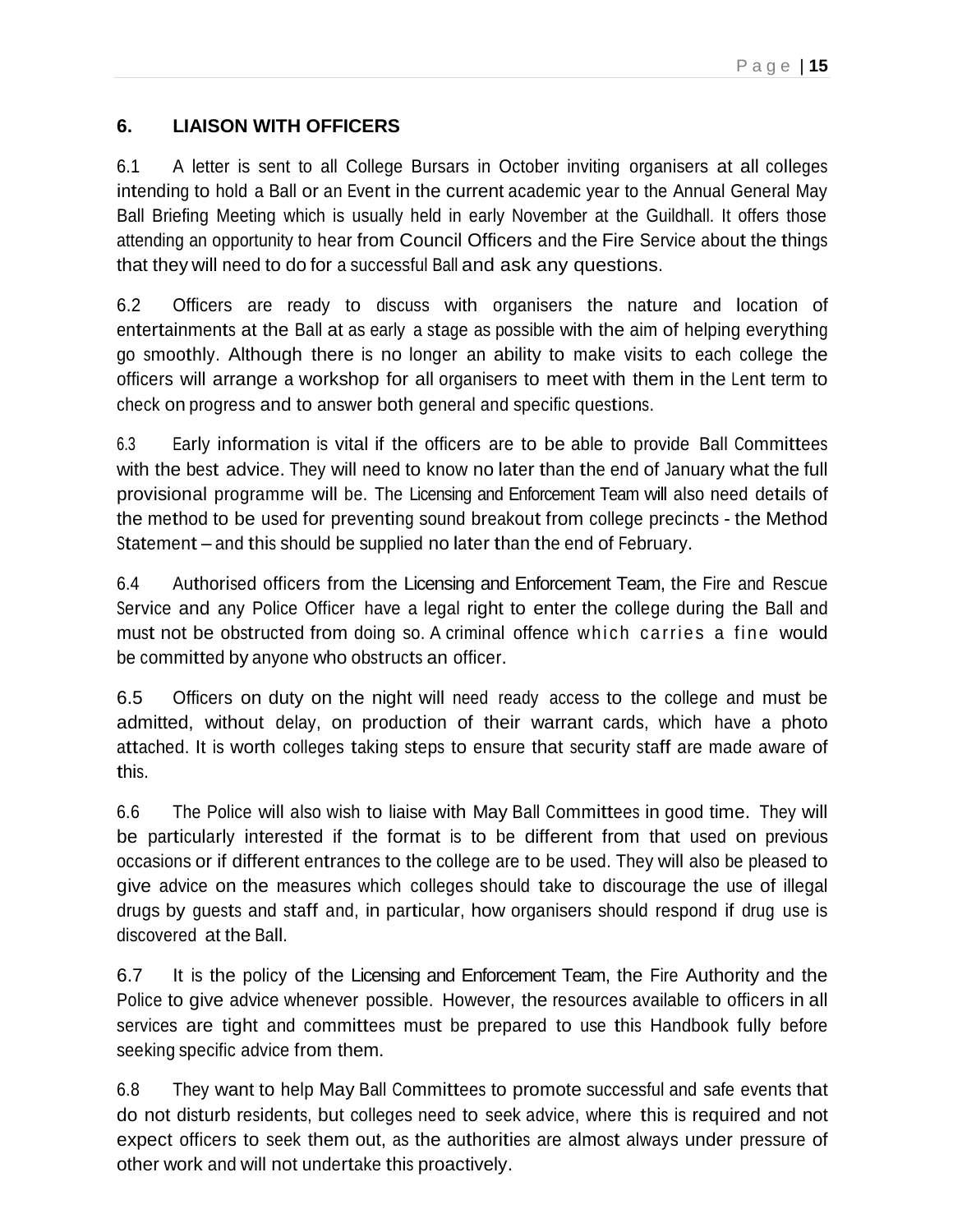## **7. PUBLIC RELATIONS**

7.1 This is perhaps one of the most effective ways in which organisers can ensure that things run smoothly and that complaints about noise complaints from residents in the vicinity of the College are minimised.

7.2 A brief note should be delivered to each house in the area close to the college telling residents when and where the Ball is to take place and if fireworks are to be used for example. It is also recommended that it asks residents for their tolerance and advising of the precautions being taken against disturbance.

7.3 In particular it should give a telephone number where someone responsible can be contacted in case of problems. This of course needs to be backed up by effective and polite handling of any calls that might be received by the Committee or College Staff such as the Porters for example.

7.4 You may also wish to place this information on the front page of the College website. Experience has shown that where people are aware of what is to take place and how to contact someone if there are any difficulties very few people feel the need to make an official complaint.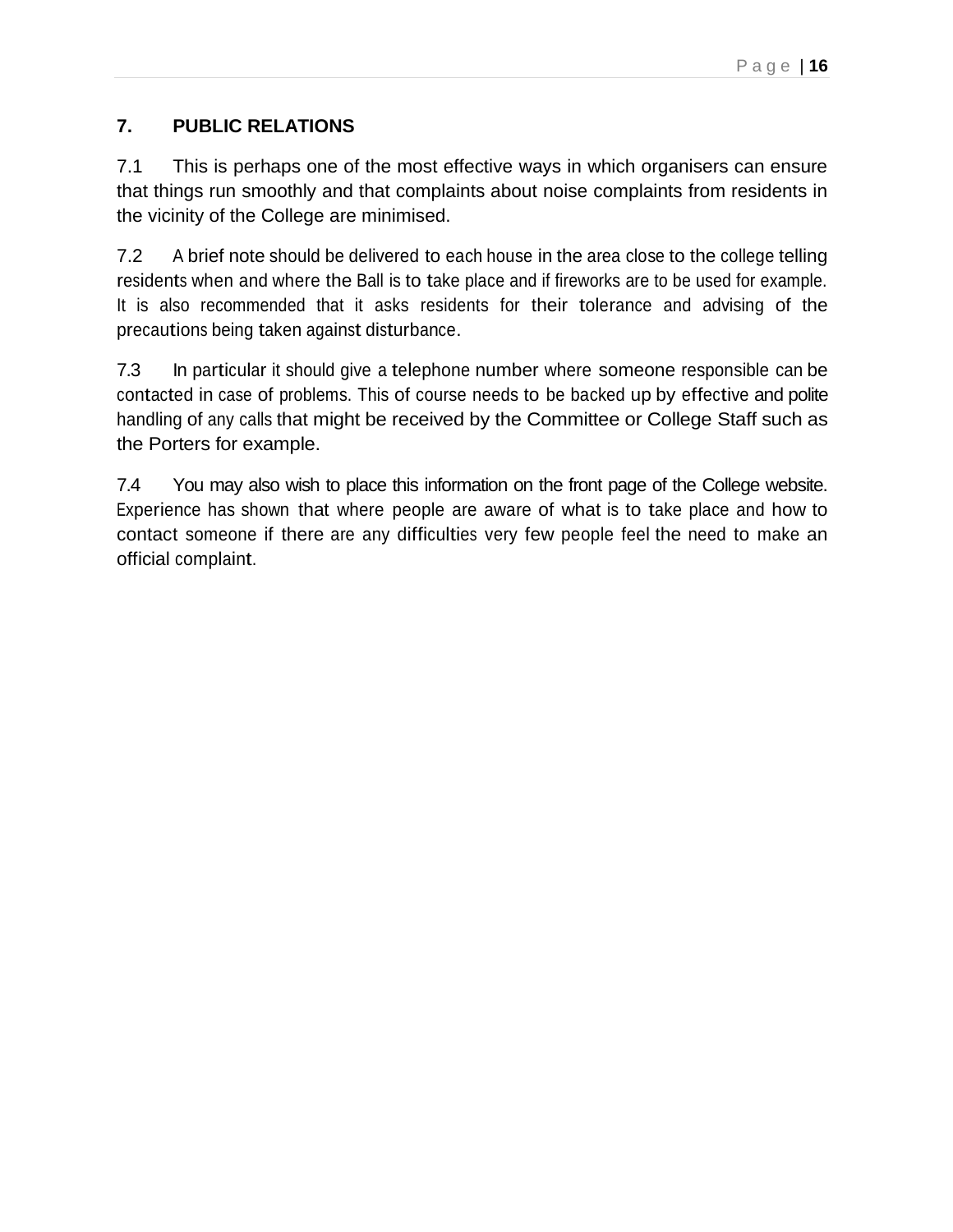## **8. ORGANISERS TIMETABLE**

8.1 It is understood that organising a May Ball or June Event is a complex and time consuming business. Although the guidance given in this Handbook is extensive, it is not exhaustive and officers are able to advise on matters not covered here, noting that officers are best contacted by email.

8.2 The timetable below details the deadlines for the submission of documentation as required by the licence conditions of most of the premises licences for the Colleges.

| September<br>/ October | Decide whether college will be holding a Ball / Event in the academic<br>year and respond to invitation to attend the general meeting in<br>November.                                                                                                                                                                                                                                                                                        |
|------------------------|----------------------------------------------------------------------------------------------------------------------------------------------------------------------------------------------------------------------------------------------------------------------------------------------------------------------------------------------------------------------------------------------------------------------------------------------|
| November               | Work out broad format and end reps to the general meeting with<br>officers and other colleges.                                                                                                                                                                                                                                                                                                                                               |
| January                | Supply full provisional programme of entertainments to the<br>Commercial and Licensing Team and the Fire Service together with<br>layout plans of the college with venues etc. clearly marked.                                                                                                                                                                                                                                               |
| End<br>February        | Provide the Commercial and Licensing Team with the Method<br>Statement including details of sound contractor.                                                                                                                                                                                                                                                                                                                                |
| Lent Term              | Attend the May Ball Workshop covering specific areas such as Health<br>& Safety, Noise Control and Food Safety etc when invited which<br>Colleges may send several representatives to.                                                                                                                                                                                                                                                       |
| May                    | Provide the Commercial and Licensing Team with confirmation of the<br>food contractors, their registration details and their returned<br>questionnaires not later than 1st May. Please see Appendix 4.2<br>Finalise plans for the layout of event and begin to prepare Fire Risk<br>Assessments for all activities for submission to the Fire Service<br>copied to the Commercial and Licensing Team not later than 31 <sup>st</sup><br>May. |
|                        | Advise the Commercial and Licensing Team of any changes and<br>obtain any necessary consents.                                                                                                                                                                                                                                                                                                                                                |
|                        | Arrange for loan or hire of sound level meter for monitoring from your<br>sound engineering company or another source.                                                                                                                                                                                                                                                                                                                       |
|                        |                                                                                                                                                                                                                                                                                                                                                                                                                                              |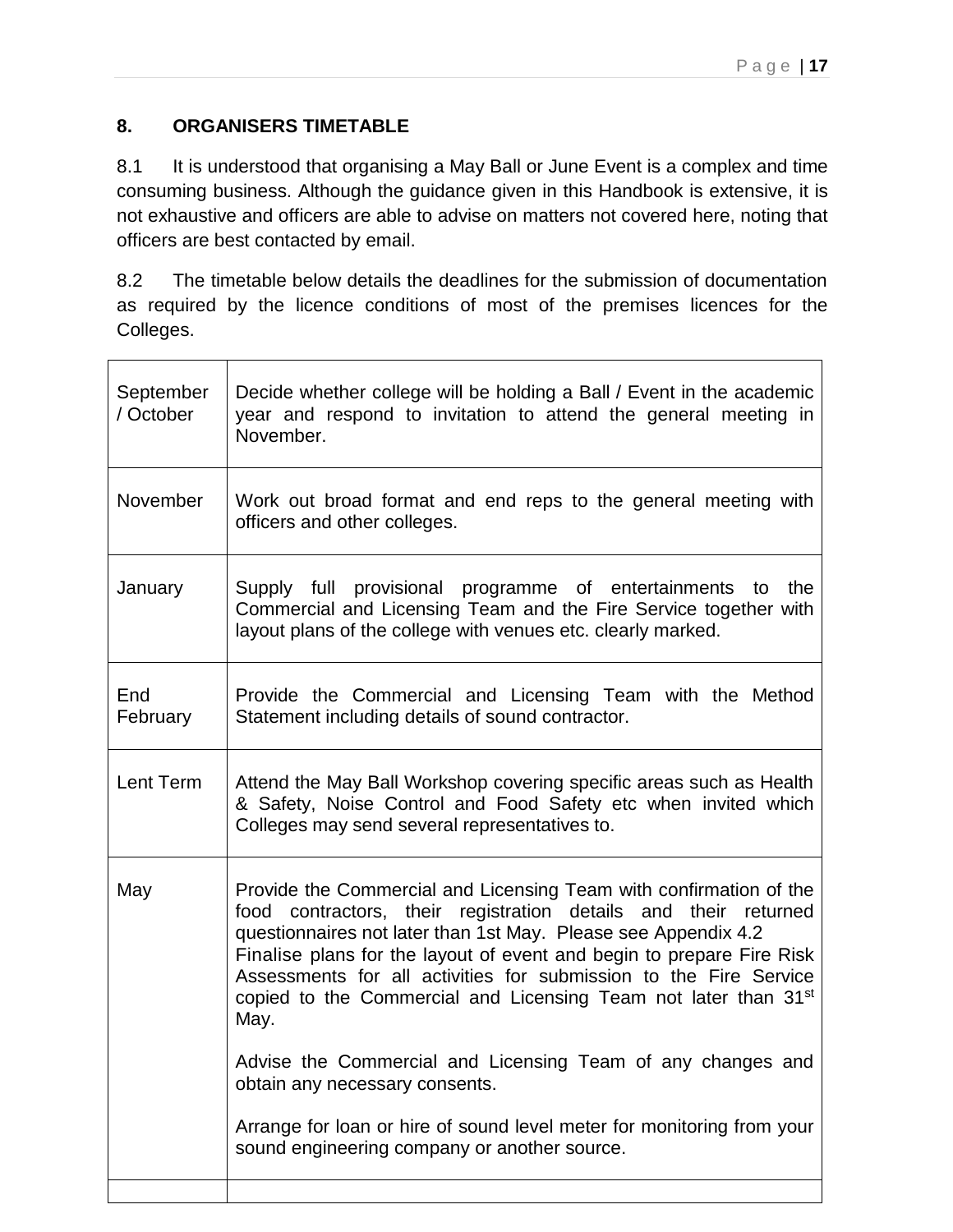| Early June | Submit final programme to the Commercial and Licensing team at<br>least seven days before your event.                                                                                                                                             |  |
|------------|---------------------------------------------------------------------------------------------------------------------------------------------------------------------------------------------------------------------------------------------------|--|
|            | Inform the Commercial and Licensing team and the Fire Service of<br>the name(s) of the persons designated to be responsible for noise<br>control and Fire Safety.                                                                                 |  |
|            | Advise of arrangements for access to the college on the night at least<br>two weeks prior to the date of the Ball / Event.                                                                                                                        |  |
| On Day     | Gather together copies of Risk Assessments and all certificates for<br>flame retardant materials; temporary structures; PAT testing for all<br>electrical equipment, including that belonging to sub-contractors;<br>suitability for outdoor use. |  |
|            | Carry out Pre-Ball inspection with Fire Officer and representative from<br>the Commercial and Licensing Team.                                                                                                                                     |  |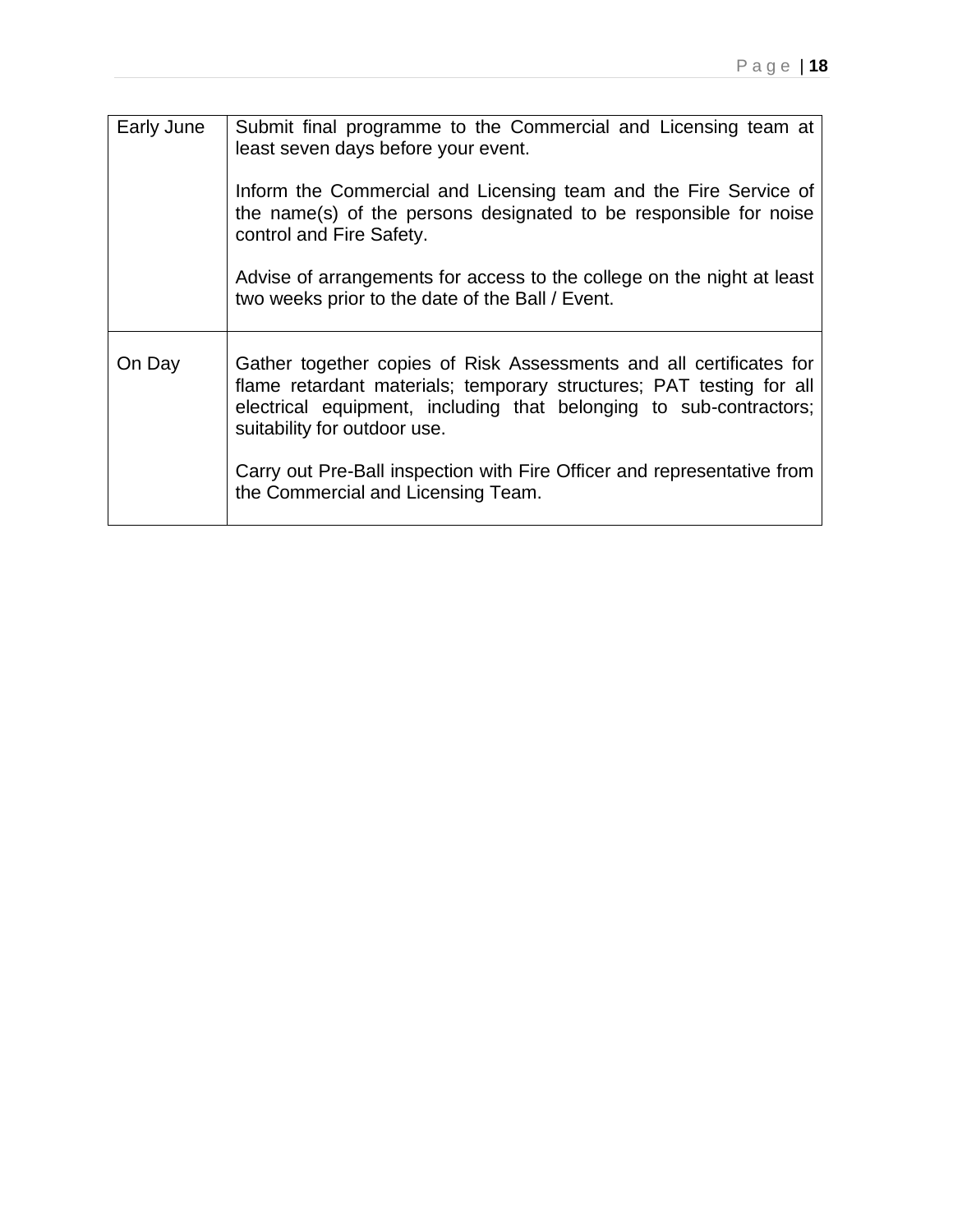## **9. LOCAL AUTHORITY CONTACTS**

Contact **Licensing** for all matters relating to noise control, general organisation, licensing, regulated entertainment and applications for hypnotism licences etc.

E-mail: [commercial@cambridge.gov.uk](mailto:commercial@cambridge.gov.uk)

Contact the **Commercial Team** for all matters relating to food hygiene and health & safety risk assessments. Commercial Team

E-mail: [commercial@cambridge.gov.uk](mailto:commercial@cambridge.gov.uk)

Contact **Waste Services** for any queries concerning waste and recycling

Email: [trade@scambs.gov.uk](mailto:trade@scambs.gov.uk)

Contact **Parking Services** for any enquiries about parking permits in any City Council owned car parks such as Park St, Queen Anne or the Grand Arcade.

Tel: (01223) 458515 E-mail: parkingpermits@cambridgeshire.gov.uk

#### **Cambridgeshire Fire & Rescue Service**

For fire safety guidance and compliance surrounding please download the **College May Balls & June Events Cambridge - Organisers Fire Safety Handbook** from: [https://www.cambsfire.gov.uk/business-safety/fire-safety-legislation-guidance-and](https://www.cambsfire.gov.uk/business-safety/fire-safety-legislation-guidance-and-advice/guidance-documents/)[advice/guidance-documents/.](https://www.cambsfire.gov.uk/business-safety/fire-safety-legislation-guidance-and-advice/guidance-documents/)

It has been produced specifically to help organisers to achieve compliance with the Fire Safety Order and gives practical advice on fire safety.

E-mail: - [fireprotectionsouth@cambsfire.gov.uk](mailto:fireprotectionsouth@cambsfire.gov.uk)

## **Policing**

For advice on security issues, stewarding, alcohol and drugs control.

E-mail: [cambridgecitylicensing@cambs.pnn.police.uk](mailto:cambridgecitylicensing@cambs.pnn.police.uk)

## **Highways**

Contact Cambridgeshire County Council for general advice concerning highways and traffic management including road closures or applications to restrict on street parking.

Email: [Highway.Events@cambridgeshire.gov.uk](mailto:Highway.Events@cambridgeshire.gov.uk)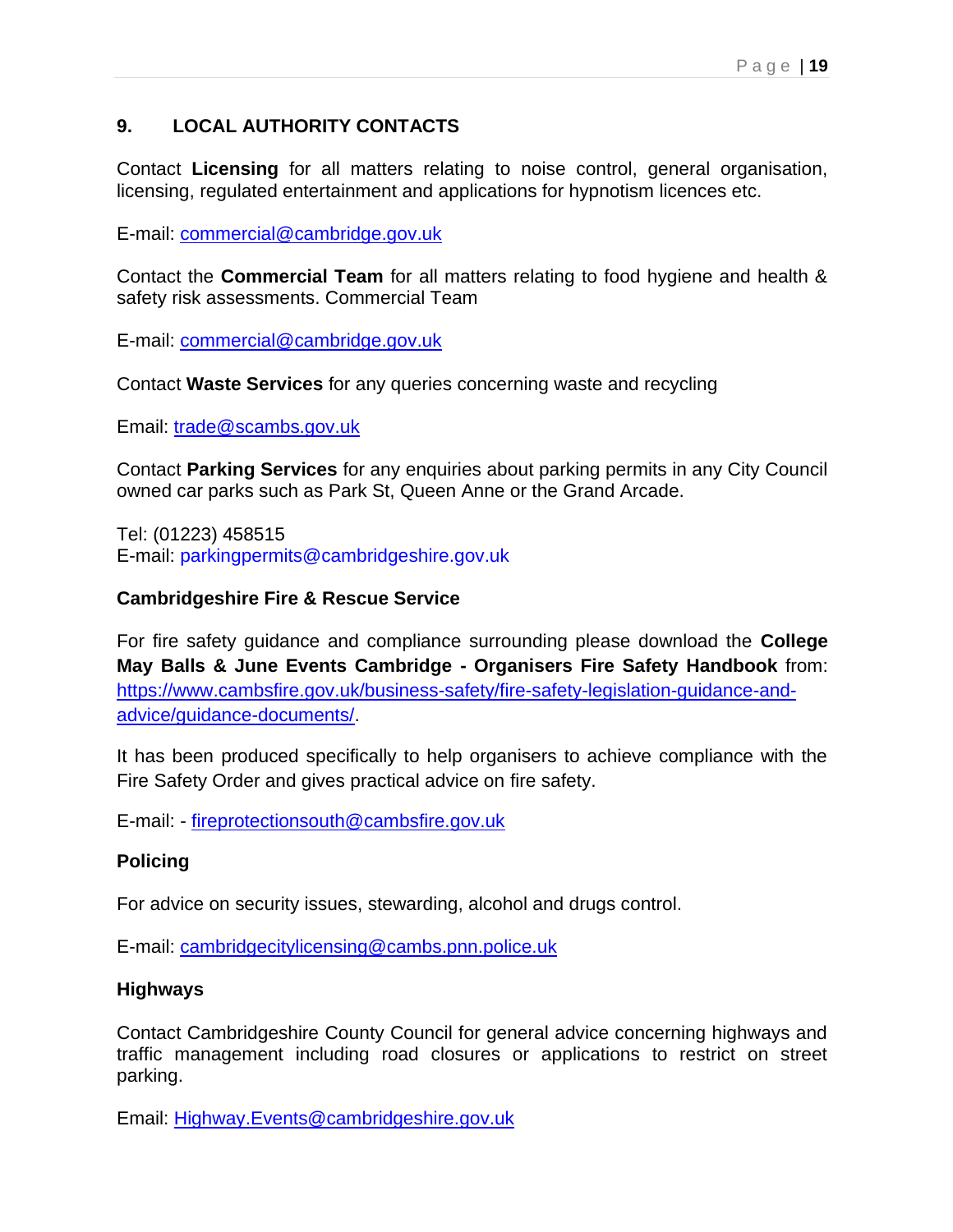## **Appendix 1**

## **Noise**

1.1 Noise has by far been the source of the greatest number of complaints over the years. The ability of sound systems to project sound over a great distance, particularly during the night when the background noise level is much lower, is a major contributory factor.

1.2 Ideally amplified music shall be played within college buildings where ever possible. This is in order to take advantage of the insulation properties which cannot be provided in a marquee. However it is recognised that many colleges do not have suitable indoor venues.

1.3 In particular the lower frequencies or bass beat can carry a relatively long way. It can also be especially irritating and is liable to keep people from sleeping. These days, sound systems can be set up to use modern technology in loudspeaker design and layout, compression of the signal, coupled with limitation of both the total volume and of specific frequency components.

1.4 The frequencies that most commonly give rise to problems are the 63 - 125 Hz octaves. If these are specifically reduced, the impact of the music can be reduced significantly, without detracting from the enjoyment of the audience. However lower frequencies up to 500 Hz can be an issue too so care should be taken over these as well as the overall volume.

1.5 The objective when setting up sound systems should be to provide good quality sound locally to the audience in the marquee but to minimise sound breakout from the college premises and interference with sound produced on other stages.

#### **Disco / Dance Tents and Marquees**

1.6 Most Balls have at least one disco, which operates throughout the night, and stages where live bands are performing usually 'fill in' with a disco while bands are changing over. A disco is capable of generating significant sound levels and should, therefore, be sited indoors wherever possible, so as to take advantage of the sound insulation properties of the building. Where no suitable indoor venue is available the following precautions should be taken:

Only employ discos which use circuit speakers (i.e., a range of relatively low powered speakers sited around the hall or marquee) rather than one where a bank of speakers either side of the stage project sound down the length of the room. Speakers should be positioned above the dance floor wherever possible, on a lighting rig or on tall speaker stands and the sound directed down on to the audience.

Ensure that the system is organised so that the person playing the music does not have control over the maximum sound level or over the graphic equaliser, which balances the different frequencies of the sound. Control over these elements should be under the supervision of a sound engineer employed by the organising committee, who is fully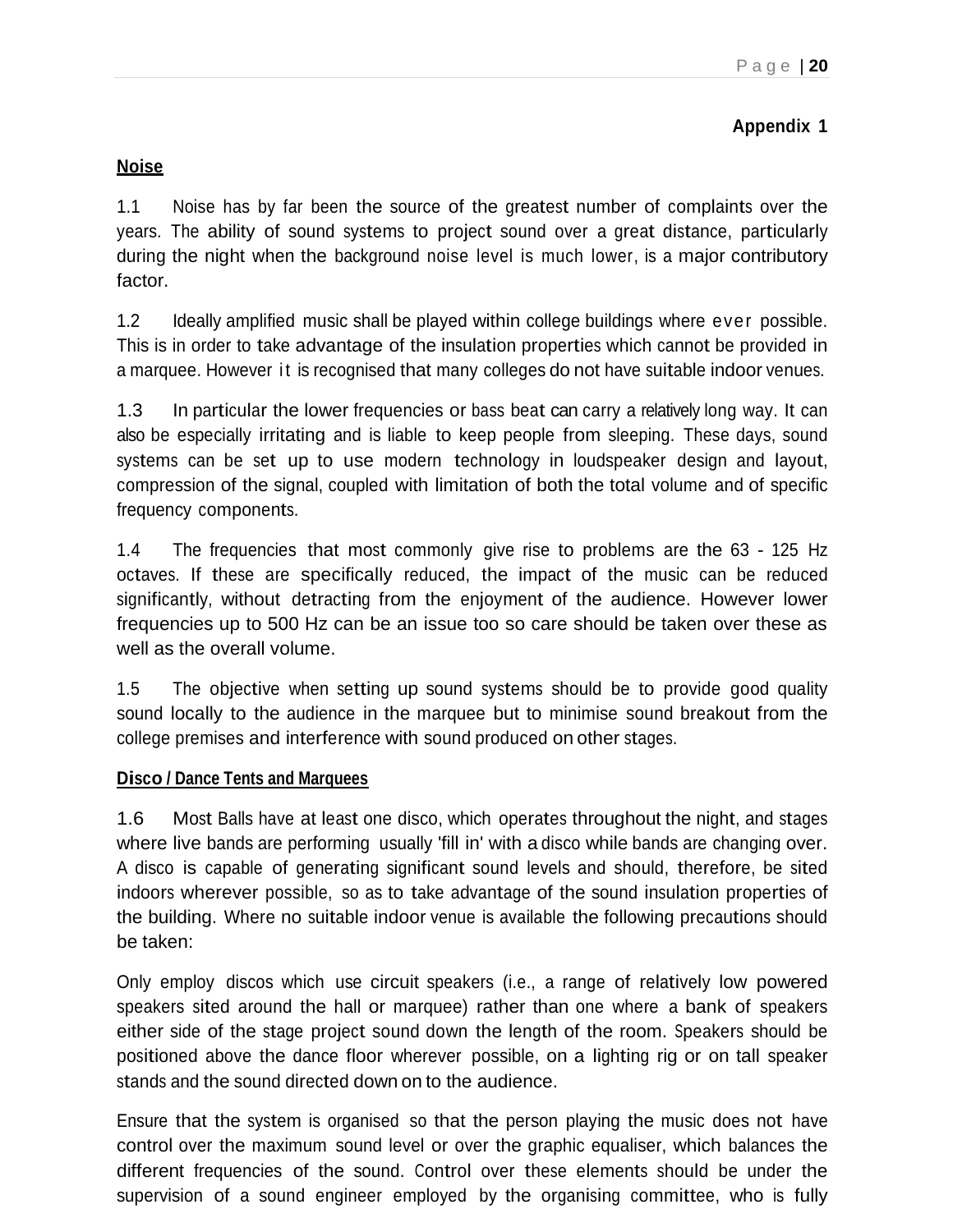conversant with the need to minimise sound breakout and with the sound level targets to be achieved. Once the system has been set and tested, the controls should been secured where they cannot be altered by the DJ.

Try to get a good quality disco, where the sound is clear and not distorted. This sounds obvious, but there have been many occasions where discos have been of poor quality, with consequently disappointing results.

Where several sound systems are set up in close proximity (perhaps playing different styles of music) the effect is to add sound levels to produce a higher overall level. To achieve the target levels, therefore, it may be necessary for each component to operate at a lower volume.

1.7 Experience shows that whatever is agreed in advance about controlling levels they tend to creep up during the course of the night unless physically restricted. This is partly because prolonged exposure to "disco levels" of loud music induces temporary threshold shift in the hearers leading to a belief that the volume level has reduced.

1.8 Taking control of levels away from the D.J., by means of compressions applied to the system, is the best method of achieving control, provided that the system is set up at the appropriate level. This should be done in advance of the event beginning and properly checked with a sound level meter.

## **Bands**

1.9 The amplification of most bands consists of amplifiers and speakers for the instruments and vocalists. The sound is mixed and balanced by a sound engineer at a sound desk prior to and during the performance.

1.10 In order that the performers can be aware of the sound around them, a 'backline' of speakers is positioned on stage, together with front of stage monitors. These are not controlled by the sound desk and it is essential, therefore, that the sound engineer is made fully aware of the necessary restrictions on sound levels and so is in a position to set up the backline to enable full control to be exercised during the performance. Organisers should satisfy themselves that the levels are set accordingly.

1.11 This is especially important since, when the performance is taking place, the sound desk will be in control of only about 15-20% of the total volume of sound produced. Sound checking of bands prior to performance should be done to take account of the levels of sound that are appropriate to the time of night when the band will be playing.

1.12 The standard "concert rig" of <sup>a</sup> stack of speakers at either side of the stage can be difficult to operate in terms of avoiding sound breakout from the marquee. More effective control can be achieved by the use of "flown" speakers. This entails positioning the speakers in the roof of the marquee, angled downwards, so that sound is more easily absorbed by the audience and the ground. Speakers with a shorter "throw" of sound and "delay towers" (secondary sets of speakers at some distance from the stage) should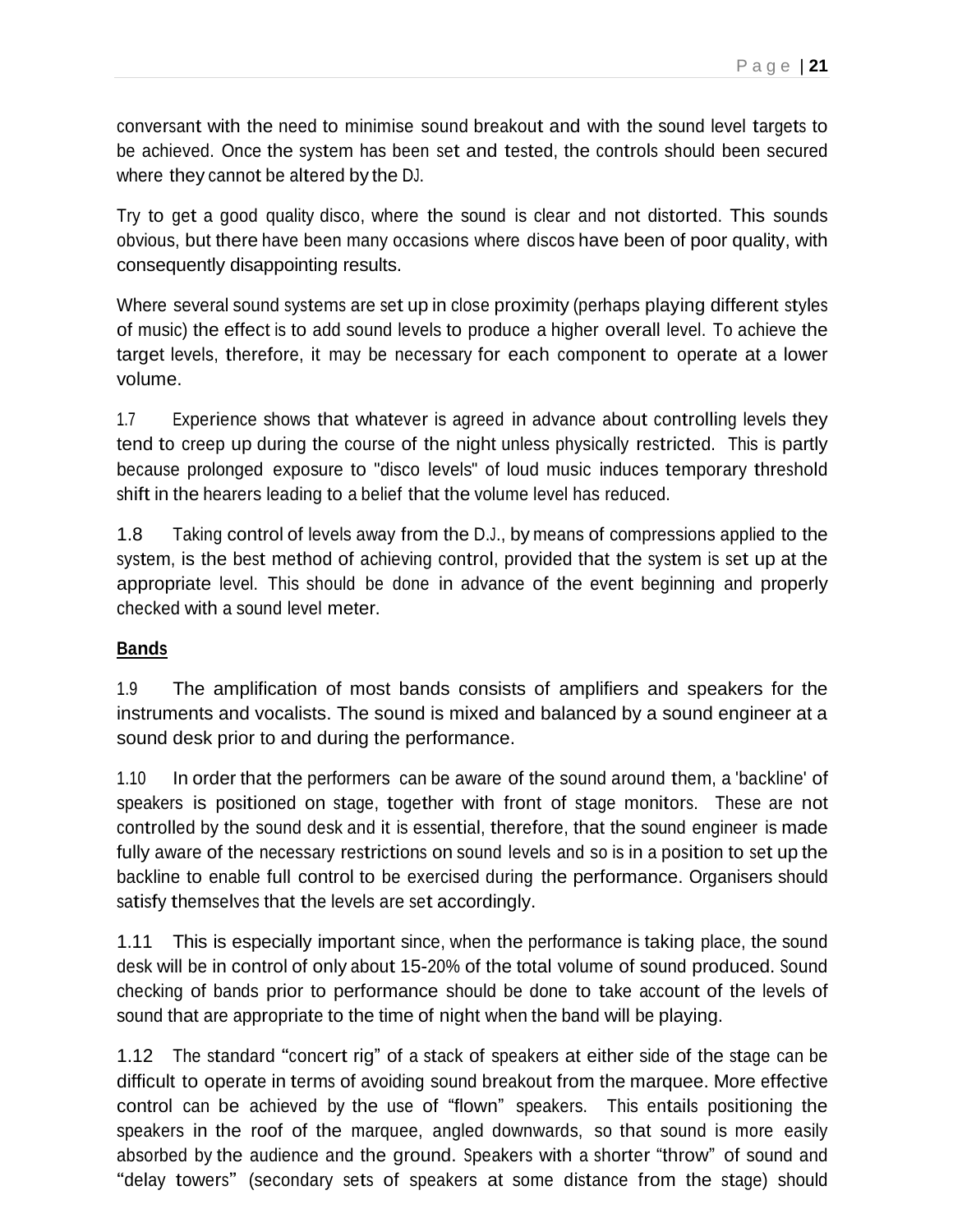normally be used to provide sound locally to the audience whilst enabling sound breakout from the marquee to be reduced.

1.13 Some sound companies may use a system called "Line array", which can be very effective, but this system does require specialist abilities to achieve good control, because the sound volume does not decay as quickly over distance as with a more conventional horizontal speaker arrangement.

1.14 The design of the system to be used is very important and the ability to limit or compress the output and to select the frequencies which are particularly obtrusive for extra attenuation can be the difference between success and failure.

1.15 The characteristics of the band's composition and performance will influence the likelihood of sound breakout and disturbance. Bands which rely on a high degree of low frequency (bass) sound - for example reggae type bands - are more difficult to control effectively. Simply reducing the amplification of the bass elements of a band's performance may not work unless the backline is controlled so that the band cannot adjust it and negate any reduction.

1.16 The only effective way is to reduce the overall output once the balance of the band has been set up, taking into account the applied compressions. A combination of many, if not all, of these factors will be needed to provide control that is effective.

1.17 One of the most frequently encountered problems is that an unnecessarily large public address (PA) system is provided, which makes effective control very difficult. Overlarge PA systems are sometimes supplied on the basis that students will feel that they are getting a good deal. However, large systems require to be "driven" hard to operate and are not necessary or, in many ways, suitable.

1.18 The industry operates a rule of thumb which suggests that the PA required should be 1kW per 100 guests. Thus, a marquee capable of holding 400 people should require a PA of no more than 4kW. 16kW PA systems are, therefore wholly inappropriate for use in a marquee in the centre of the city at night.

1.19 It is vital, therefore, that the Committee engages an experienced and competent person or production company to supervise and control the stages where bands are to play.

1.20 A production company which can provide a comprehensive service in the supply of bands, equipment, engineering and management personnel can be a useful option and this has proved effective in the past. Such companies may appear expensive to employ but generally provide a cost-effective service. They can overcome the tendency for bands and their agents to charge a premium fee when they know that they are negotiating with inexperienced students, whereas the production company would have a better idea of the market value of a particular act. The phrase "you get what you pay for" is particularly appropriate in this regard.

1.21 Sometimes, colleges that have experienced problems with sound control previously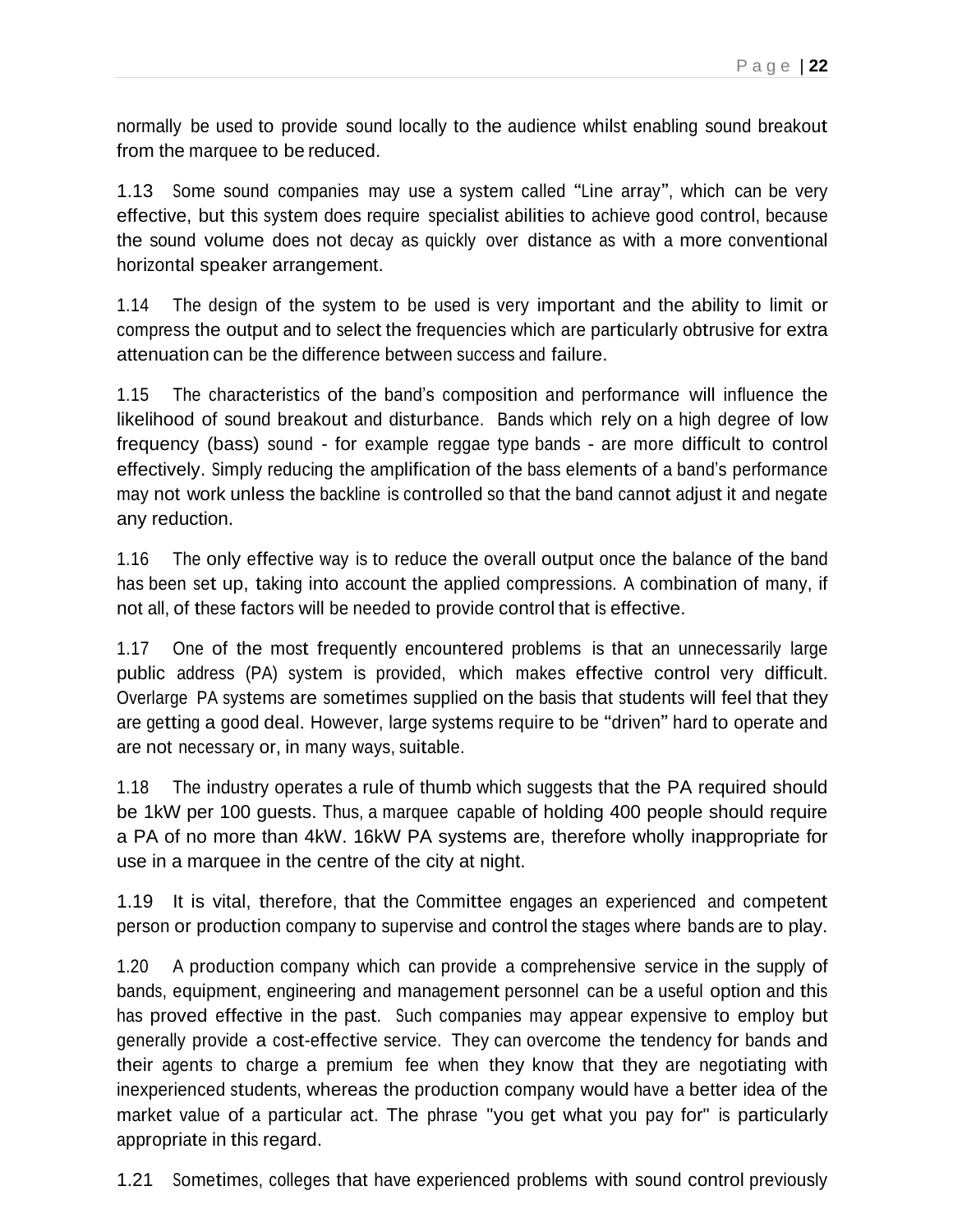have engaged an acoustic consultant to design the sound distribution and control measures, working with the sound engineering company to ensure that the sound targets were achieved. This approach has been very successful and has much to commend it. Organisers should consider whether it might assist them.

1.22 Where budgets are particularly tight, Committees may seek to reduce costs by arranging for supply of equipment and booking bands direct. It is, however, a false economy to do without an experienced sound company to control bands, changeover times, sound levels etc. Enthusiastic amateurs are not usually able to control things sufficiently and have frequently in the past proved to be an expensive way of economising. Bands and their entourages can quickly spot opportunities to take advantage of apparent weaknesses in the control and management of an event.

1.23 The Commercial and Licensing Team will expect to see details of the methods which the sound engineering company proposes to use for minimising sound breakout and achieving the sound levels which will be set in licence conditions. This is known as the "Method Statement." This needs to be prepared by the company and submitted by the college to Environmental Health at an early stage – not later than the end of February. A minimum format for this Statement is attached as Appendix 9. The college will be expected to ensure that the agreed Method is actually being employed on the night!

1.24 It can be helpful for organisers who are trying to decide on which sound company to use to ask potential companies to submit a method statement in advance of becoming contracted to work at the Ball. This will provide an additional measure of their quality and organisers might wish to seek advice from Environmental Health as to the suitability of statements submitted.

1.25 It is important that bands booked to appear should be aware of the need to be sensitive to potential noise problems and that they should be told what the conditions are, as part of the contractual commitments and accept the restrictions that may be imposed. Failing to get this right from the outset has almost always been the cause of problems which have occurred.

1.26 The contract for bands should specify that there are sound conditions imposed by the Premises licence and these are not negotiable. There have been instances where a band, having been contracted to play at a Ball, on arrival at the college, have refused to comply with the sound restrictions and threatened to leave without performing. This puts pressure on the organisers to compromise the conditions in the licence. Excuses by sound companies and bands that the levels to be achieved are unrealistic are not acceptable.

1.27 The best advice which can be given is not to pay a band's full fee in advance, but to retain a significant percentage until the college is satisfied that the contract has been performed correctly. Threats to walk off stage if the sound limits are enforced are rarely followed through and, if they are, the college will have the option to withhold payment.

1.28 It has been said that some bands' agents insist that all payments are made in advance, as they consider students to be unreliable. There have been instances where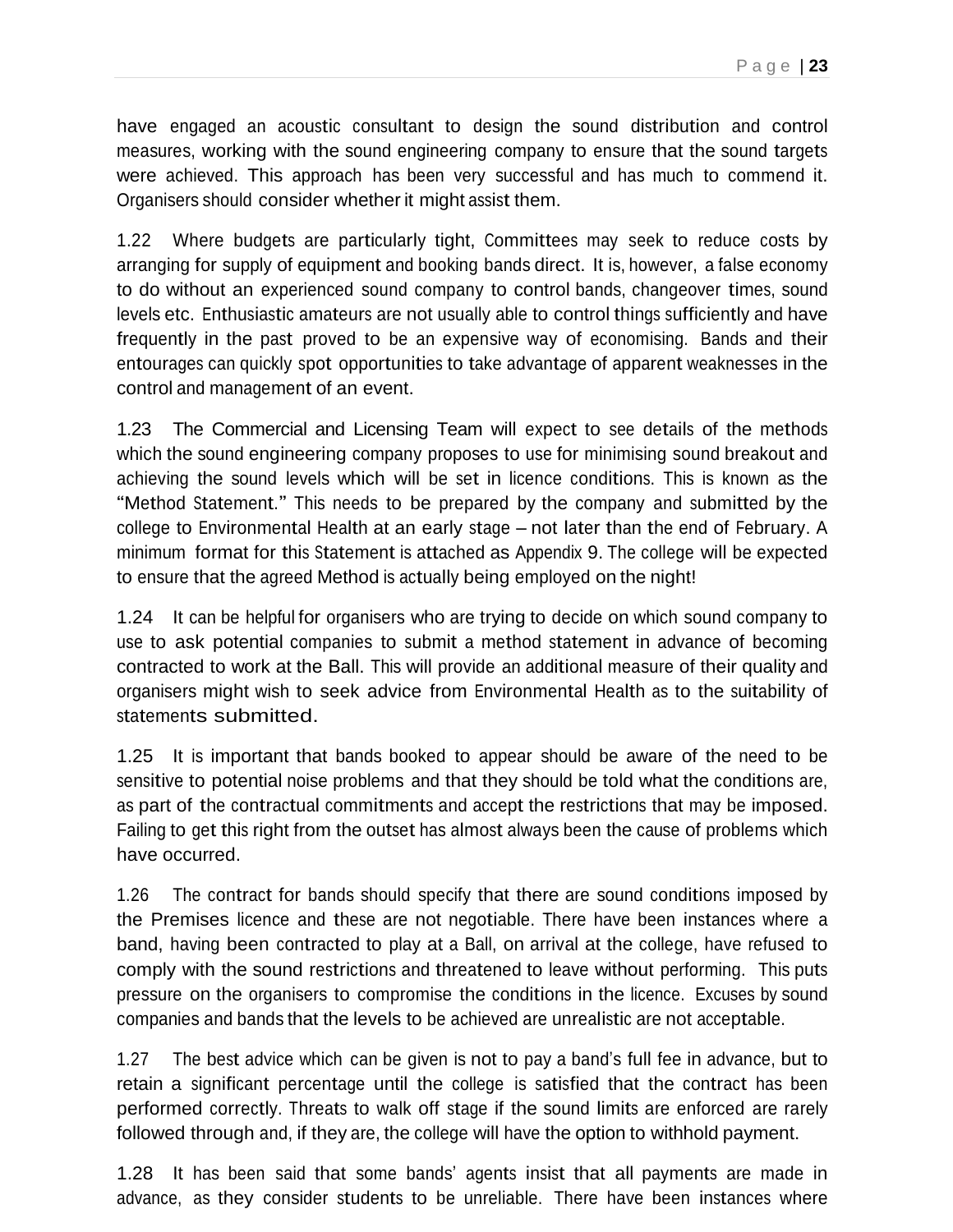agents have refused to agree to contracts which tie them to complying with the noise conditions attached to the premises licence for the college.

1.29 The college needs to understand that this is not acceptable and that there are dangers inherent in agreeing to agents demands, in this respect, because it is much more likely that the college will breach its licence conditions and risk prosecution. Where bands are not prepared to accept the terms of the college's licence, then the college should look elsewhere for their bands. If all colleges maintaining the same stance, then there is no opportunity for agents to play one off against another, and, if they really want to work for colleges, they can do so.

1.30 As <sup>a</sup> means of backing up the restrictions on sound levels, it is a good idea to post official notices in dressing rooms, backstage areas and also front of stage to the effect that there are limits imposed on the college's licence and that these will be strictly enforced at all times. This takes pressure off the committee and the notices can be referred to if there are requests from bands or guests for an increase in sound levels. This should also minimise the opportunity for aggression and threats towards staff.

1.31 Since the sound levels specified in premises licence for the college are reduced after midnight, to take account of the lower background level of sound generally, it is advisable to ensure that headline bands and those with a large number of performers should play their sets early, and certainly not finish after 1:00 a.m. Acts which involve performances in outdoor areas or marquees after this time should ideally use amplification only for "playback" of music and for amplification of singers. Full band amplification after 1:00 am must be avoided wherever possible.

1.32 Serious consideration should be given to finishing all amplified music outdoors or marquees by 3.00 a.m. and thereafter only using only background music, which is inaudible outside the curtilage of the college. In this context, amplification refers to the use of amplified instruments, but not to the amplification of voices via a microphone and speaker system, designed to balance voices with acoustic instruments.

1.33 Keeping the programme running to schedule can be difficult. If bands take longer than expected to set up or fail to arrive on time, slippage frequently takes place. Organisers should make sure that sufficient changeover time is allowed between bands. The Stage Manager should be used to minimise such problems.

1.34 It is not possible for Environmental Health to assist with sound checks on the day of the event. Advice is, however, available on how these should be conducted and, in particular, a briefing session will be held in the week prior to May Week, for those who have been nominated by the college as responsible for noise control.

1.35 The key message about noise is that, whilst it is not possible to guarantee silence across the city for residents, it is possible, and essential to control the amount of sound breakout from events so that residents are not caused an unreasonable level of disturbance.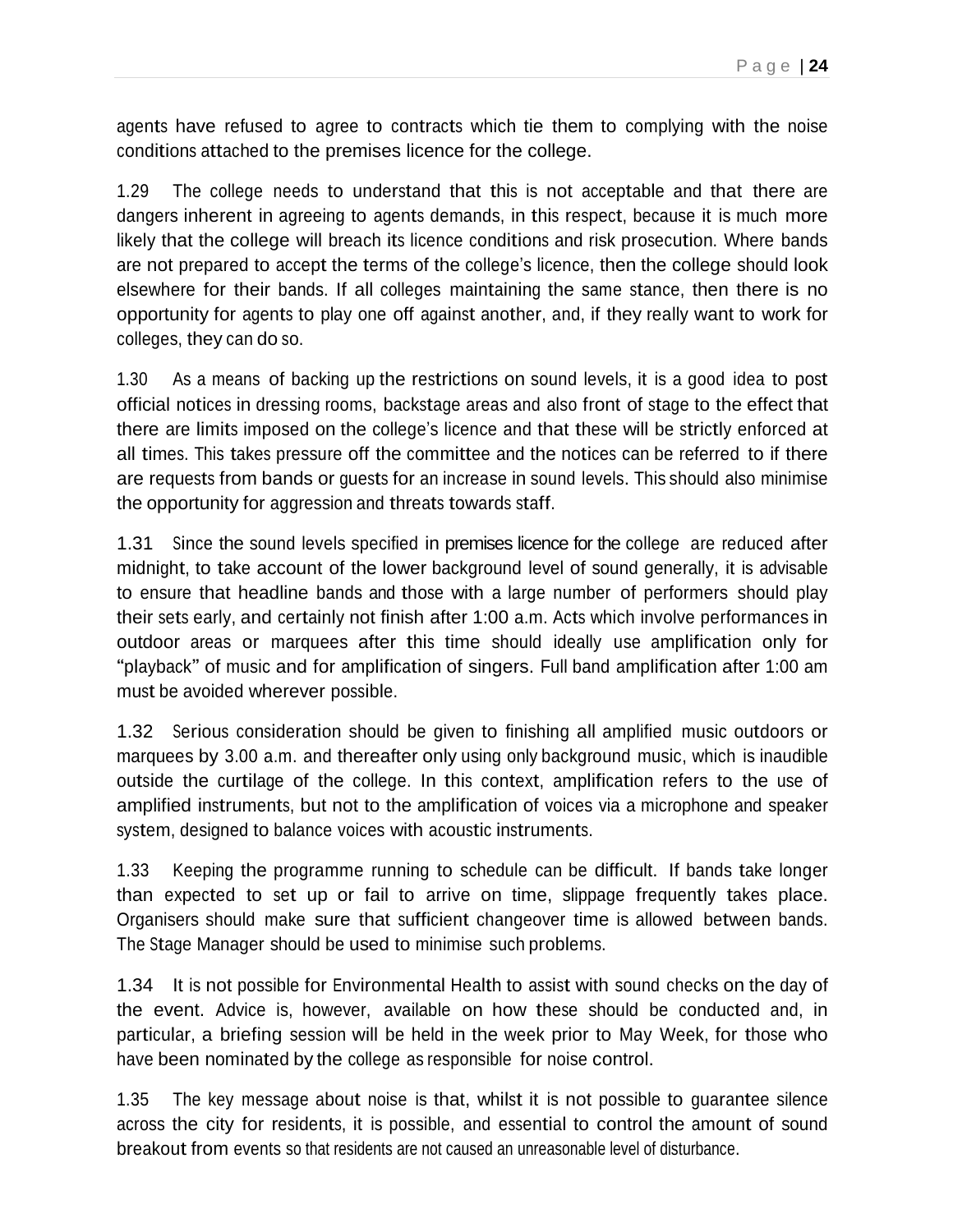## **Appendix 2**

## **2. Monitoring of Sound Levels**

2.1 It is the college's responsibility to monitor sound levels from music played at the Ball and to be able to demonstrate that they do not exceed the levels specified in the college's licence. The college must designate a suitable person to undertake this important task. Details of this person, together with the arrangements for contacting them on the night must be supplied to Licensing and Enforcement not later than one week before the Ball.

2.2 Officers of the Licensing and Enforcement Team may, additionally, monitor any Ball to ensure:

- Licence conditions are being adhered to,
- No unreasonable disturbance is being caused,
- No statutory nuisance is being created,
- That the Sound Method Statement has been fully implemented and
- The college is undertaking suitable and sufficient monitoring of sound levels and has put in place adequate arrangements for dealing with any problems identified.

2.3 They will generally visit the college early in the evening to check on the general organisation and liaise with the college's designated monitoring person. They may make further visits during the course of the night. The Council's Duty Officer will always try to contact the college initially if complaints are received, so that any potential problems are brought to the attention of the College as soon as possible.

2.4 It is very important that the designated person can be contacted quickly if an officer needs to discuss a potential problem and that they have full authority and the backing of the college to rectify any problems identified. This must include the right to insist on sound levels being reduced at their absolute discretion and the ability to remove performers, sound engineers or other persons associated with the performance, should they deem it appropriate.

2.5 This person must be someone appointed by the Committee and not a Stage Manager or Entertainment Agent. They should be a person whose authority to act is not susceptible to challenge. The licence holder should also be available, either on site or within easy reach, to resolve any problems if the designated person cannot.

2.6 Organisers must not rely on the Environmental Health to advise them of problems, however. The members of the Committee who are responsible for noise control should arrange to monitor sound levels on regular occasions throughout the night. This should include patrolling the perimeter of the college and listening for noise, visiting the houses nearest the college to assess whether noise is likely to be disturbing and, in particular using a sound level meter to ensure that specified sound levels are being adhered to.

2.7 May Ball Committees may be able to borrow a sound level meter or to hire one and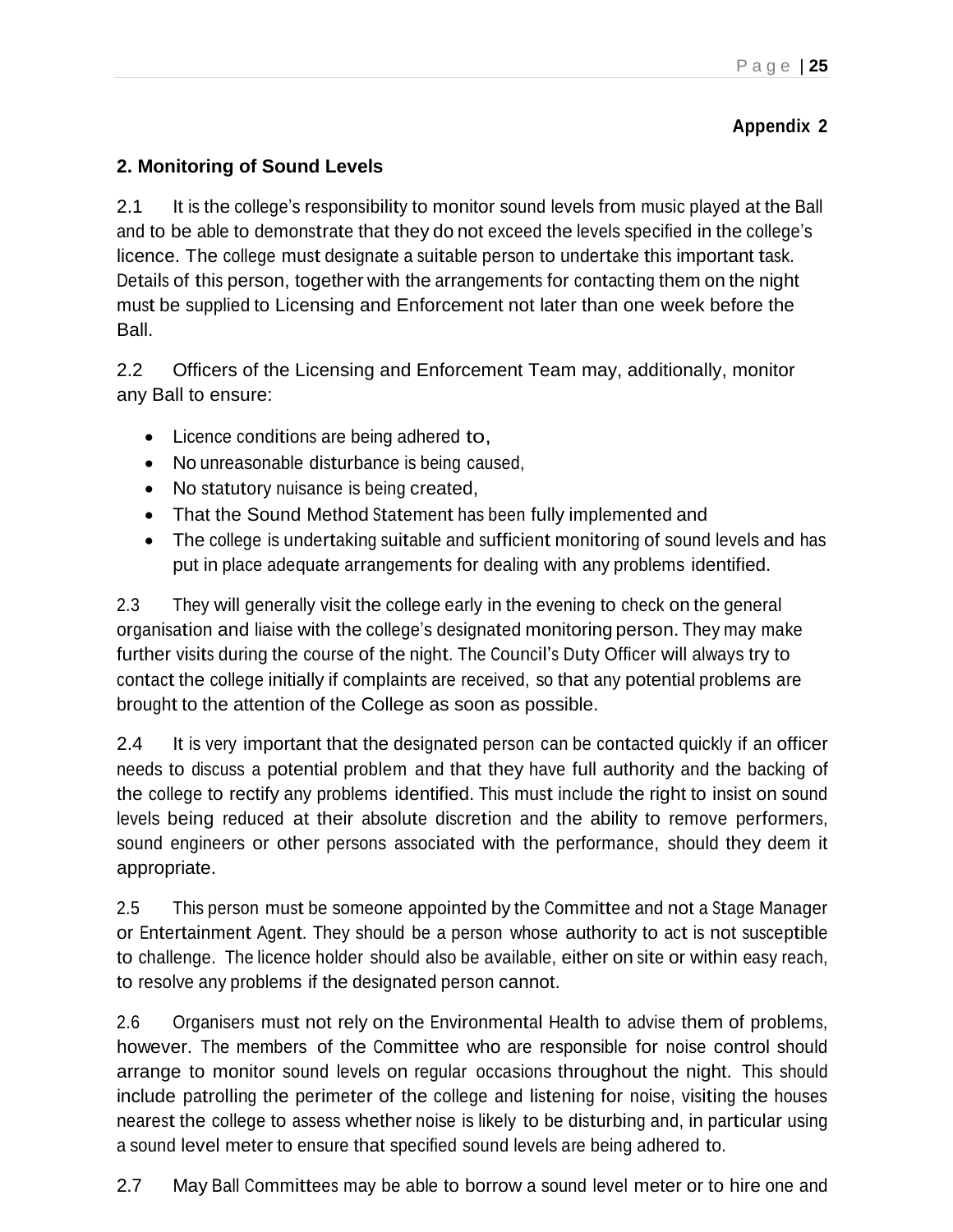the Licensing & Enforcement Team can advise on suitable equipment. It is essential that sound level meters are calibrated before use, operating correctly and that the persons using them have been instructed in their use.

2.8 The Commercial and Licensing Team will arrange a briefing for sound monitors, about a week before May Week and will expect representatives from each college holding a Ball or Event to attend.

2.9 It is important to ensure that the correct sound levels are established at the beginning of each item of entertainment, as it is more difficult to reduce levels once they are too high.

2.10 In order to achieve this most effectively, the person monitoring sound levels should be present when bands and discos are setting up and sound checking prior to the start of the Ball. Sound checking is principally to enable the sound engineer to balance the various elements of the band, but if the overall volume can be set at that time, it avoids the need to make adjustments during performance, which can upset the balance and often takes time to achieve what is needed.

2.11 The role of sound monitor is a most important one. Whoever is checking sound levels on behalf of the college must be able to concentrate on doing this effectively and not be distracted by other duties. It is not reasonable, for example, to expect someone to be on security patrol for gatecrashers, or in charge of another key role in promoting the Ball, to also be expected to check on sound levels. If this is the case, control over sound levels is likely to suffer.

2.12 It may be advantageous for an experienced acoustic consultant to be employed for this most important task.

2.13 Sound levels are to be monitored by using a sound level meter which is capable of measuring the following parameters:-

Noise level expressed in dB<sub>(LAeq 5</sub> minutes) - this is a method of averaging levels and provides, effectively, a working level

Maximum noise level in dBA - this is the level which must not be exceeded at any time.

2.14 This method of specifying levels takes into account variations in the volume of a band's performance and the characteristics of different numbers in their repertoire. Setting up should take account of the loudest number that is likely to be played.

2.15 The levels specified are to be measured at one metre from the marquee, in most cases. This is to enable a rapid reduction to be made, where this is necessary.

2.16 There may be occasions, generally in response to complaints received, when the Environmental Health Officer may ask for sound levels to be reduced below the maximum levels specified in order to deal with disturbance. If this appears to be somewhat arbitrary it is not meant to be. Officers will request a reduction in sound levels only if they are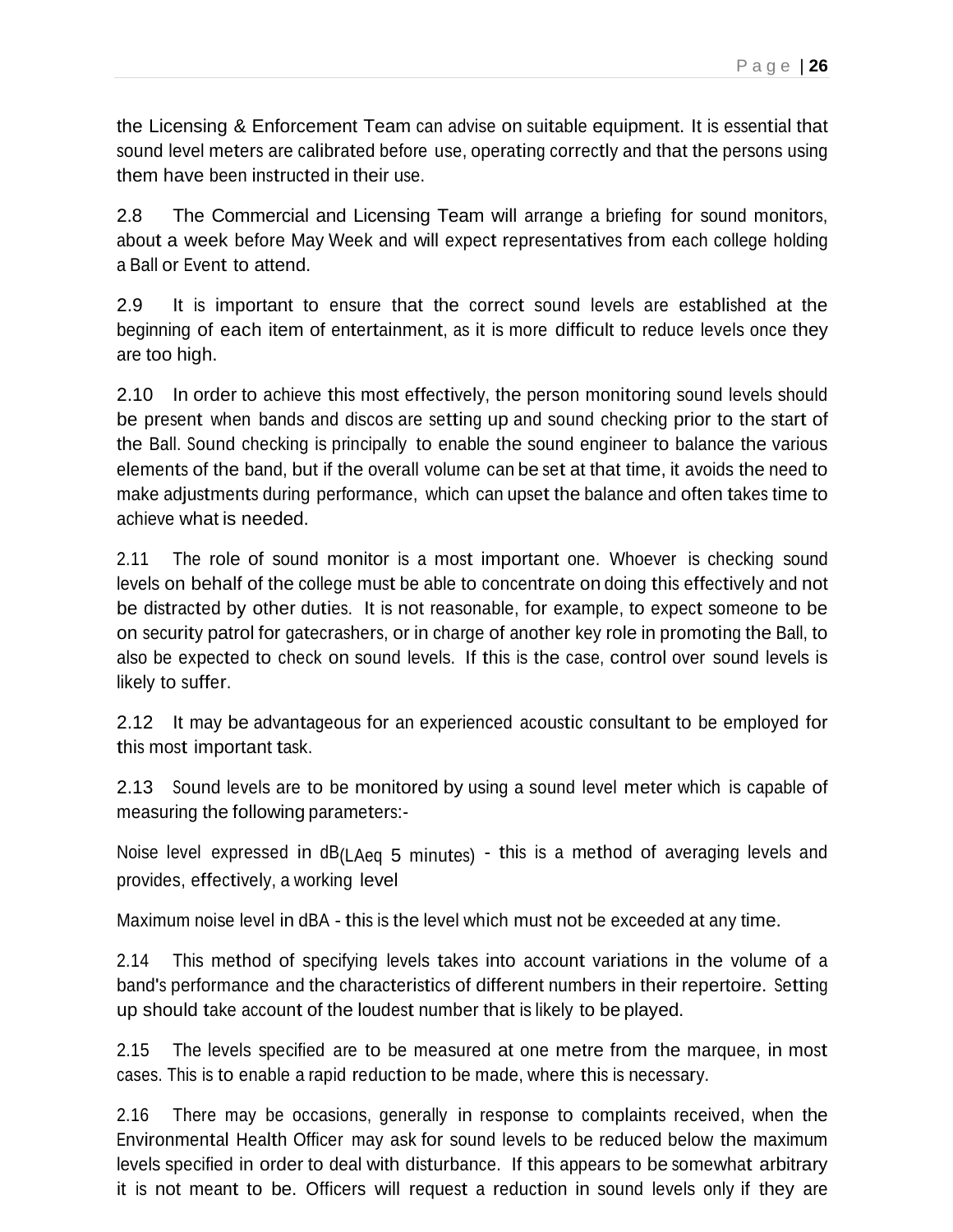satisfied that it is necessary in the interests of abating a nuisance or to prevent unreasonable disturbance.

2.17 The propagation of sound is frequently complex and will be affected by atmospheric conditions and music played at the same level on one occasion may have a quite different effect on another day. There are occasions when sound levels appear to be relatively low close to the source but are still intrusive some considerable distance away.

2.18 There is no reason why organisers cannot insist on lower volumes of sound than the maxima specified, if they consider it would provide a more enjoyable programme.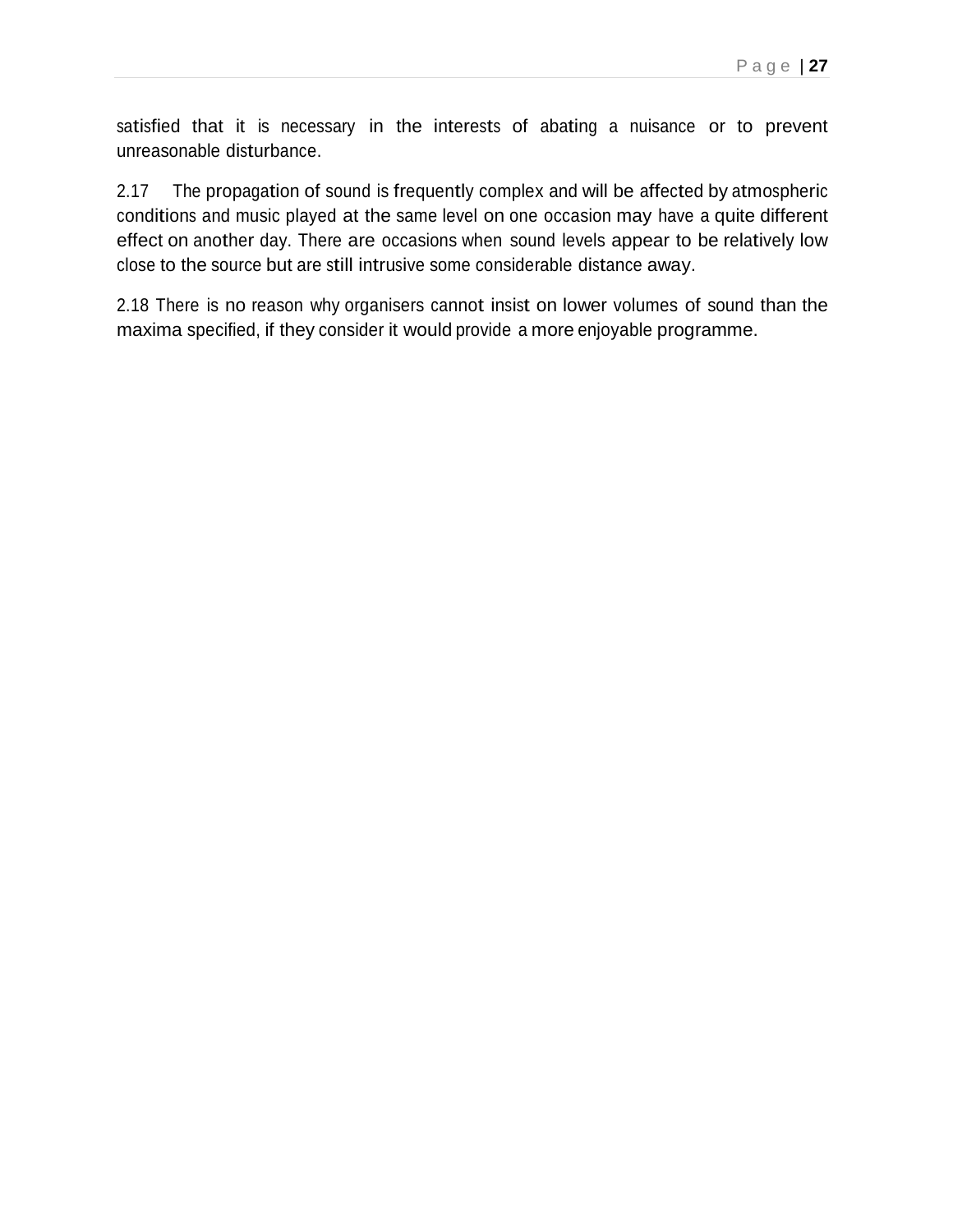## **Appendix 3**

## **3. Special Effects**

#### **Fireworks**

3.1 Although, in themselves, fireworks do not cause prolonged disturbance, they are generally unexpected in June and do cause distress to pets. They also serve to draw attention to the fact that Balls - and amplified music - are taking place. Displays have tended to become louder, in recent years, and have thus generated more annoyance to residents.

3.2 The choice of fireworks should be designed to give a visual display whilst avoiding particularly noisy types. Although it is understood that fireworks cannot be fully effective until it is dark, the law requires that no fireworks shall be discharged after 11pm.

3.3 Of course, it is a matter of interpretation as to what is and what is not a 'noisy' firework is. In general it will be necessary to restrict the maximum size of shell and weight of rocket to achieve this. Colleges should specify suitable restrictions in their contracts with the providers of displays so that there is no misunderstanding as to what is required and be prepared to demonstrate that they have done so.

3.4 Colleges that intend to use fireworks should publicise the fact in advance in particular to local residents including the times of the display so that local residents can keep their pets indoors – and possibly also watch the display from afar!

#### **Lasers**

3.5 Lasers are used to produce a range of visual effects, which can enhance the scene at a Ball. There are potential safety issues that must be addressed and a specialist company should be used to supply and operate the installation.

3.6 Guidance for venues and operators can be found on the HSE webpage at [http://www.hse.gov.uk/pubns/INDG224.htm.](http://www.hse.gov.uk/pubns/INDG224.htm)

#### **Stage Hypnotism**

3.7 Although there is not a high risk associated with hypnotism, there have been instances where it has not been performed in a professional manner. Stage hypnotism is a specialist entertainment. It is strongly recommended that a person who is a member of either The Federation of Ethical Stage Hypnotists or The British Council of Professional Stage Hypnotists should carry out any performance of hypnotism.

3.9 A licence, under the Hypnotism Act 1952, will be required from the Licensing Officer if a demonstration of hypnotism is to be performed. Provisional programmes should indicate that hypnotism is intended.

3.10 The licence will be granted to the hypnotist subject to a set of conditions (Appendix 6). The organisers should ensure that the hypnotist has been granted a licence before the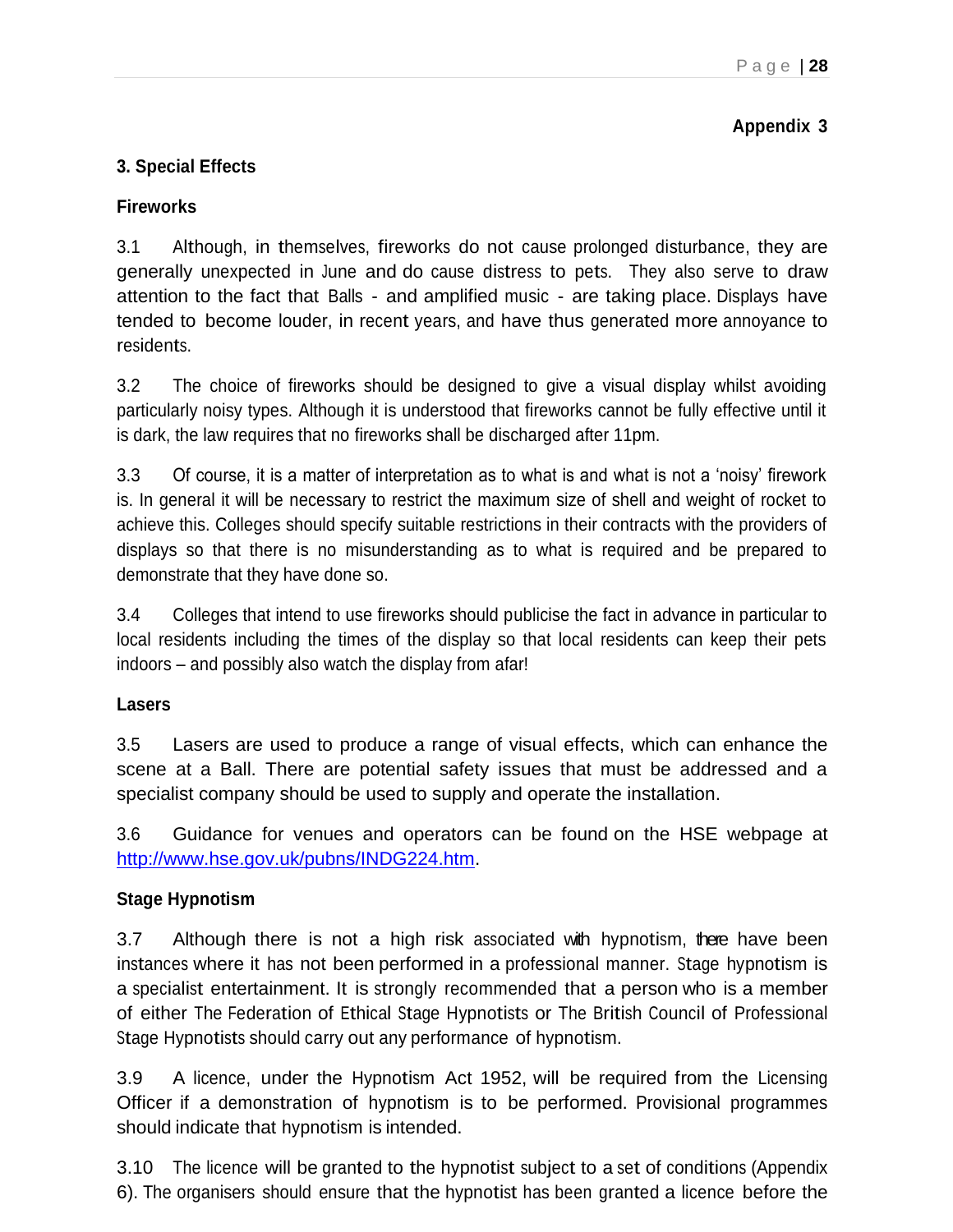performance takes place. This should ensure that any claims would be made against the hypnotist and not against the college.

#### **Fire Juggling**

3.11 Though not a special effect as such fire juggling does present a particular risk to the audience and will require a separate risk assessment.

3.12 In particular, it is important to select the location for the fire juggler to enable the creation of a zone of separation from the audience, of at least four metres, with a physical barrier, such as a solid fence or, at least posts and rope to prevent people from inadvertently walking into the zone.

3.13 It is also important to ensure that the zone is not overhung with trees or foliage, which might be at risk and to provide a fire extinguisher close by, in the event of a problem.

#### **Chinese Lanterns**

3.14 Chinese lanterns are a relatively newly offered attraction which involves the use of a naked flame and fuel cell within a paper lantern. Once lit the lanterns are released to fly away and produce an interesting effect. Due to the potential problems from these lanterns not being controllable and potentially blown off course and into buildings, either at the college or outside it, the Fire Service does not agree to their use at the May Balls and June Events in the city.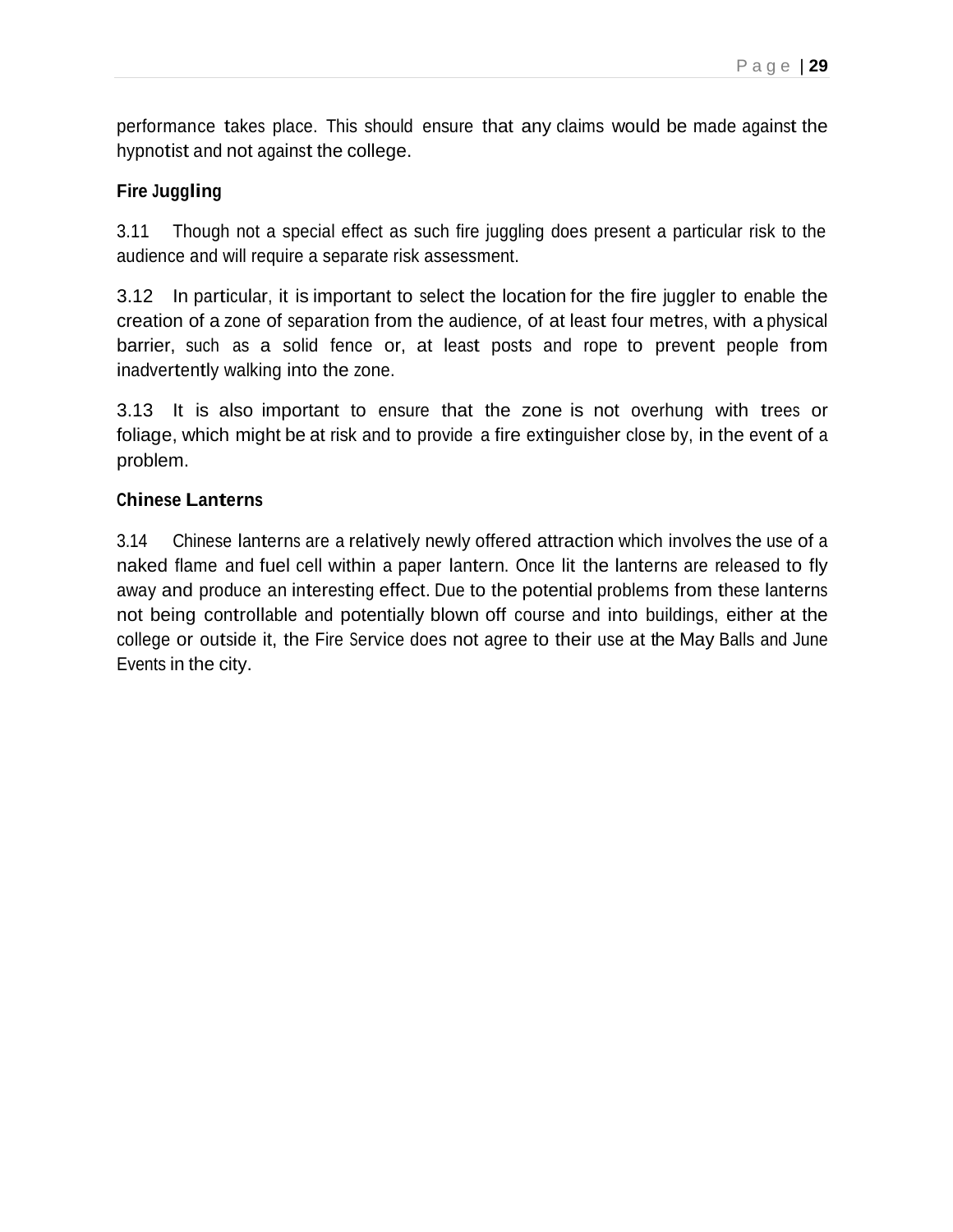## **Appendix 4**

#### **Food and Health & Safety Guidance**

#### **Introduction**

4.1 The guidance below is based on the requirements of:

- The Food Safety Act 1990
- The Food Safety and Hygiene (England) Regulations 2013
- Health and Safety at Work (HSWA) etc. Act 1974
- Regulations made under the HSWA Act 1974

4.2 This guidance note has been devised to help event organisers and caterers host a safe event and comply with legal obligations and best practices before, during and after their organized event to safeguard all attendees, staff and on-site contractors.

4.3 Catering at outdoor events can be a high-risk activity which carries with it the possibility of causing food poisoning to a large number of people. The reason for this is due to the food being stored, handled, prepared and served;

- In unfamiliar settings,
- In greater quantities than normal,
- Over a longer period of time, and
- Often by poorly trained or non-food handlers.

4.4 The use of inexperienced caterers, poor management, careless hygienic practices and sometimes warmer summer climate, can create ideal conditions for bacteria such as *Salmonella* and *E. coli* to multiply to unsafe levels in food. Epidemiological studies carried out on food poisoning outbreaks have found that the main causative factors contributing to them include;

- Preparing large quantities of food too far in advance
- Incorrect food storage i.e. inadequate refrigeration
- Poor personal hygiene of food handlers
- Incorrect cooking or reheating of food
- Cross-contamination from raw food to high-risk ready to eat food
- Use of inappropriate food contact surfaces that cannot be cleaned

4.5 The issues covered by this guidance are not exhaustive and all readers are encouraged to seek further advice and guidance where appropriate. The Commercial Team of Environmental Health, which covers Food Safety at Cambridge City Council, can be contacted by emailing [commercial@cambridge.gov.uk.](mailto:commercial@cambridge.gov.uk)

## **Competence of the Event Organiser**

4.6 Anyone can organise an event; there are no prerequisites for certificates,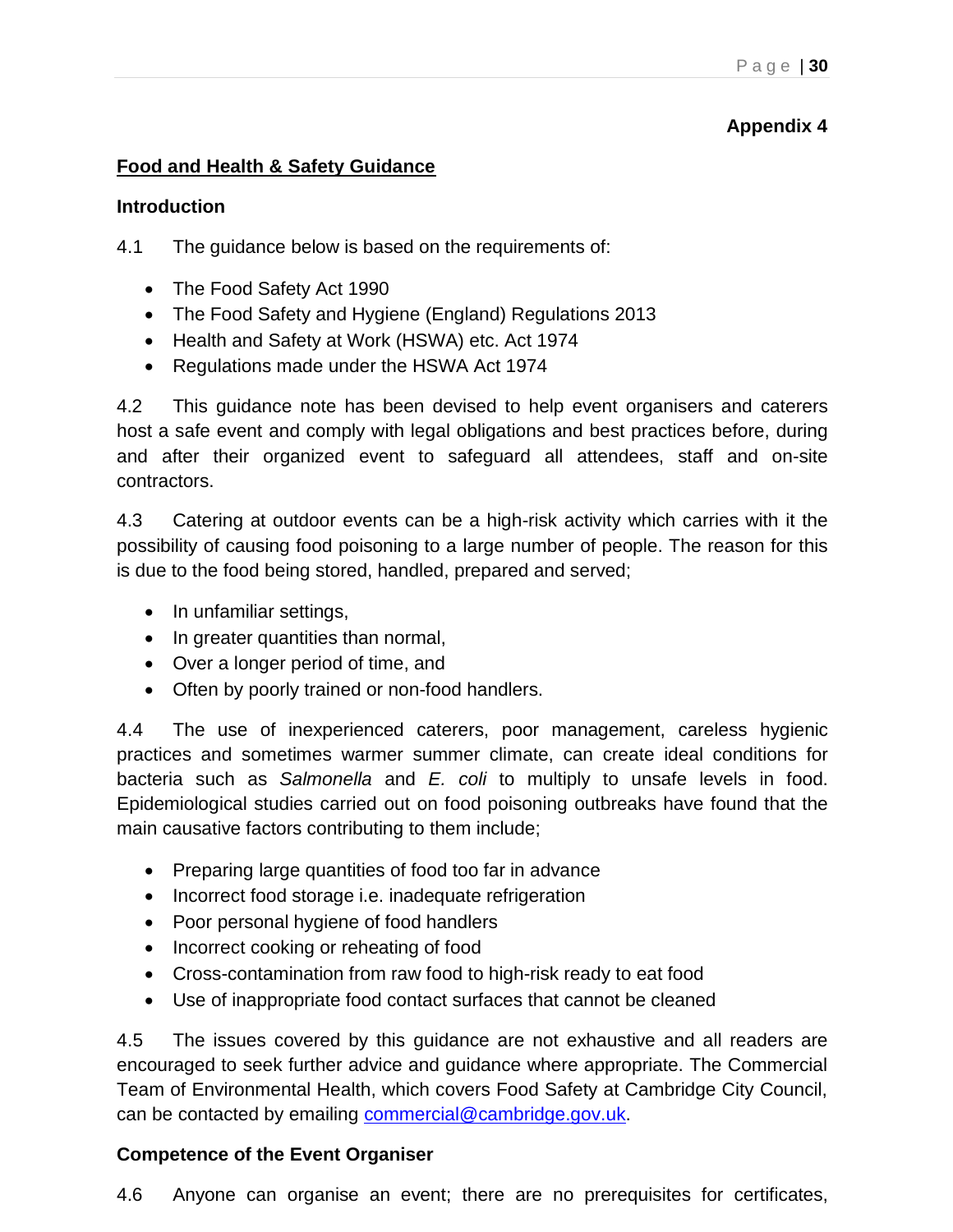qualifications or even experience. If you have these, then this guide may help to remind you of some of the essential food safety and health and safety issues. However, if organising your event is new to you, this guide will help.

4.7 Equally, having a good sound knowledge of food safety and health and safety may also be reassuring to you, and whilst it is not essential to have training in these, it is recommended. Such training is available via a number of sources, including; [https://www.cambridge.gov.uk/training.](https://www.cambridge.gov.uk/training)

#### **Planning the Event**

4.8 The potential for problems associated with outdoor event catering is significant. It is therefore strongly recommended that the following information is considered when negotiating with contractors at the tender stage.

4.9 Any caterer should ideally have experience of catering at events similar to yours, but as a minimum, they should be able to demonstrate to you that they are competent to cater for the numbers required. For example if you are asking a business to quote which operates purely from a fixed base, you should ask the business how they will cope with operating at an outdoor event and be satisfied with their answers.

4.10 Cambridge City Council cannot recommend contractors. We can only give you guidance with regard to general food hygiene matters. Therefore you are advised to send a copy of this guidance material to all potential event caterers so they are aware of the standards expected of them should they enter into a contractual agreement with the event organisers; it remains your decision as to who to employ, so it is critical you make the correct choice.

4.11 We would strongly suggest that you use a 3, 4 or 5 rated business. You can check the food hygiene rating of a food business on [www.food.gov.uk t](http://www.food.gov.uk/)o see how compliant the business is.

4.12 Should a food poisoning outbreak occur as a result of on-site catering operations, both the event organisers and event caterers will be held responsible. It is, therefore, essential that event organisers satisfy themselves of the reputation and suitability of the caterer they are employing.

4.13 Appendix 4.1 gives an example of a food safety questionnaire to help event organisers when tendering for caterers for your event. Each caterer should complete and return the form to the organiser; if they don't, it is for you to consider how appropriate they are.

4.14 This form includes essential information to help in making a decision on the suitability of a particular caterer. The answers should be studied carefully, for example regarding the provision of hand washing facilities; this must include soap and a supply of water, only having antibacterial gel available is not sufficient.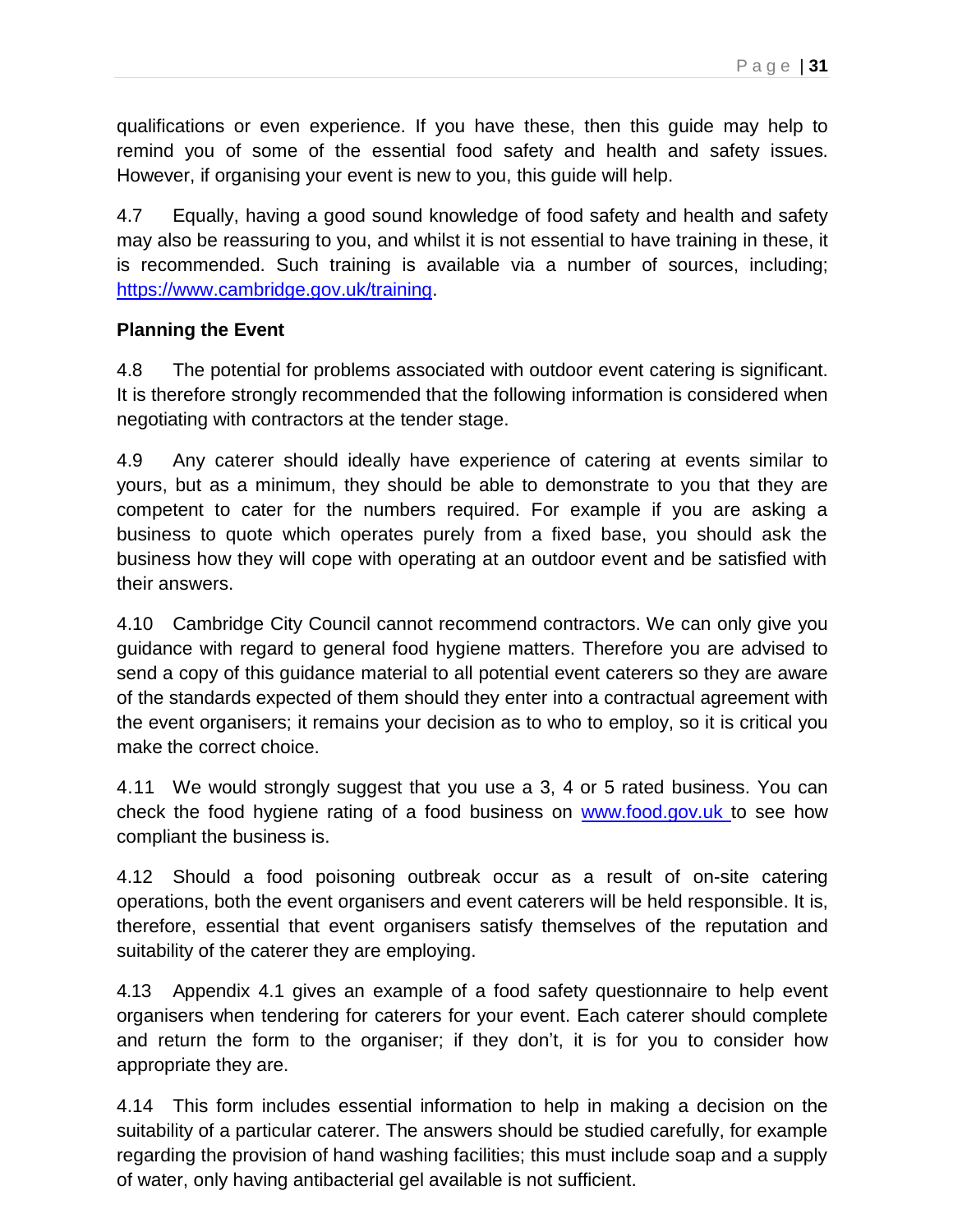4.15 It is the responsibility of all food business operators to notify the local authority in which if he/she trades as a food business and to ensure that the local authority has up-to-date information about any significant changes to their business. Appendix 4.1 asks for this information.

4.16 As the event organiser, you are entitled and encouraged to ask the caterer for a recent inspection report from their local authority, indicating the standards achieved during their last food hygiene and health and safety inspections. Many food mobiles are registered with one local authority, but trade only in other locations; as such the inspection reports may not relate to periods when food was actually being handled.

4.17 If this is the case for your prospective caterer, you still must ensure the suitability of the caterer. Assessing their documented Food Safety Management System (see below) (Many businesses use a document called "*Safer Food Better Business*" for this) and Training Records may assist with this.

4.18 Once caterers have been chosen, this guidance should be copied and sent to each business, confirming with them what is legally expected and determined they intend achieve compliance with the above legislative requirements. You as the organisers should be familiar with this guidance note by this point.

4.19 It is important for organisers to liaise with their selected caterers before the event to check that both parties are aware of what is expected from each other. It is unacceptable for organisers, for example, to just tell caterers what they want, and to have them turn up on site with no electricity or means of obtaining hot water, because caterers expect these utilities to be provided.

4.20 The Commercial Team of Cambridge City Council does not need to receive copies of the returned and completed questionnaires (Appendix 4.1 forms). They have been produced for your benefit to assist you in making your selection, highlighting the critical information that you should be ensuring that the business gives satisfactory answers to, to ensure that the food business that you are hiring is suitable.

4.21 The example Event Organisers Questionnaire (Appendix 4.2) should be completed and returned to the Commercial Team at least 14 days before the event. It is accepted that last minute alterations to bookings can occur, and these should be notified to the Commercial Team as they occur.

#### **Environmental Health Officer (EHO) Visits**

4.22 During the event authorised officers from the Commercial Team of Cambridge City Council may visit to check the degree of compliance of all catering operations with relevant food safety and health and safety legislation. Having access to the Food Safety Management System of each business helps with this as it allows the EHO to make sure that practices being followed are as prescribed. This document should be present in the business whenever it is trading; you as the event organiser can also require it.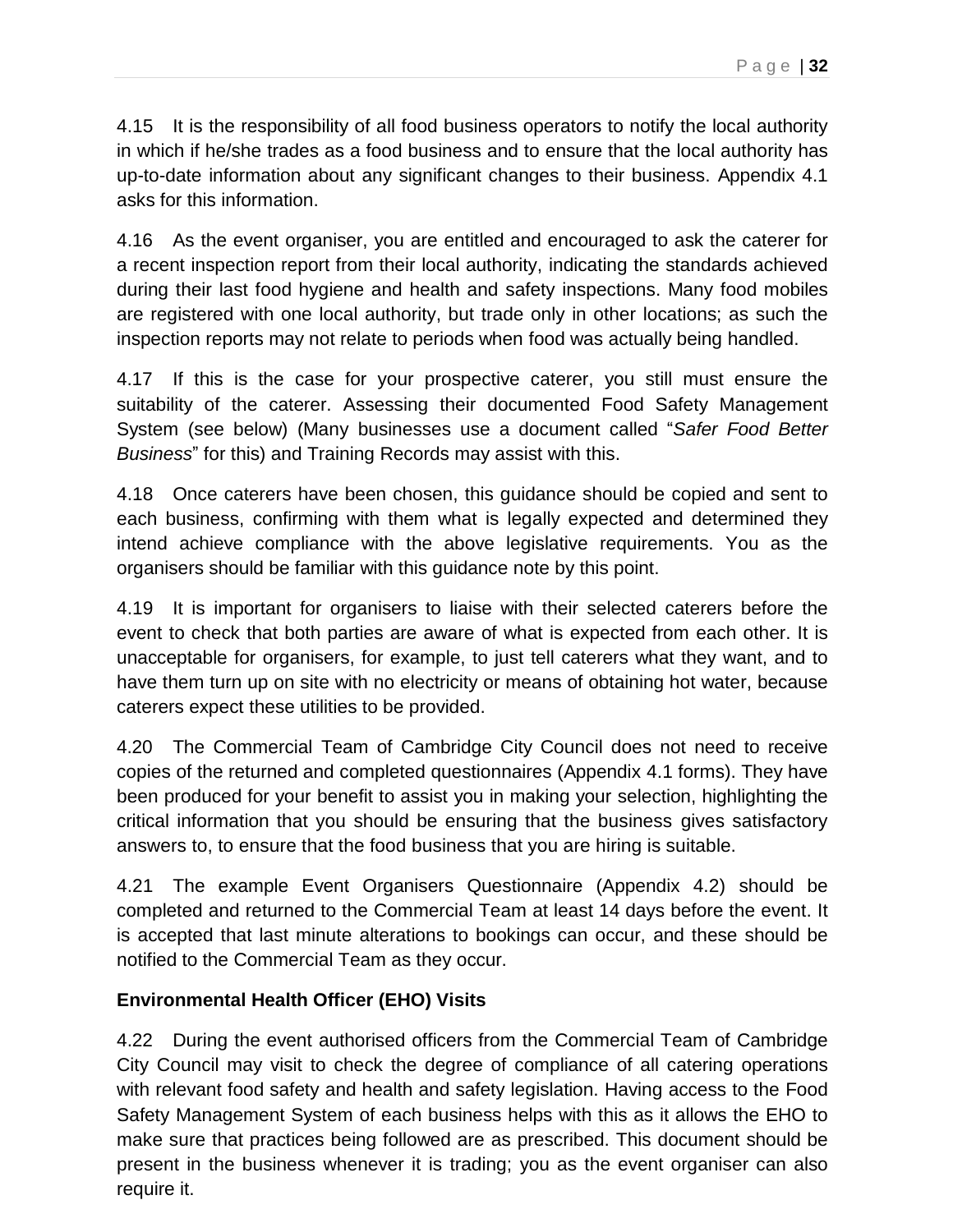## **Food Safety Management System (FSMS)**

4.23 The FSMS is a written document that describes how the business addresses the hazards that may befall the food in its care, and sets out appropriate controls to ensure that the food is kept safe. This will include such matters as personal hygiene; adequate facilities to ensure no cross contamination between foods which will need further processing to make safe, such as raw meat, and ready to eat foods, such as prepared salads; refrigeration; cooking and cleaning.

4.24 This should be on site, along with any applicable records. The complexity will depend on what the caterer is doing however most will cover the above.

4.25 Event organisers should be aware that this is a legal requirement and are strongly recommended to ask to see this documentation before engaging the caterer and assess the information that it contains.

4.26 Food business operators are required to identify food safety hazards and risks relevant to their catering business, and to put in place procedures to prevent problems. The FSMS follows the principles of HACCP and must identify the hazards associated with the food business, show the control measures and identify which of these are critical; the business should be aware of the critical control measures and what can happen if they fail. The FSMS is the written evidence supporting this.

4.27 The FSMS should;

- Cover ALL of the food handled, stored, prepared or sold by the business
- Consider all of the food processes included in the food business
- State how the basic essentials of good hygiene and cleaning is achieved
- State how high risk ready to eat food is not cross contaminated by raw food
- Show the competencies of the food handlers
- Be reviewed periodically and whenever there is a significant change in any of the above.

4.28 'Safer Food Better Business' is an example of a FSMS that was developed by the Food Standards Agency to assist businesses to comply with this requirement and gives guidance on the necessary documentation. It can be accessed and downloaded free of charge from the website:

[http://www.food.gov.uk/foodindustry/regulation/hygleg/hyglegresources/sfbb/.](http://www.food.gov.uk/foodindustry/regulation/hygleg/hyglegresources/sfbb/)

4.29 You, as the event organiser, should also be aware of this information to assist you in ensuring that your caterers meeting their legal obligations, and to help in delivering a safe event.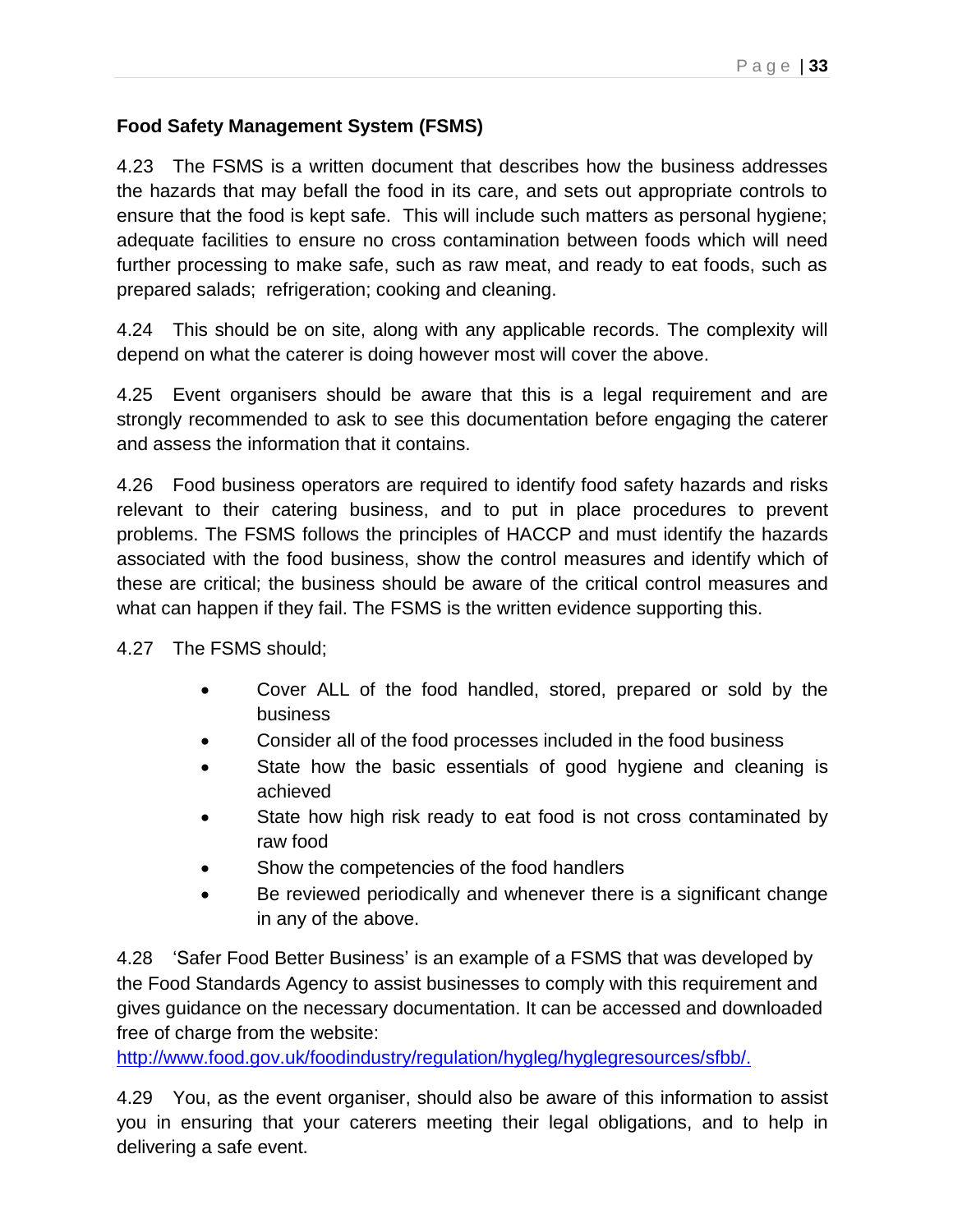## **Food Hygiene Training**

4.30 The Food Safety Questionnaire specifically requires you to clarify the level of food hygiene training that the food handlers of each contractor has. To assist you with this event organisers should ask to see any relevant qualifications before the event.

4.31 As a guide you should ensure the following;

- The person in control of the food operation should be trained to a Level 2 standard in food hygiene within the last 3 years.
- The person in control of the operation or food business operator are responsible to ensure that their staff are supervised, instructed and or trained in food hygiene to a level appropriate to their duties, before they start working.

4.32 If staff do not have current food hygiene certificates (maximum of 3 years old), they should be instructed and have an understanding of food safety management including;

- Personal hygiene
- Medical fitness to do food work
- Temperature control
- Cleaning and,
- Stock rotation

4.33 You as the event organiser need to be satisfied that this requirement has been met by the food business you are proposing to contract.

4.34 If you feel you would also benefit from having a good knowledge about food hygiene or health and safety obligations, or need to advise any of the contractors you are working with of where to receive appropriate training, please go to; <https://www.cambridge.gov.uk/training>

## **Positioning of Outdoor Catering Operations**

4.35 Whilst a site plan is not required by the Commercial Team, you may find it beneficial to mark on a site plan the location of all food stalls and any other contractors you are employing. This will help you manage any services required for your contractors and the requirements for other enforcement services who will be involved with your event.

4.35 Please note a site plan will help you;

- Clarify and arrange the services you will require for your contractors, including electricity, potable water, storage, waste areas and drainage
- Prevent any obstructions that may adversely affect health & safety or fire safety
- Identify and designate public or restricted area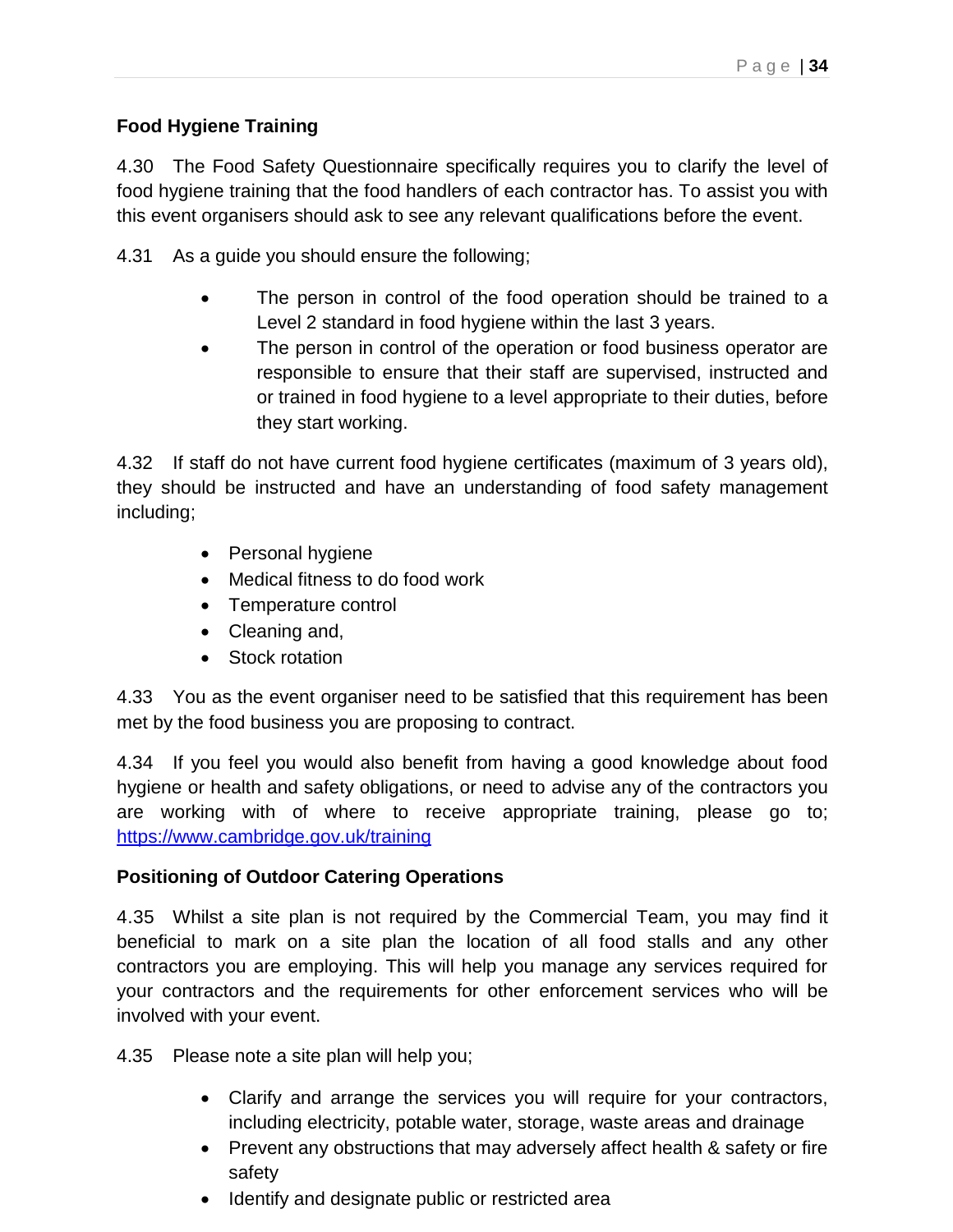- Locate separate toilets (for the exclusive use by food handlers) and rest areas. (All toilets must be provided with a sufficient amount of hand washing materials at all times during the set-up, operation and close down.)
- Manage materials, equipment and public access and egress routes
- Identify suitable areas for parking and access of support vehicles.

## **Structure of Catering Business**

4.36 Food businesses come in many different shapes, styles and design, but there are a number of requirements which must be met. Specifically, the food preparation, handling and storage areas must;

- Be designed and constructed so that they can be effectively cleaned,
- All food and hand contact surfaces i.e. tables, work surfaces, equipment, etc. must be of smooth and durable material, in good repair and capable of being cleaned and disinfected where necessary,
- Be maintained in good repair and condition,
- Avoid any risk of food contamination or harbouring of pests,
- Have adequate natural or artificial lighting and ventilation.

4.37 Due to regular issues with inclement weather, you may wish to check what contingency systems the business has to deal with this, especially regarding open trading hatches and natural ventilation, including carbon monoxide low level or floor vents.

## **Water Supply**

4.38 All catering operations must have a sufficient supply of potable water. If this is not provided by a piped potable supply, you will need to verify that the system the food business is using is safe.

4.39 Ice must only be made from potable water and must be stored and handled in conditions that protect it from contamination.

## **Washing Facilities**

4.40 All catering operations handling open high-risk foods $<sup>(*)</sup>$  must have separate</sup> hand washing facilities with a supply of hot and cold water, soap and clean towels; it is recommended they use liquid antibacterial soap and disposable paper towels. The use of antibacterial gel without washing with water is not sufficient and should not be accepted.

*(\*) High-risk foods are foods upon which bacteria can easily grow, and which may be eaten without further cooking. They are usually moist and high in protein. Ready-toeat foods are high risk because if they are contaminated or allowed to deteriorate, there are no further preparation steps to control the hazard. Examples include cooked*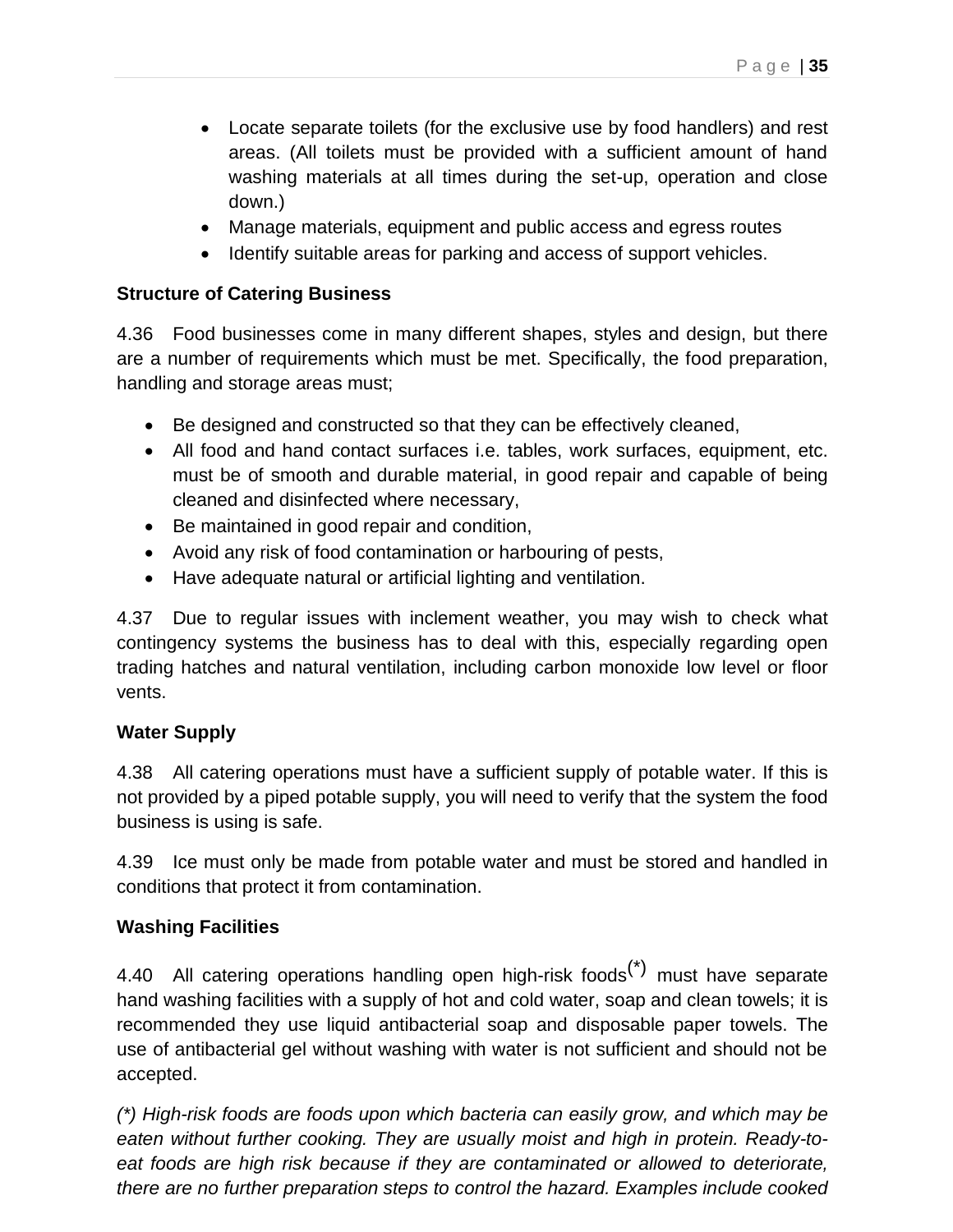*meat and poultry, pates, meat pies, cooked meat products, shellfish and other seafood (cooked or intended to be eaten raw), dairy products, cooked rice, cooked eggs and products made with egg, but excludes bread, pastry and similar baked goods, prepared salads, fruit and vegetables.*

4.41 The wash hand basin must be set up ready for use before food preparation commences and should be sited close to the food preparation, cooking and service areas. It should not be used to wash catering equipment, which should be cleaned in a dedicated sink, which is provided with hot and cold potable water and detergent suitable for the hygienic washing of utensils, equipment and food.

4.42 Wash hand basins and sinks must drain hygienically to a waste water container e.g. sink waste pipe into a waste water carrier, and must not discharge directly on to the ground or into a road drain. The use of open buckets, which can be difficult to carry to waste water points, should be avoided.

#### **Waste Disposal**

4.43 Waste Contractors (either Greater Cambridge Shared Waste – Commercial Team or other) can advise and supply containers for general, recyclable and organic (food) waste collections.

4.44 Many caterers will expect you to supply enough waste capacity for their waste – *this is not your responsibility* unless agreed – it should feature as part of your booking requirements with them that they remove the waste created by their work. For example many mobile caterers prepare as much of their product as possible elsewhere, before arriving on your site – check that your chosen caterers do this as it helps reduce their waste footprint.

4.45 Open containers or cardboard boxes *are not suitable* for catering waste – enclosed bins are required and must be used at each catering outlet for use by guests. These bins should be lined with:

- Black or white sacks for general waste,
- Clear see-through sacks for dry recyclables
- Multi-ply paper sacks for organic/food waste.

These should all be tied before placing in bins.

4.46 The GCSWS – Commercial Team can supply appropriate posters showing materials found in catering outlets (mobile or static) to show which bin they should go in after use. We will also supply paper food waste sacks. Other sacks will need to be provided by you.

4.47 It is a good idea to share a list among contracted suppliers/caterers of items you do not want them to use; *e.g.* plastic straws, cup lids, polystyrene clamshells, glass bottles etc.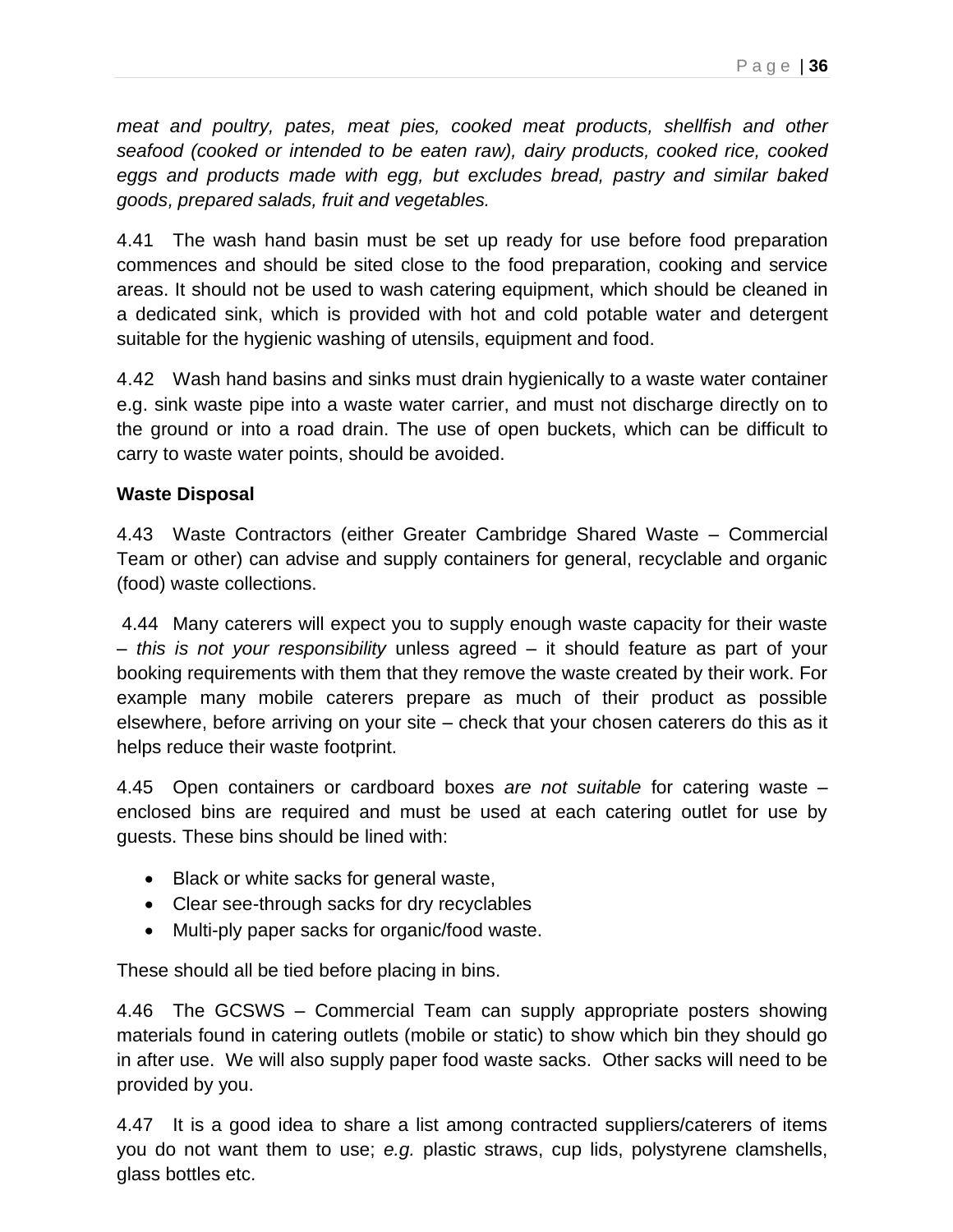4.48 Event waste management is an important consideration for a successful, safe and economically viable, event. Guides can be found online and / or the Greater Cambridge Shared Waste (Commercial Team) would be happy to provide advice..

4.49 An on-side, keen and environmentally aware clean-up team who understand the goals of the event (one of which should be to "leave no trace" is a hugely important part of your event planning team.

#### **Work Surfaces & Equipment**

4.50 Any food and hand contact surfaces should be clean and washable. During the event bacteria will build up on these surfaces and it is advisable to wash and sanitise these periodically.

4.51 If both raw and cooked foods are being prepared on site separate cutting boards should be used to prevent the risk of cross contamination. If raw food is prepared on site, it should be prepared prior to the selling operations starting, with all surfaces should be cleaned and sanitized in accordance with the FSA's crosscontamination guidance (a two stage cleaning process). With dual use surfaces, the food must not be in direct contact with the surface. Equipment or utensils should not come into contact with both raw and ready to eat food, as this has been recognised as a major potential risk for food contamination. For further guidance on preventing cross contamination please visit [www.food.gov.uk.](http://www.food.gov.uk/)

4.52 Any wiping cloths used for cleaning surfaces should ideally be single use as using a dirty wiping cloth will merely spread bacteria, and not destroy them.

4.53 All items of equipment and kitchen utensils should be in a good condition so they can be properly cleaned.

#### **Cleanliness of the Food Operation**

4.54 We noticed at a couple of events in 2018 that food operators were setting up less than satisfactory food stalls in that they were in a dirty condition. You should be aware that as organisers you have a responsibility to ensure that the company you have hired to supply food is producing food for your event in a safe manner. No committee wants to be remembered for organising an event where people came down with food poisoning.

4.55 The event organisers must have confidence in the caterer that food safety is not compromised. As the hirers of the food business, you have the right to tell them to take appropriate action to ensure that the food is safe, or to leave, if standards are not sufficient to ensure safe food.

#### **Storage Facilities**

4.56 It is important that the business has sufficient and suitable storage facilities, appropriate for the nature and amount of food and equipment necessary.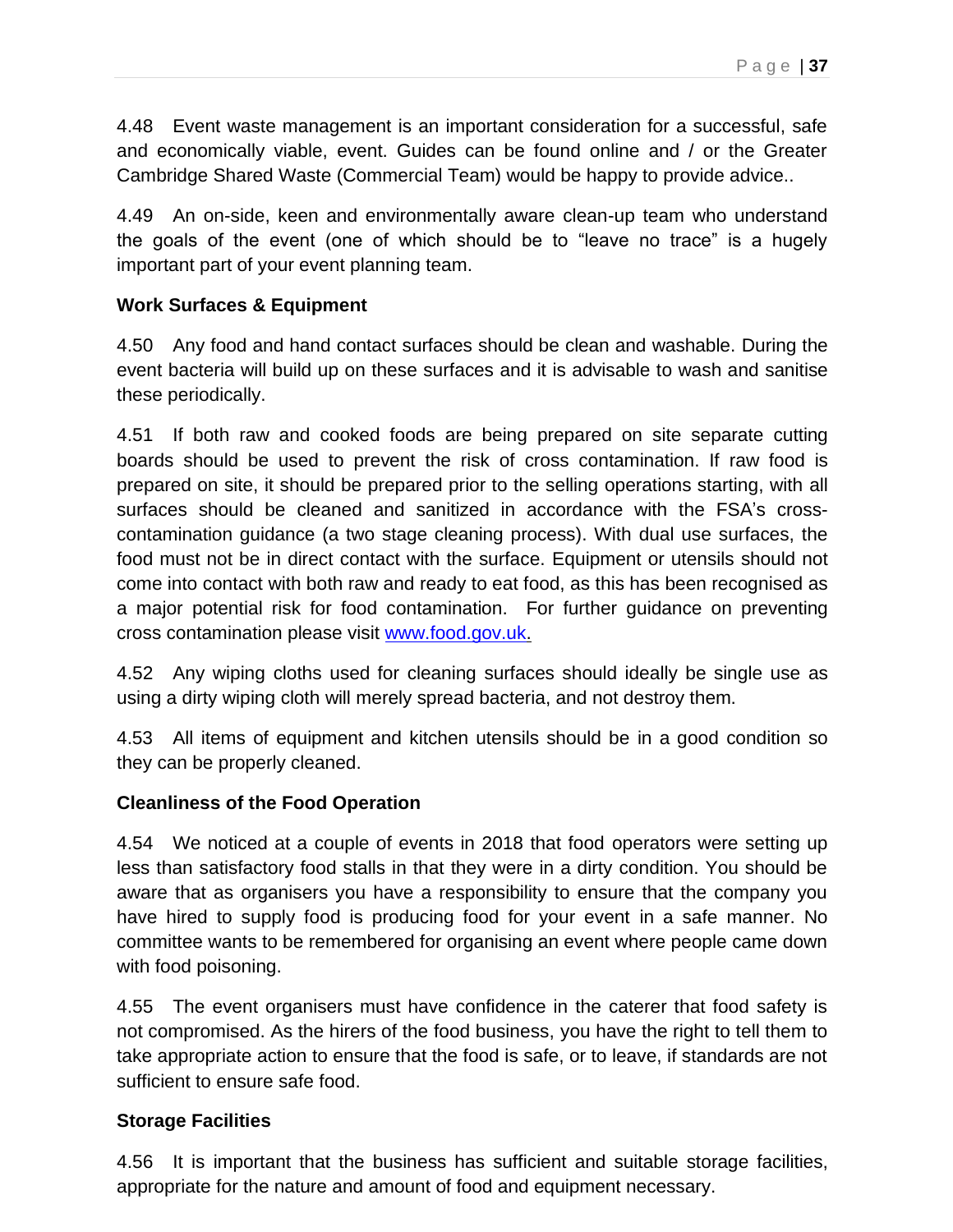4.57 The storage should be sufficient to completely separate raw and ready to eat foods, thereby reducing the risk of cross-contamination.

4.58 When transporting food it is important that non-food items such as chemicals that may contaminate or taint foods are stored separately. Containers and vehicles used for transporting foods must also be capable of maintaining high-risk foods at the appropriate temperatures.

#### **Personal Hygiene**

4.59 All food handlers should keep themselves and their clothes as clean and tidy as practicable.

4.60 Any food handler who knows, or suspects, that they are suffering from any disease which could be transmitted through food is legally required to notify their manager/supervisor immediately and refrain from handling food i.e. if suffering from diarrhoea, vomiting, a bad cold, an infection of the chest, nose, throat, ear or skin, or a skin infection.

4.61 Clean, washable, protective clothing must be worn over outdoor garments at all times when handling food i.e. an apron or overall. All outdoor clothing must be stored away from food areas.

4.62 Hair should be kept clean and neat, and it is recommended that long hair should be tied back and hats and hairnets should be worn to cover and contain hair.

4.63 Fingernails should be kept short and clean and the use of nail varnish should be avoided. Jewellery should be kept to a minimum and food handlers are recommended only to wear plain wedding rings and/or sleeper earrings.

4.64 Any cuts, boils, sores and broken skin should be covered with a clean, preferably coloured, plaster or waterproof dressing which should be readily available in an accessible first aid kit.

4.65 Correct hand washing must be carried out frequently and always when starting work, after a break, before handling food, between handling raw and cooked food, after handling waste and after using the toilet. Gloves should not be used as an alternative to hand washing, but if worn, regularly changed whenever it would otherwise be appropriate to wash hands.

4.66 Unnecessary handling of food should be avoided and food handlers should not cough, sneeze over food or smoke, drink or eat near food.

#### **Food Handling Practices**

4.67 All food must be adequately protected from contamination. As a minimum, the basic rules are;

• Keep raw food away from cooked/ready to eat food.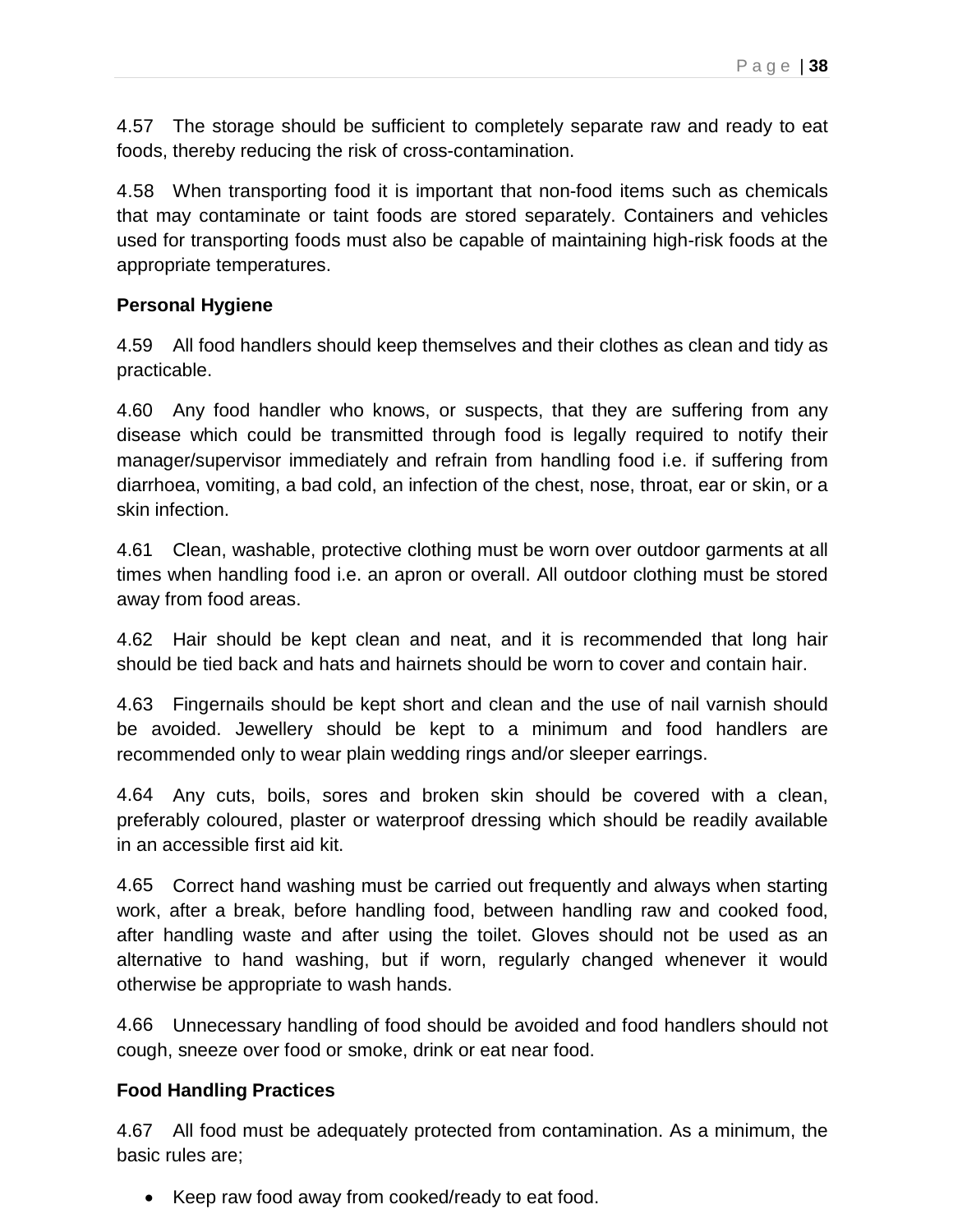- Raw ingredients and other materials must be stored to prevent contamination and/or deterioration.
- Storage directly on ground should be avoided
- Provide separate containers for raw and ready to eat foods and avoid dual use at all times. Containers used for transporting food must be cleaned and capable of being kept clean
- Use separate cooking utensils for raw and cooked foods
- Keep all unwrapped foods on display covered or protected by screens.

4.68 Food must not be prepared in the open air. Suitable screening of the stall (top, sides and rear) must be provided where open food is exposed for display, stored or prepared.

#### **Temperature Control**

4.69 If the food is temperature sensitive, it is essential that there are adequate facilities to provide, maintain and monitor the food temperatures. Stored cold food must be kept at or below 8ºC and hot food at above 63ºC. Food that is received from delivery in a chilled or frozen state must be maintained in this condition until used.

4.70 High risk foods, including meat, fish and dairy products, must be kept cool (below 8ºC) until it is cooked, heated or disposed of.

4.71 Cooked food must be adequately cooked before being offered for sale, with adequate facilities available for reheating and maintaining (whilst stored) the temperature of hot food, at or above 63ºC if this is carried out.

4.72 Only sufficient food should be brought for reheating; leftovers at the end of the event must be thrown away and on no account must it be reheated more than once

4.73 Partial cooking of food items off-site is not recommended because of the difficulties with temperature control over prolonged periods of time during delivery.

#### **Monitoring Food Temperatures**

4.74 Catering operators are advised to periodically monitor and record the temperatures of cold food storage units, hot holding units and the core temperatures of cooked food; this evidence should form part of the food safety management system. The catering operator is advised to note any incidents or problems encountered when monitoring temperatures, with the corrective action taken to ensure that the food product is safe.

4.75 Digital probe model thermometers can be used for this purpose, although it is critical not to allow these to cross-contaminate foods. Probe wipes should be used to sanitise the probe before and after monitoring each item of food. Infra-red thermometers can be used to measure storage temperatures but will not measure core temperatures for cooking.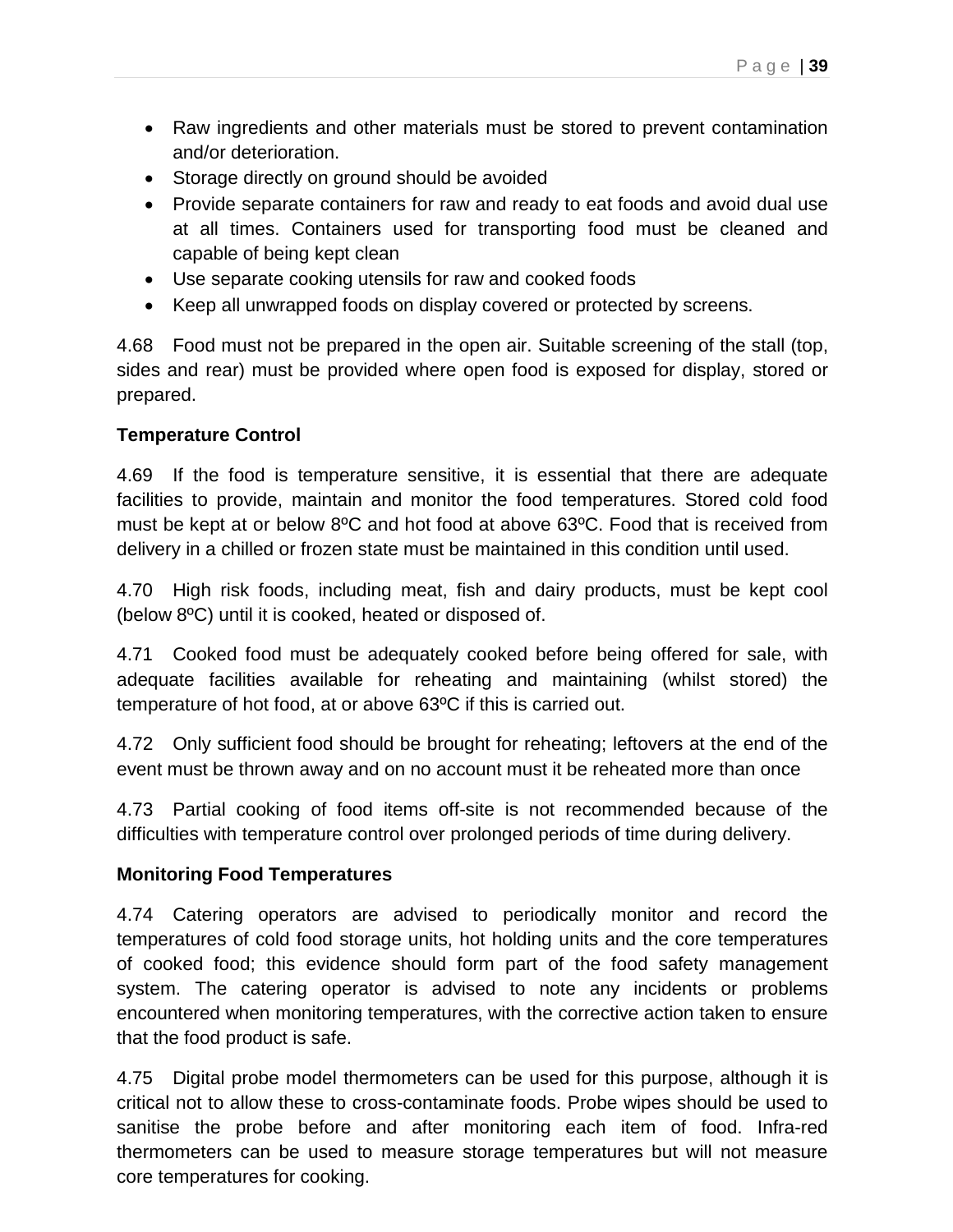## **Thawing of Food**

4.76 The thawing of food should be undertaken in such a way as to minimise the risk of growth of pathogenic micro-organisms or the formation of toxins in the food.

4.77 During thawing, food should be subjected to temperatures, which would not pose a risk to health; if possible, thaw at fridge temperatures to control the growth of pathogens.

4.78 The run-off liquid from the thawing process may pose a risk so it should be properly drained off, collected and disposed of. Following thawing, food is to be handled to minimise the growth of pathogenic organisms or the formation of toxins. Pre-frozen food must never be re-frozen but should either be cooked, refrigerated or discarded.

#### **Food Allergen Awareness**

4.79 From December 2014 it has been a legal requirement for all food businesses or food providers to make available upon the request of their consumers the details of which specified food allergens are present in their food. This means that if the ingredients shown below are present in the food they must be identified in pre-packed food or identifiable in ready- to-eat food.

- Celery
- Cereals containing gluten
- Crustaceans
- Eggs
- Fish
- Lupin
- Milk
- Mustard
- Peanuts
- Sesame seeds
- Nuts
- Soya
- Sulphur dioxide
- Molluscs

4.80 To allow you, as the event organiser to comply with this, you need to be able to obtain this information from your food business contractor. If they are unable to provide this information to you, not only may they be breaching their obligations under this legislation, so may you. More crucially, inability to give accurate information to the consumer may lead to an allergic reaction and death. There have been manslaughter convictions relating to such circumstances.

4.81 During the set up to the event, you should check with the food business that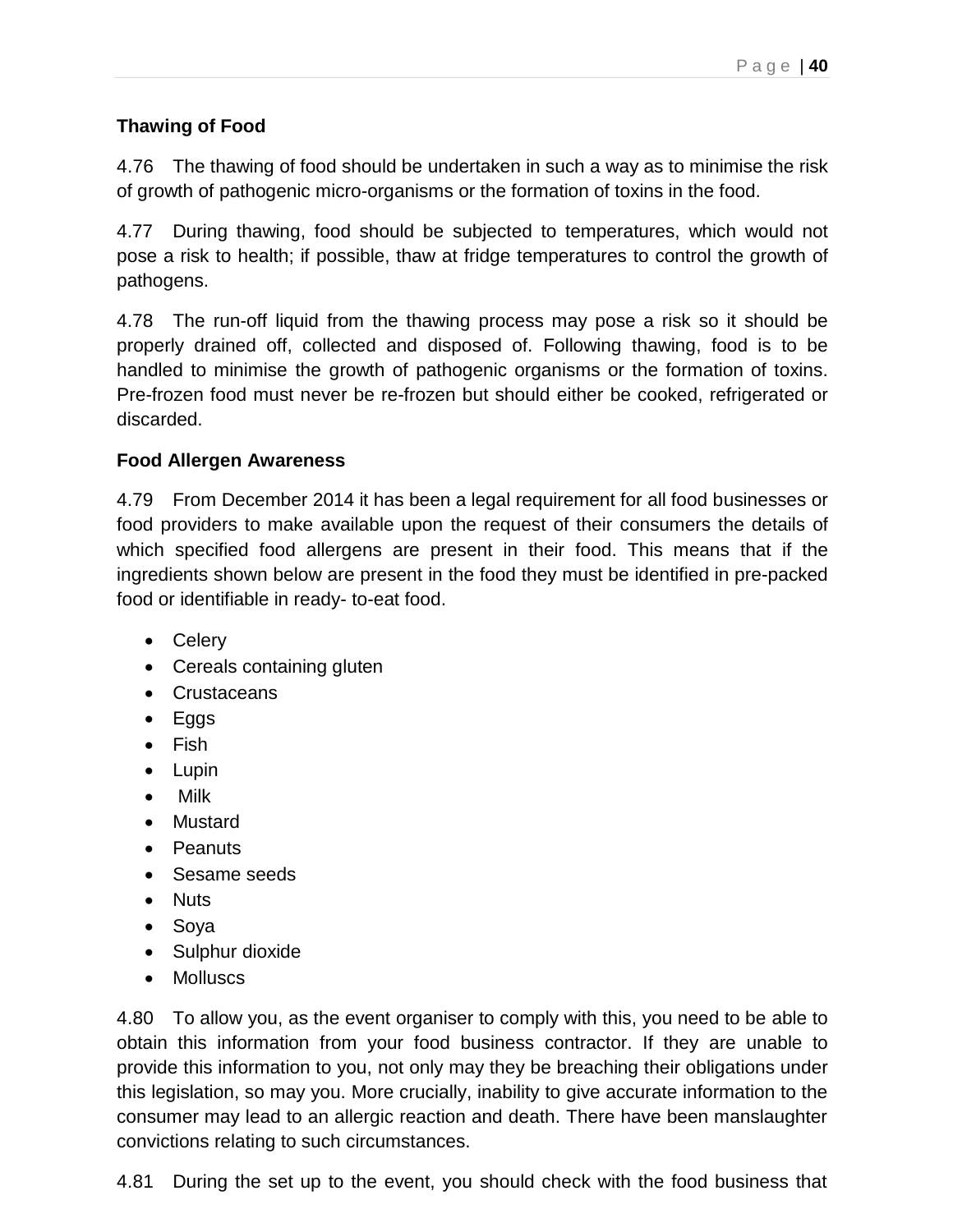accurate information relating to what allergens are in the food will be readily available during the event and a sign should be displayed to the effect that "Food Allergies and Intolerances: Please speak to our staff about the ingredients in your meal when making your order. Thank you." Such a sign can be downloaded free from the FSA website: [www.food.gov.uk/sites/default/files/media/document/allergen-signage.pdf](http://www.food.gov.uk/sites/default/files/media/document/allergen-signage.pdf)

## **Liquefied Petroleum Gas (LPG)**

4.82 LPG tends to be the main source of fuel for outside catering operations and presents a substantial risk of fire or explosion. All operators using LPG should be aware of its safe use, its characteristics and emergency procedures.

4.83 All LPG should be handled and stored in accordance with the current regulations and codes of practice. This means amongst other things that:

- Gas cylinders should be stored or tethered to prevent the risk of the cylinders falling.
- Cylinders should not be stored inside a marquee or other enclosed structure.
- All cylinders should be fitted with a suitable regulator before any connector hose or pipe.
- All hoses should be secured with crimps rather than clips.
- All supplies of LPG are secure from interference by guests.

4.84 Fueling or refueling of generators with petrol or diesel must be carried out in a safe manner in accordance with manufacturers' instructions and best practice. Fuel must be stored in a safe manner in suitable containers.

4.85 If large amounts of any fuel are to be brought onto the site, this should be with the agreement of the event organiser and following the notification of the Fire Service.

4.86 Gas safety advice for caterers can be found online at [https://www.ncass.org.uk/docs/default-source/codes-of-practice/lpg-installation-in](https://www.ncass.org.uk/docs/default-source/codes-of-practice/lpg-installation-in-marquees_v5.pdf?sfvrsn=0)[marquees\\_v5.pdf?sfvrsn=0](https://www.ncass.org.uk/docs/default-source/codes-of-practice/lpg-installation-in-marquees_v5.pdf?sfvrsn=0)

## **Electrical Installations**

4.87 Some contractors have been found to have brought electrical appliances on site that had not been properly tested. It is therefore important to be satisfied that they are using safe equipment on your premises on the night.

4.88 It is important to note that all electrical installations must be;

- Suitably rated to be able to safely power their intended use.
- Tested and certified as safe by a competent person.
- Sited in a well-ventilated place away from LPG cylinders or other combustible material.
- Adequately guarded to avoid accidental contact, by people or combustible material.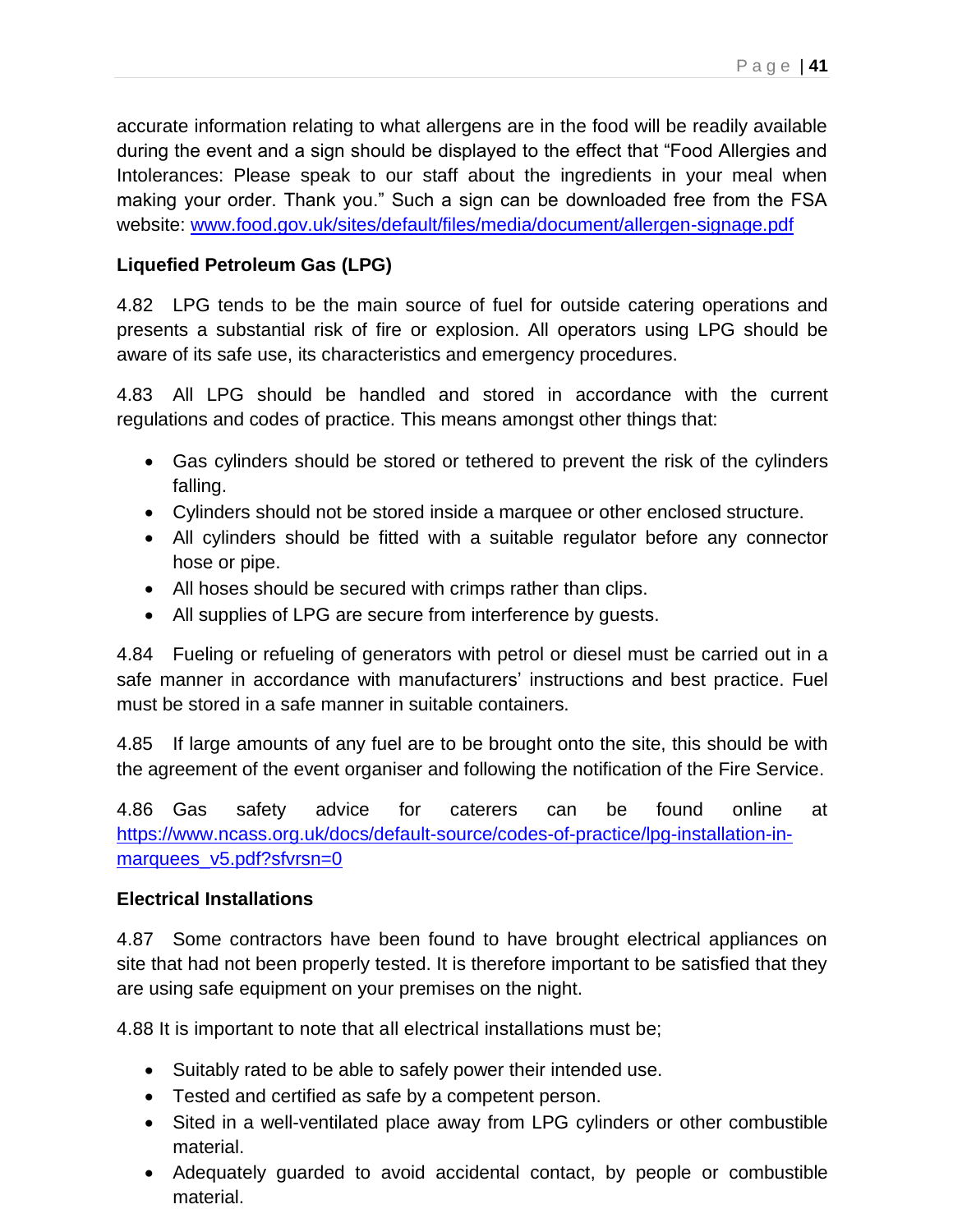- Cables and sockets must be;
- Appropriate for their intended use; indoor extension sockets and cable are not acceptable for external use.
- Protected by a residual current device (RCD).
- Routed and secured so as to not create a trip hazard; consider running cables at a high level or covering them with matting if at ground level.

## **First Aid & Accident Reporting**

4.88 Where open food is prepared, a first aid kit complete with food-safe waterproof dressings and bandages must be provided.

4.89 A suitable accident book should be provided on the catering unit and used to record all injuries and near-misses. When filling out the accident book following details should be included;

- Date of incident/accident.
- Person(s) affected, including Job title of person(s) affected,
- Incident/accident description, address and location,
- First aid/treatment administered and
- any action taken to prevent recurrence of the event.

## **Alcohol & Bar Areas**

4.90 Alcohol is legally considered as food and should meet the requirements of the relevant food safety legislation, associated industry guides and codes of practice. The sale or provision of the alcohol will also need to comply with the premises licence and attached conditions for the premises.

4.91 The event organiser should clarify this as part of the pre-event requirements and also bear in mind the following points:

- The operation of the bar must be designed to allow the free flow of people to and from the serving areas to prevent unwanted or unsafe crowding.
- Any electrical installation must comply with the requirements set out previously in this guidance.
- Suitable and sufficient lighting should be provided.
- Carbon dioxide cylinders should be suitably secured to prevent the risk of them falling over.
- Chemicals to clean pipelines must be properly stored and only handled by personnel trained to do so; appropriate safety equipment must be provided and used.
- The type of containers used to serve drinks should conform to any site or event specifications e.g. a no glass policy.
- Bar areas should be kept free of litter and the floors are cleared of spillages, if appropriate.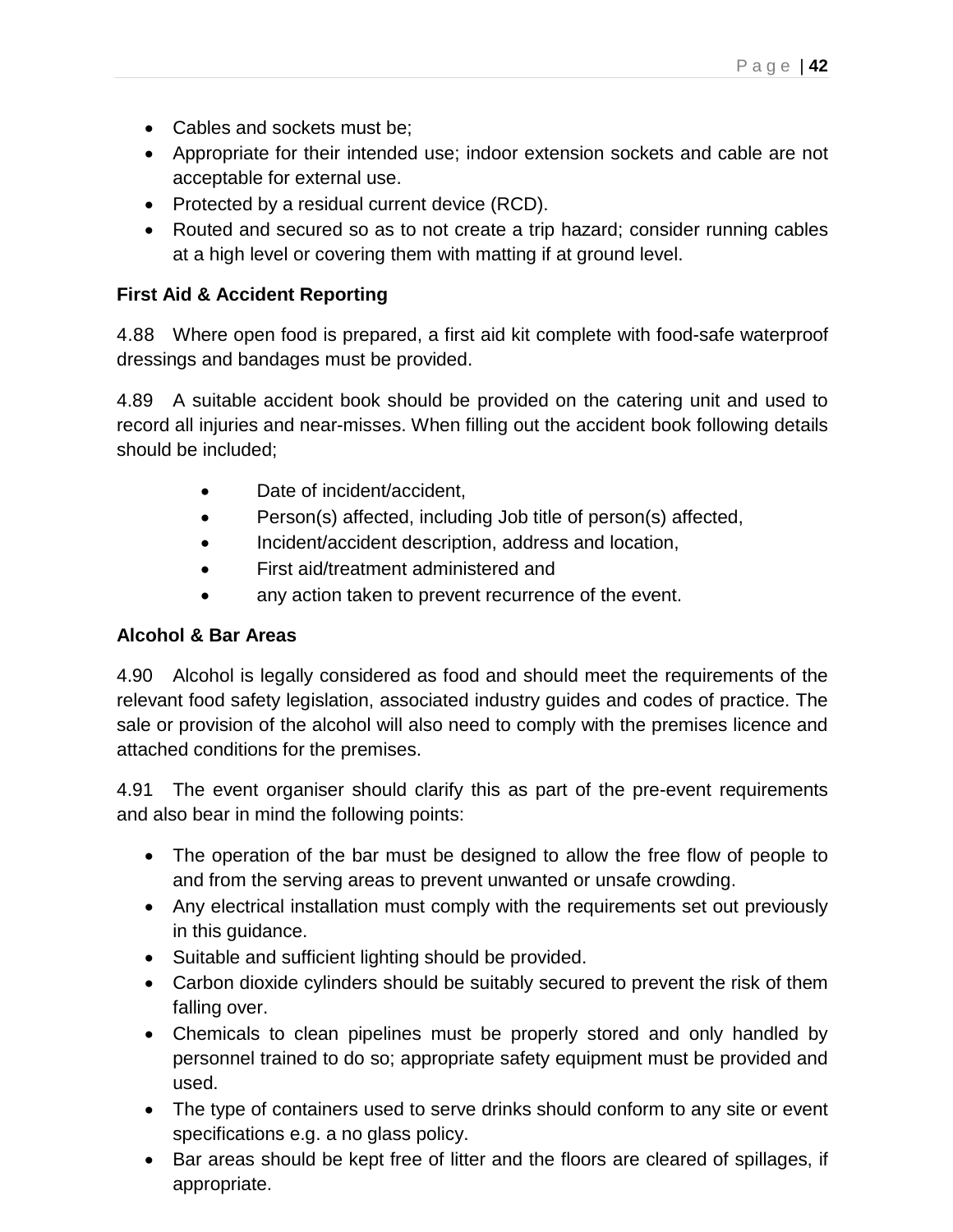- Gas canisters, kegs or casks should not be used unless a member of staff trained to change them is present at the event at all times.
- Ice that is to be served in drinks must be protected from contamination; if ice machines are to be used, they must be clean throughout and treated as food equipment (this does not refer to the ice used in a drinks cooling bin).
- If there is to be an ice sculpture used as part of the presentation or dispensing of drink, glasses should be provided so that people do not drink straight from the sculpture. Suitable and sufficient hand washing facilities must be available for the staff at all bars.

## **Use of Liquid Nitrogen in Drinks**

4.92 If you are considering using companies that offer to serve drinks containing dry ice (liquid nitrogen) then you should be aware that you have a responsibility, under the Food Safety Act 1990, to make sure all food and drinks you serve are safe and fit for human consumption. There are such concerns about the use of liquid nitrogen in drinks that following an incident in which a girl lost her stomach [\(http://www.bbc.co.uk/news/uk-england-lancashire-34269286\)](http://www.bbc.co.uk/news/uk-england-lancashire-34269286) following which there was a call for the practice to be banned.

4.93 The use of liquid nitrogen in drinks can therefore only take place with a thorough risk assessment, training and supervision, which you have a duty to ensure is suitable and sufficient. You should implement safe systems of work under the Health and Safety at Work Etc Act 1974 and have proper risk assessments in place.

## **Shisha Pipes and Smoking**

4.94 Shisha pipes, which are used to smoke flavoured or aromatic tobacco, are now a popular feature at many May Balls but the coals used and the elements used to heat them up are very hot. We have noticed that at some events these are not being properly monitored or separated from patrons. They can also pose a significant risk of fire if they are not handled and managed correctly.

4.95 There is a perception that shisha smoking is safer than smoking cigarettes. This is not true. Even with tobacco free shisha, people are at risk from the carbon monoxide and any toxins in the coal or charcoal used to burn the shisha. It is estimated that one shisha session lasts one hour and research has shown that in this time you can inhale as much smoke as from more than 100 cigarettes. Source: [https://www.bhf.org.uk/informationsupport/risk-factors/smoking/shisha.](https://www.bhf.org.uk/informationsupport/risk-factors/smoking/shisha)

4.96 These points should therefore be borne in mind when locating and setting up Shisha areas at events with the following preventative measures taken:

- Shisha's should be placed on a level floor or a large stable table.
- Shisha pipes should not be moved once lit coal has been placed on the shisha.
- Furniture and furnishings in the shisha enclosure should be kept to an absolute minimum and any furniture and furnishings provided must be fire-resisting or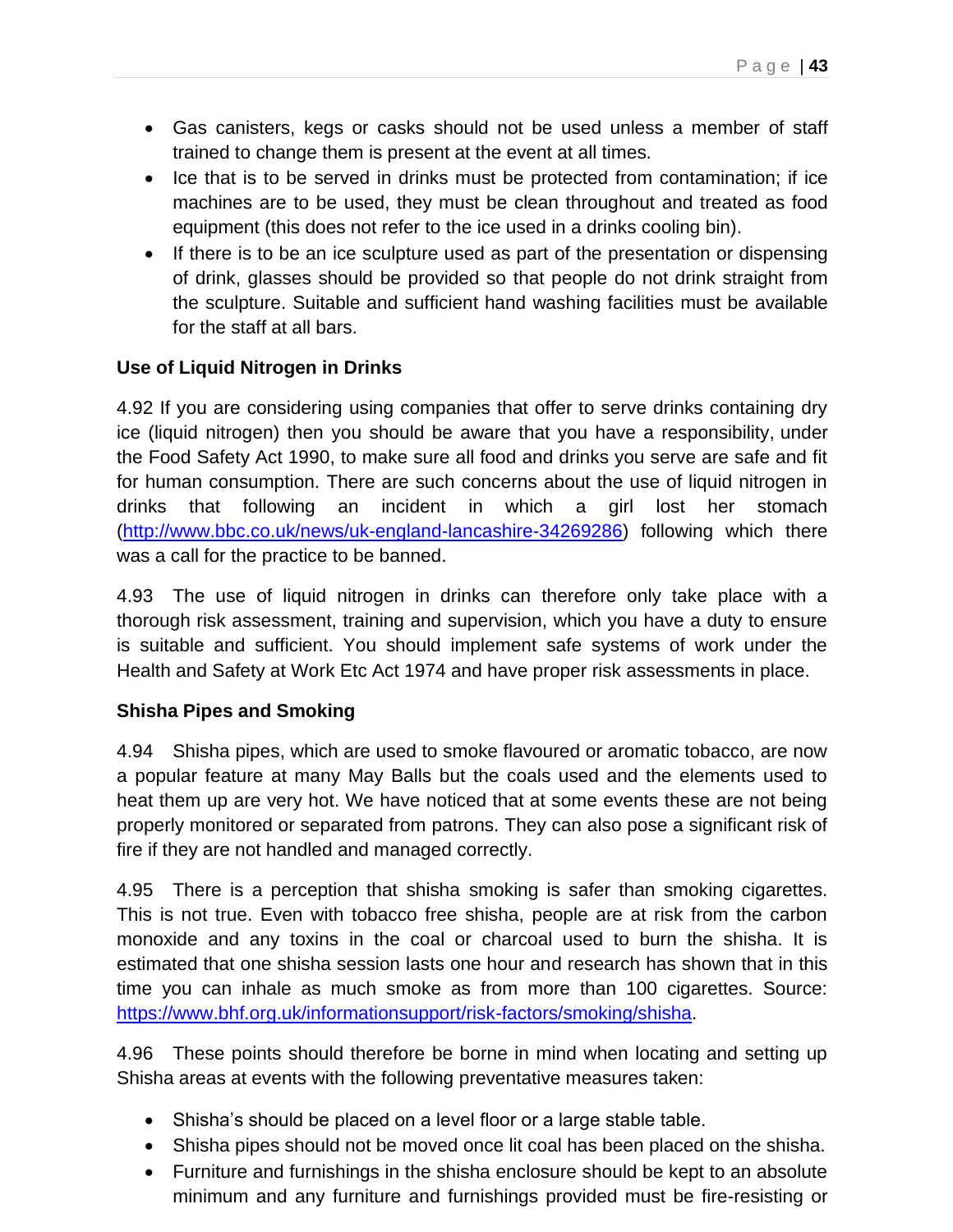appropriately fire proofed using approved products.

- Hot coals must be carefully managed by a competent person and when removing coal placed in a metal tray to allow it to completely burn out.
- Shisha enclosures should be of fire-resisting construction / material with 50% or less of the sides enclosed.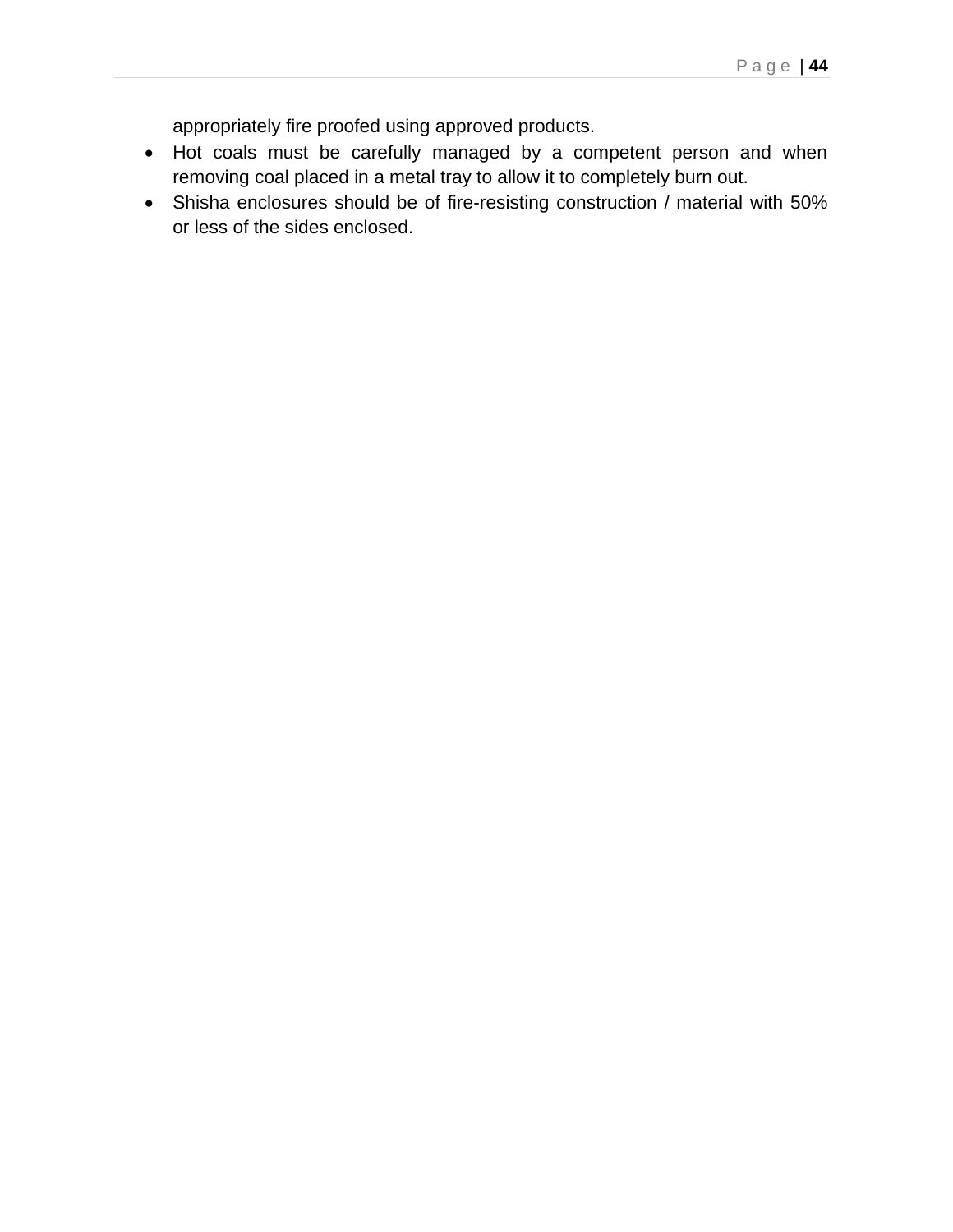## **Appendix 4.1**

#### **Caterers Questionnaire**

Please note that this form should be completed for each considered catering operation (contracted caterer) and retained for your records. The event organisers should consider contacting the named local authority to confirm registration details of the catering operation.

Name & Address of Event:………………………………………………………………………

Date of Event:……………………………………………………………………………………..

| <b>Company Name</b>                                                                   |                               |
|---------------------------------------------------------------------------------------|-------------------------------|
| Name of Food Business Operator                                                        |                               |
| <b>Address &amp; Postcode</b>                                                         |                               |
| Telephone number                                                                      |                               |
| Fax number                                                                            |                               |
| Email address                                                                         |                               |
|                                                                                       |                               |
| Name and address of Local Authority<br>registered with?                               |                               |
| Date of last food hygiene inspection?                                                 |                               |
| Food Hygiene Rating at last inspection?                                               |                               |
| Length of time company has operated this<br>type of catering operation?               |                               |
| Has the company implemented a                                                         |                               |
| documented food safety management<br>system based on the principles of                |                               |
| HACCP? If yes, then this and all                                                      |                               |
| verification/monitoring records must be<br>made available at the event.               |                               |
| Number of food handlers working at the                                                |                               |
| event? Level of food hygiene training they                                            |                               |
| have received prior to the event - please<br>provide photocopied evidence of training |                               |
| certificates.                                                                         |                               |
|                                                                                       |                               |
| Please indicate which of the listed unit                                              | <b>Stall</b>                  |
| types will brought on to site and the<br>number of each:                              | Marquee<br>Purpose built unit |
|                                                                                       | Converted vehicle             |
|                                                                                       | Tent                          |
|                                                                                       | Other (please state)          |
| Please indicate the unit size: length,                                                |                               |
| width, height:                                                                        |                               |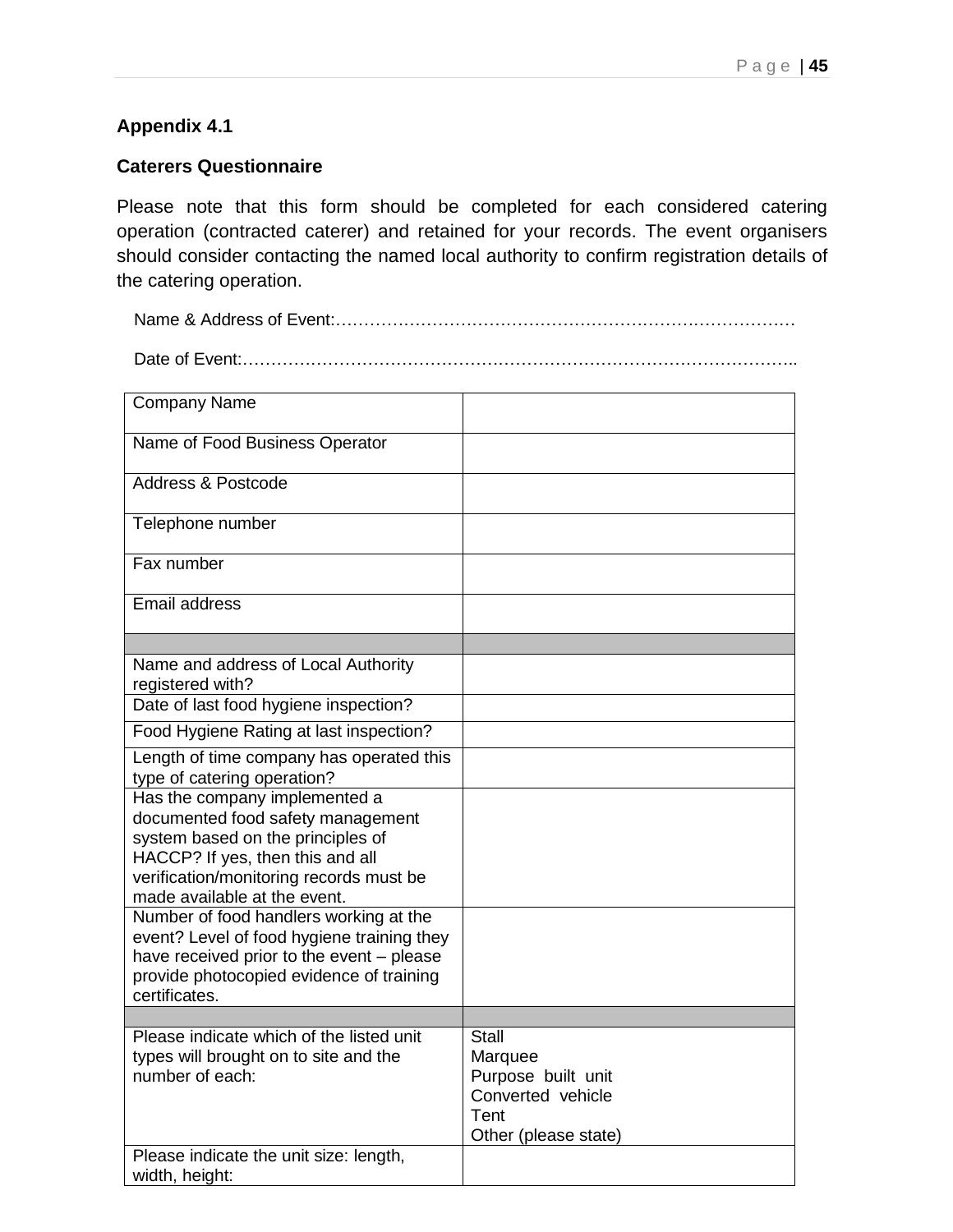| Main types of food to be offered at the<br>event:                                                                 |                                                                                                                                                                                                                                                                                    |
|-------------------------------------------------------------------------------------------------------------------|------------------------------------------------------------------------------------------------------------------------------------------------------------------------------------------------------------------------------------------------------------------------------------|
| Please indicate which of the listed<br>products are intended to be carried for<br>sale or as an ingredient:       | <b>Milk</b><br>Cream<br>Ice-cream<br>Salad<br>Egg products<br>Raw meat/poultry<br>Cooked meat/poultry<br><b>Shellfish</b><br><b>Fish</b><br>Other (please state)                                                                                                                   |
| Please list the names and addresses of<br>the main food/drinks suppliers to be used<br>for the event              |                                                                                                                                                                                                                                                                                    |
|                                                                                                                   |                                                                                                                                                                                                                                                                                    |
| Please indicate which of the listed<br>equipment will brought on site:<br>Please indicate which power source will | Refrigerator(s)<br>Freezer(s)<br>Cooking Hob(s)<br>Microwave(s)<br>Oven(s)<br>Grill(s)<br>Sink(s)<br>Hot water supply to sink<br>Wash hand basin(s)<br>Hot water supply to wash hand basin<br>Soap & hand drying facilities<br>First aid kit<br>Other (please state)<br><b>LPG</b> |
| be used:                                                                                                          | <b>Diesel</b><br>Petrol<br><b>Electrical generator</b><br>Mains<br>Other (please specify)                                                                                                                                                                                          |
| By what means will potable water be<br>provided to the unit?<br>How will hot water be provided on the unit        |                                                                                                                                                                                                                                                                                    |
| for hand and equipment washing?                                                                                   |                                                                                                                                                                                                                                                                                    |
| Please indicate how you will achieve<br>hygienic cleaning of the food equipment:                                  | <b>General Cleaning</b><br><b>Hot Water</b><br><b>Disinfectants</b><br><b>Sanitizers</b><br>Other (please specify)                                                                                                                                                                 |
| Will any food be prepared or stored in a<br>place other than the catering unit?                                   |                                                                                                                                                                                                                                                                                    |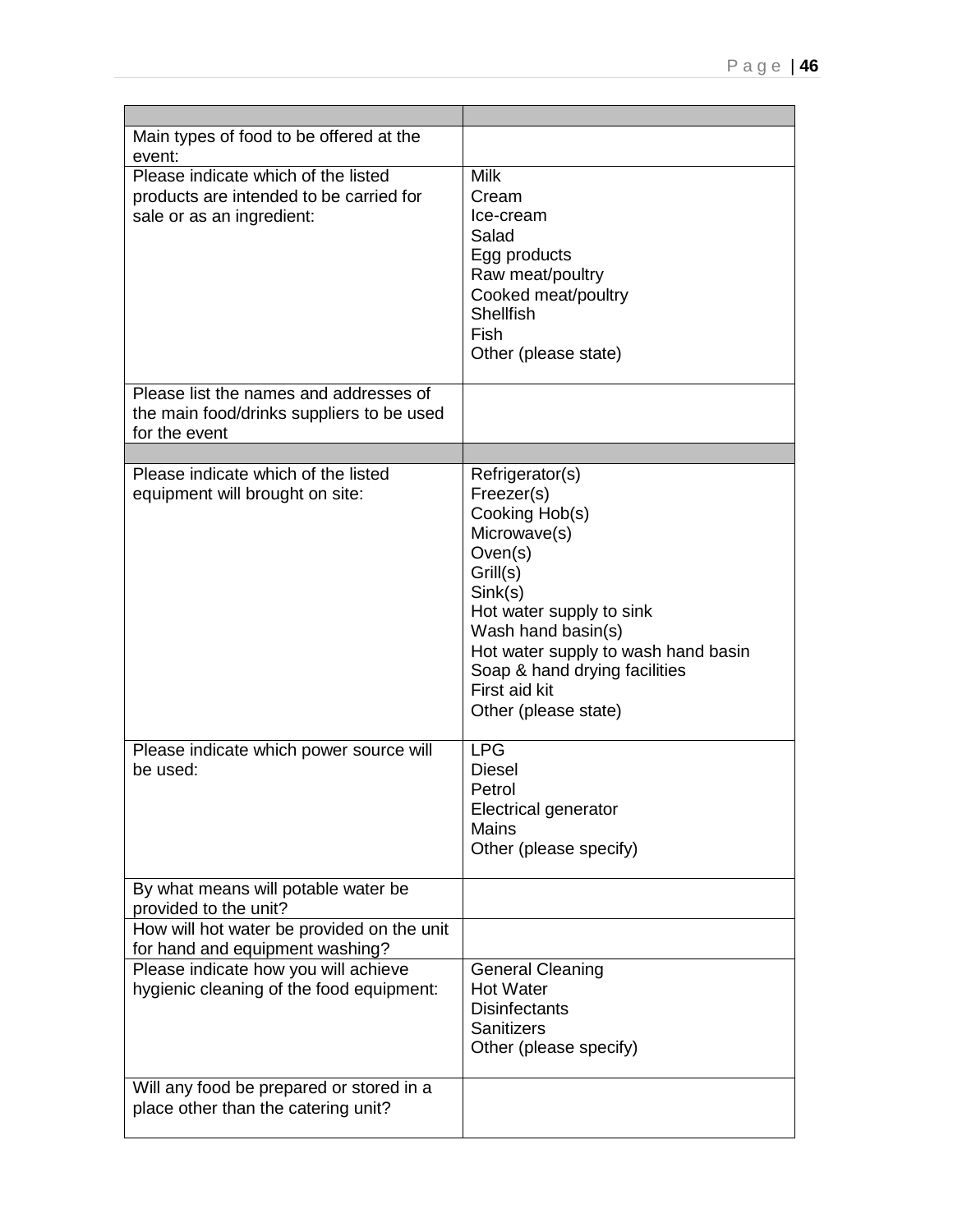| Please outline the delivery arrangements<br>for food/drinks supplies to the site?<br>What measures will be taken to monitor<br>and record the temperatures of high-risk<br>food (hot and cold) being stored and<br>displayed for service?<br>Has the food contractor considered the<br>presence of allergens in all of their food? | Yes<br><b>No</b>                                                                                                                                                                                |
|------------------------------------------------------------------------------------------------------------------------------------------------------------------------------------------------------------------------------------------------------------------------------------------------------------------------------------|-------------------------------------------------------------------------------------------------------------------------------------------------------------------------------------------------|
| (If not, refer them to<br>https://www.cambridge.gov.uk/starting-a-<br>food-business                                                                                                                                                                                                                                                |                                                                                                                                                                                                 |
| Are any of the prescribed food allergens<br>(see below) used in any of the food which<br>will be provided for the event?                                                                                                                                                                                                           | Yes<br>No                                                                                                                                                                                       |
| If any of the prescribed food allergens are<br>present in the food which will be provided<br>for the event, please identify them here                                                                                                                                                                                              | Celery<br>Mustard<br><b>Gluten Cereals</b><br>Peanuts<br>Crustaceans<br><b>Nuts</b><br>Sulphur dioxide<br>Soya<br><b>Sesame Seed</b><br>Eggs<br><b>Molluscs</b><br>Fish<br><b>Milk</b><br>Lupin |
| If any of the prescribed food allergens are<br>present in the food which will be provided<br>for the event, have you identified to the<br>event organiser which allergens are<br>present in which food?                                                                                                                            | Yes<br><b>No</b>                                                                                                                                                                                |
| Caterers are expected to remove<br>their set up and preparation waste<br>from site to a scheduled and<br>contracted waste collection service<br>elsewhere. Can you confirm this is<br>your normal practice?                                                                                                                        |                                                                                                                                                                                                 |
| List the 2 most recent outdoor event<br>functions the business has catered at<br>(please give event name and address)                                                                                                                                                                                                              | 1.<br>2.                                                                                                                                                                                        |
| Name of person completing questionnaire<br>& position in company<br><b>Address &amp; Postcode</b>                                                                                                                                                                                                                                  |                                                                                                                                                                                                 |
| Signature                                                                                                                                                                                                                                                                                                                          |                                                                                                                                                                                                 |

#### **THANK YOU** PLEASE RETAIN THIS INFORMATION FOR YOUR RECORDS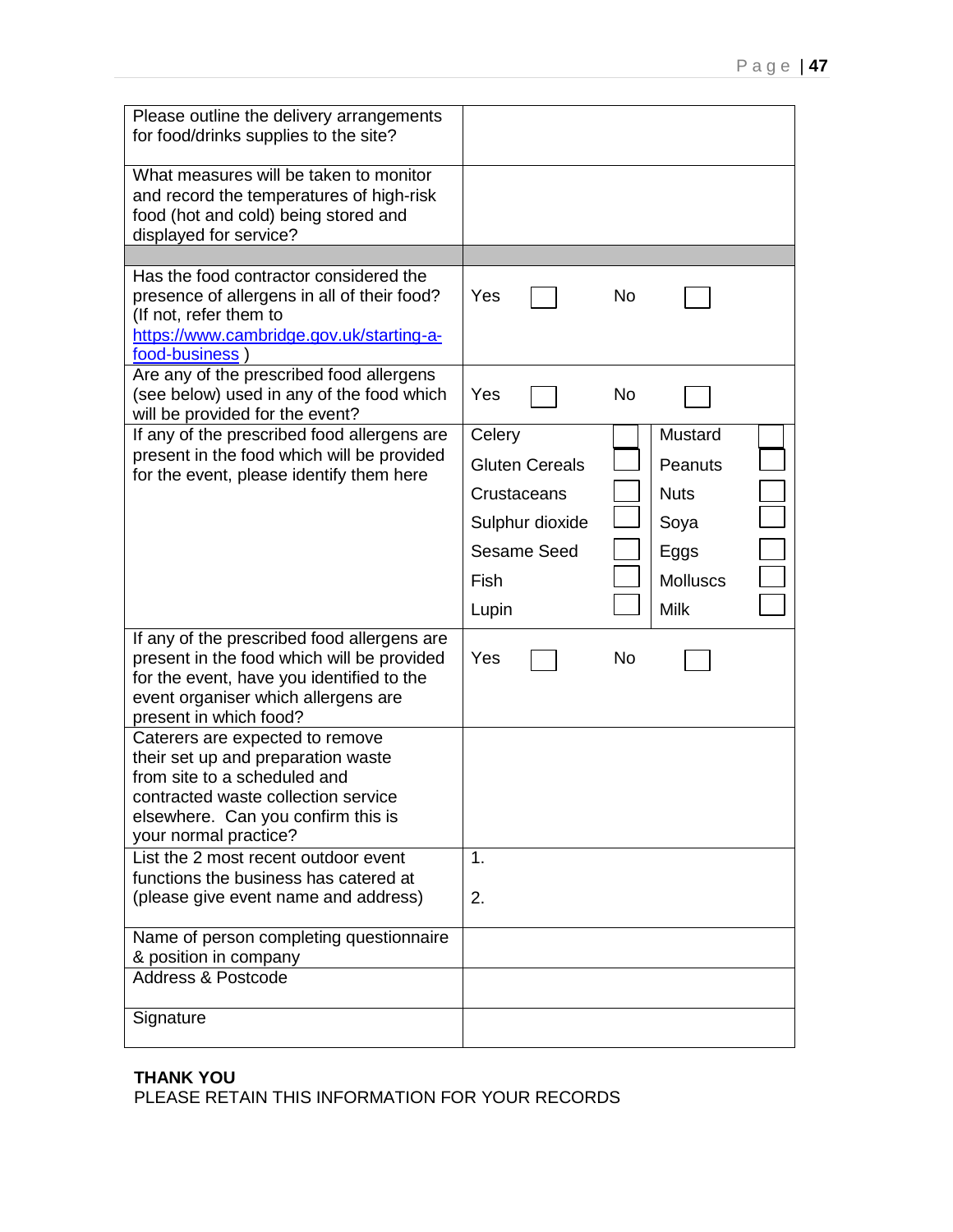#### **Appendix 4.2**

#### **EVENT ORGANISER'S SUMMARY QUESTIONNAIRE**

Name & Address of Event:

Date of Event:

| Committee Members | <b>Contact Numbers</b> | Email |
|-------------------|------------------------|-------|
|                   |                        |       |
|                   |                        |       |
|                   |                        |       |
|                   |                        |       |

Main Contact for the Event (contact details if not included above)

.....................................................................……………………………………………… ………………………………………………………………………………………………… Number of Expected Guests / Visitors …………………………………………………………………………………………………

Number of Contractors (food and non-food providers)/Event Staff

………………………………………………………………………………………………..

Name & contact details (in tables below) of those providing food or drink at the event

| <b>Company Name</b>                             |  |
|-------------------------------------------------|--|
| Name of Food Business Operator                  |  |
| Address                                         |  |
| <b>Telephone Number</b>                         |  |
| <b>Email Address</b>                            |  |
| Name & Address of Registered Local<br>Authority |  |
| Types of Food/Drinks Being Served               |  |
| Number of Food Handlers                         |  |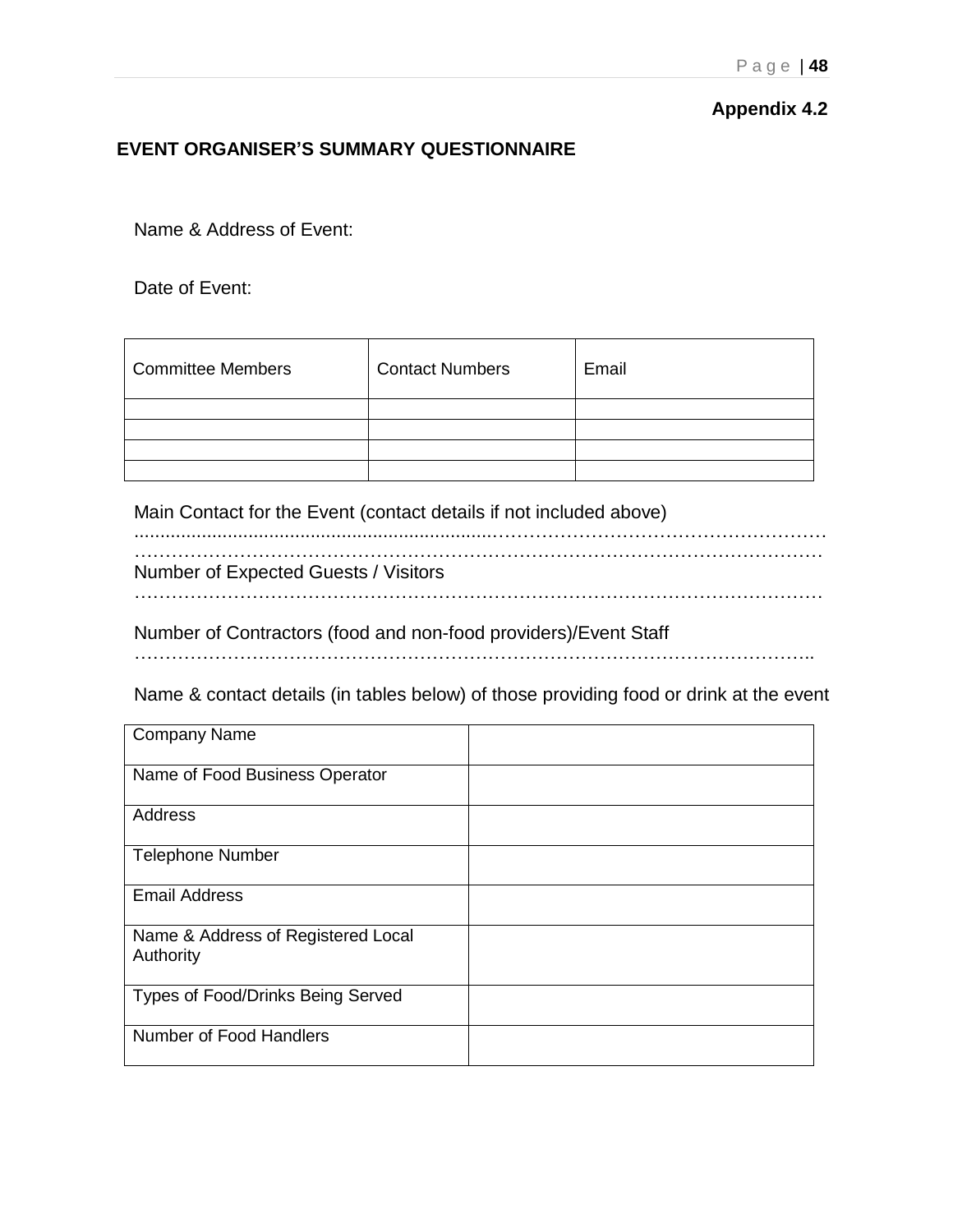#### (**Please copy this page as many times as you need to ensure you are able to record the details of all the food providers you are using for your event**)

| <b>Company Name</b>                                      |  |
|----------------------------------------------------------|--|
| Name of Food Business Operator                           |  |
| Address                                                  |  |
| <b>Telephone Number</b>                                  |  |
| <b>Email Address</b>                                     |  |
| Name & Address of Registered Local<br>Authority          |  |
| Date of last food hygiene inspection and last            |  |
| Food Hvaiene Rating<br>Types of Food/Drinks Being Served |  |
| Number of Food Handlers                                  |  |

| <b>Company Name</b>                                                         |  |
|-----------------------------------------------------------------------------|--|
| Name of Food Business Operator                                              |  |
| Address                                                                     |  |
| <b>Telephone Number</b>                                                     |  |
| <b>Email Address</b>                                                        |  |
| Name & Address of Registered Local<br>Authority                             |  |
| Date of last food hygiene inspection and last<br><b>Food Hygiene Rating</b> |  |
| Types of Food/Drinks Being Served                                           |  |
| Number of Food Handlers                                                     |  |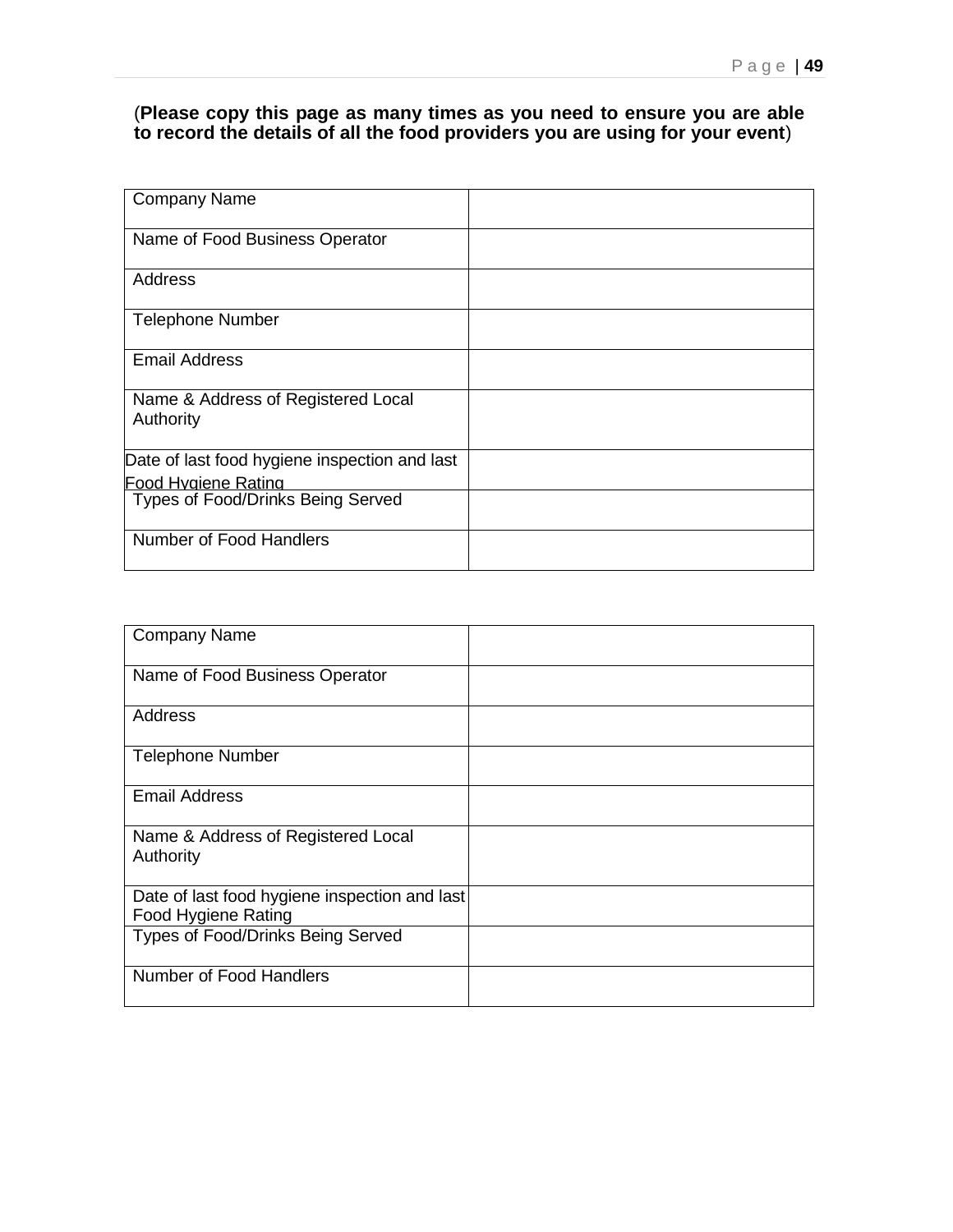| <b>Company Name</b>                           |  |
|-----------------------------------------------|--|
|                                               |  |
| Name of Food Business Operator                |  |
|                                               |  |
|                                               |  |
| Address                                       |  |
|                                               |  |
| <b>Telephone Number</b>                       |  |
|                                               |  |
| <b>Email Address</b>                          |  |
|                                               |  |
|                                               |  |
| Name & Address of Registered Local            |  |
| Authority                                     |  |
|                                               |  |
| Date of last food hygiene inspection and last |  |
| <b>Food Hygiene Rating</b>                    |  |
| Types of Food/Drinks Being Served             |  |
|                                               |  |
|                                               |  |
| Number of Food Handlers                       |  |
|                                               |  |

#### Total Number of Catering Providers

……………………………………………………………………………………………

Total Number of Bars

……………………………………………………………………………………………

Any Additional Information:

**Completed Annex 4.2 questionnaire to be returned to:**

The Commercial Team Refuse & **Environment** Cambridge City Council PO Box 700 Cambridge CB1 0JH

THANK YOU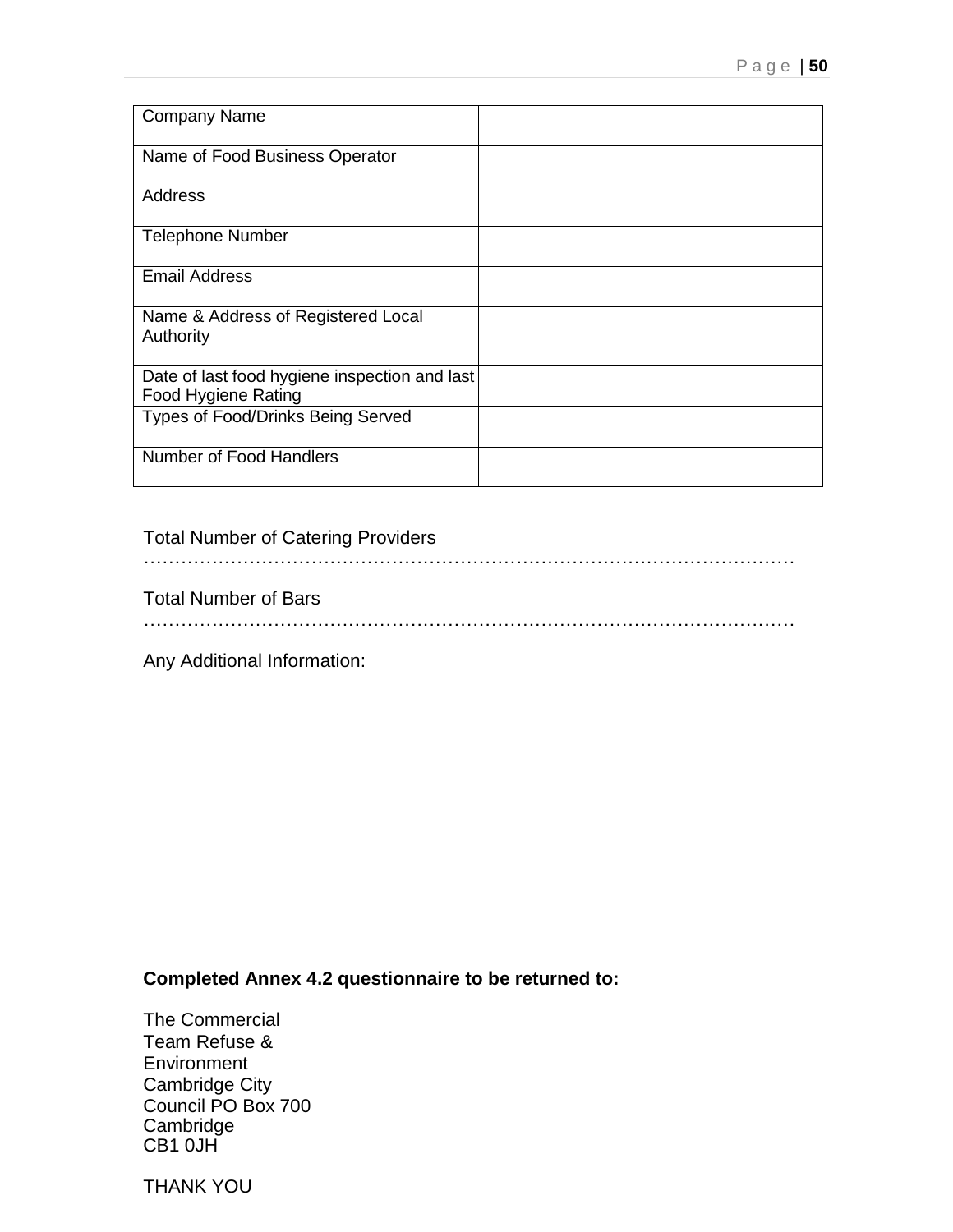## **Appendix 5**

## **5. Traffic Management**

## **DELIVERIES**

5.1 You will need to plan how, when and where these will take place and how they will fit in with other deliveries which take place in the area, both those which are part of the normal traffic and those which are specifically related to the Ball. You will need to know the sizes of vehicles delivering, so that they can be directed to spaces which are adequate and do not involve obstruction of the highway. You will need to know how long the vehicles need to stay and to manage that stay effectively.

## **RESIDENTIAL PARKING**

5.2 If you want to use this for deliveries, pickups or general parking you will need to contact Parking Services at Cambridgeshire County Council [https://www.cambridgeshire.gov.uk/residents/travel-roads-and-parking/parking](https://www.cambridgeshire.gov.uk/residents/travel-roads-and-parking/parking-permits-and-fines/parking/)[permits-and-fines/parking/.](https://www.cambridgeshire.gov.uk/residents/travel-roads-and-parking/parking-permits-and-fines/parking/)

## **LOADING BAYS**

5.3 These are normally used by local businesses and you will need to share their use. So that this goes smoothly, it is advisable to make contact with local business in advance and co-operate with them to find the best times to use loading bays.

## **PEDESTRIAN ZONE**

5.4 The pedestrian zone operates between 10.00am and 4.00pm. Where deliveries need to be made within this zone, it will be necessary to discuss delivery schedules and obtain permits for each vehicle from Parking Services at the City Council.

## **SAFETY OF GUESTS OUTSIDE THE COLLEGE**

5.5 You need to look after you guests when they are arriving at and queuing for the Ball. Think about safety just outside the college. Should you provide cycle storage for guests? If so, also think about where this should be – not, for example, where people are queuing for entry or obstructing access. Queuing for entry should not cause obstruction of pathways and may require stewarding, to keep it in single or double file, as appropriate. Please try to avoid deliveries at peak times to avoid congestion.

## **WASTE COLLECTIONS**

5.6 Your service area should be off limits to guests and your clean-up team and permitted others (some caterers/stall holders) should know before the event starts which bins/skips are for which materials. It should be well lit and kept clear of obstructions. It should not be adjacent to the fire safety assembly point. Many contractors will refuse to empty bins they cannot easily and quickly access. A charge will be levied to return when those containers have been made accessible.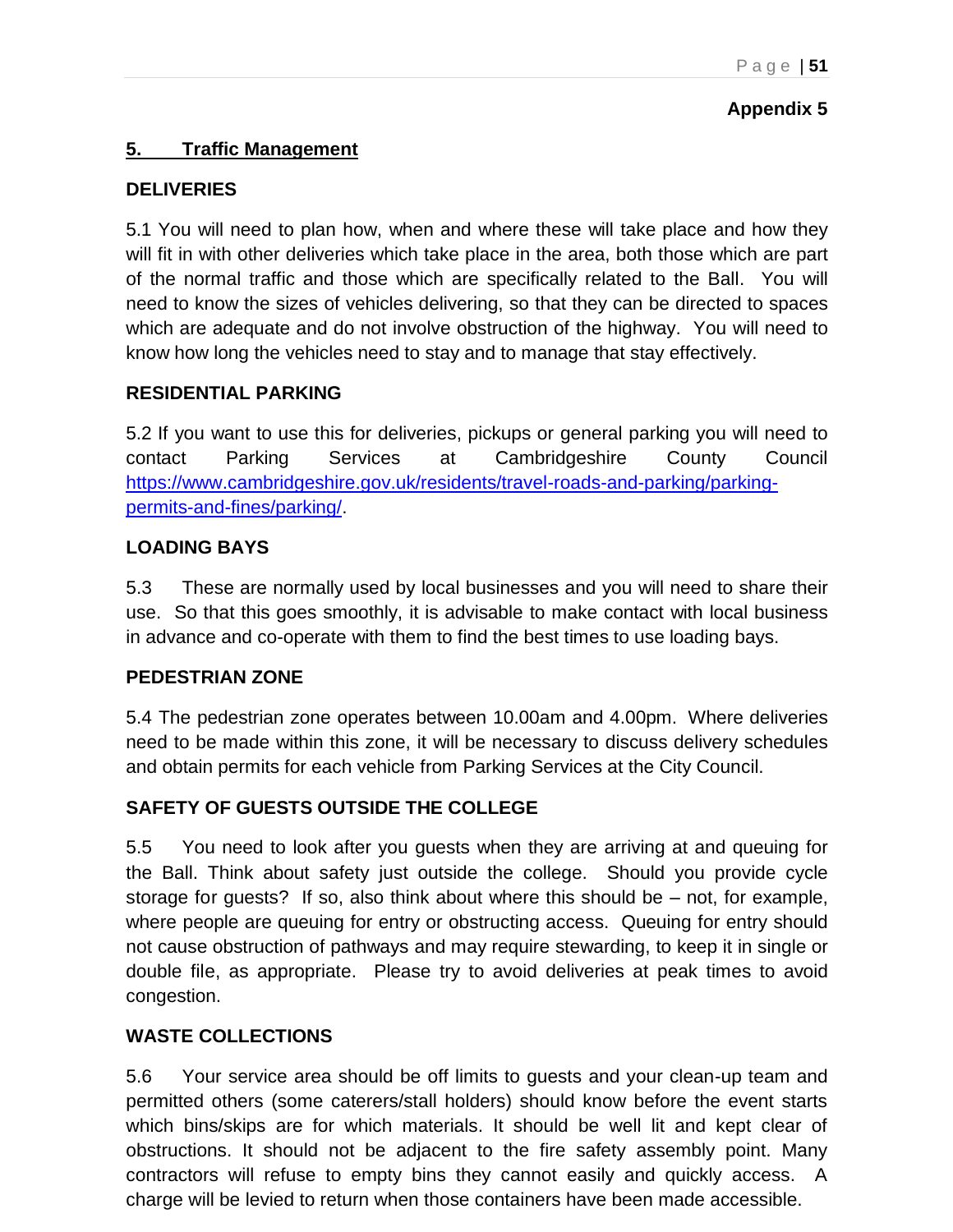## **Appendix 6**

## **6. Drugs, Crime & Security - Good Practice Guidelines**

6.1 Although the use of illegal drugs has not been a prominent issue at Balls in the past there is genuine concern that this issue should be dealt with correctly and the following advice has been issued by the Police:

6.2 Decide whether a condition of entry may require a search under relevant circumstances if so state it on the tickets. Searches should be carried out by same sex stewards.

6.3 Consider the use of an amnesty box between the entrance point and ticket / check point. This should be secured to <sup>a</sup> permanent structure, such as a post to prevent its removal, and should be under the supervision of a nearby steward. This could also be a sharps / weapons box. This should be removed by two members of staff or member of staff and senior steward, so that its removal and re-location to a secure area can be witnessed and documented (see later).

6.4 Consent searches as a general entry policy are perfectly lawful. If someone refuses a consent search and they are aware that it is a condition of entry then it will be your call on the night whether to allow that person in or refuse entry. Obviously if they refuse to be searched and you, or your security have some form of suspicion from the persons behaviour or personal knowledge of that persons involvement in drug related incidents, entry should be refused.

6.5 If you intend to operate a Zero Tolerance Policy inside the grounds, you should consider displaying notices stating that you operate that Policy, or something similar, stating that the Police will be called in the event that drugs are found on <sup>a</sup> guest.

6.6 If someone is found in possession of what is believed to be illegal drugs, they should be detained by citizens' arrest by SIA licensed security personnel, and the Police should be called. A Police officer attending a call will take the appropriate action depending on the circumstances (e.g. simple possession of a small amount for personal use). In the event that the offender has been dealt with informally he / she should be ejected from the site.

6.7 Any drugs seized should be deposited in a secure locked cabinet, a ballot style box with a slot in the top is one option. This should be padlocked, and the key should be held by <sup>a</sup> college official who will be available at all times during the event. The Police also recommend the use of a sharps box, in case any needles, syringes or other like items are found.

6.8 <sup>A</sup> committee member should be nominated to deal with these issues. <sup>A</sup> room or area away from public view should also be allocated for holding any individual detained in the circumstances above.

6.9 The nominated committee member should be notified immediately that a guest is detained, (mobile phone, or radio) and attend the location to act as a witness to the drugs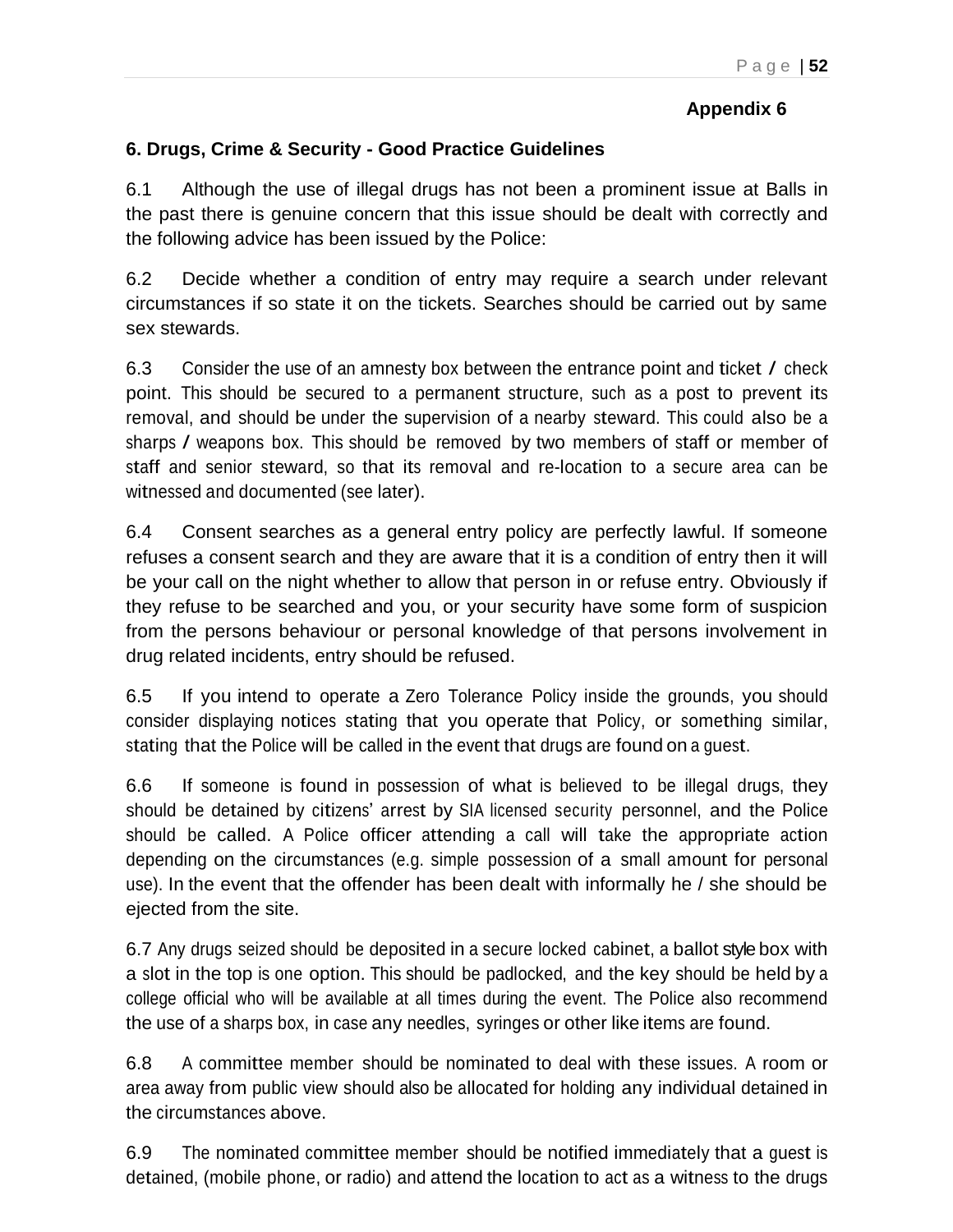being deposited. This should be done in the presence of the individual. This should be timed and recorded on an incident report, see (v).

6.10 <sup>A</sup> sequentially numbered incident report/ book should be kept to record any seizures, quantity and description of seizure, person who seized items, name of nominated committee member who witnessed the drugs being deposited, name of individual in possession (if practical), and time deposited. The incident report/ book should be signed and witnessed. I suggest the items seized be placed in tamper evident plastic bags. If not, use an envelope, seal it, sign across the join and taped over the signature. The individual incident report/book numbers should be written in indelible ink on thefront of thebagor envelope.

6.11 All stewards / members of security should be aware of the policy and have knowledge of the procedure. They should have the contact number of the nominated committee member, and know how to fill in any incident report / book. It should be emphasised that if stewards are in any way unsure of what they are dealing with, they should not put themselves at personal risk, but summon help from another committee member, security personnel, or the police if appropriate if, for example, a weapon is seen etc.

6.12 At least one steward/ member of security should be <sup>a</sup> first aider or have some knowledge of first aid, and should know what to do in the event that someone is ill as <sup>a</sup> result of drug misuse. This will obviously only be at the initial stage until an ambulance arrives.

6.13 The disposal unit (ballot box) and incident reports/book should be located in a room well away from public area, and under supervision at all times in the event that drugs are deposited.

6.14 At the end of the event the Police should be called to collect the items. The box should be opened in the presence of a Police officer and the nominated committee member. The contents should be checked against the entries in the incident report book. The Police officer will then take them away for disposal.

6.15 Staff should be mindful of the dangers of picking up these items, and should use either a "helping hand" type picking up device, or wear protective puncture proof gloves or similar. Bare hands should not be used!

6.16 Please be aware the above is only guidance, however in the event that anything should happen, it protects you and your colleagues. For example, if someone ends up collapsing as <sup>a</sup> result of taking substances, you may be called open to explain what policy, and what provisions, you had made to prevent such incidents occurring.

6.17 This is something which you should cover, as part of the Risk Assessment for the Ball and determine the college's policy for dealing with potential situations, erring on the side of caution, to cover your staff and volunteers.

6.18 Finally do not forget you can employ Police Officers to patrol the event if you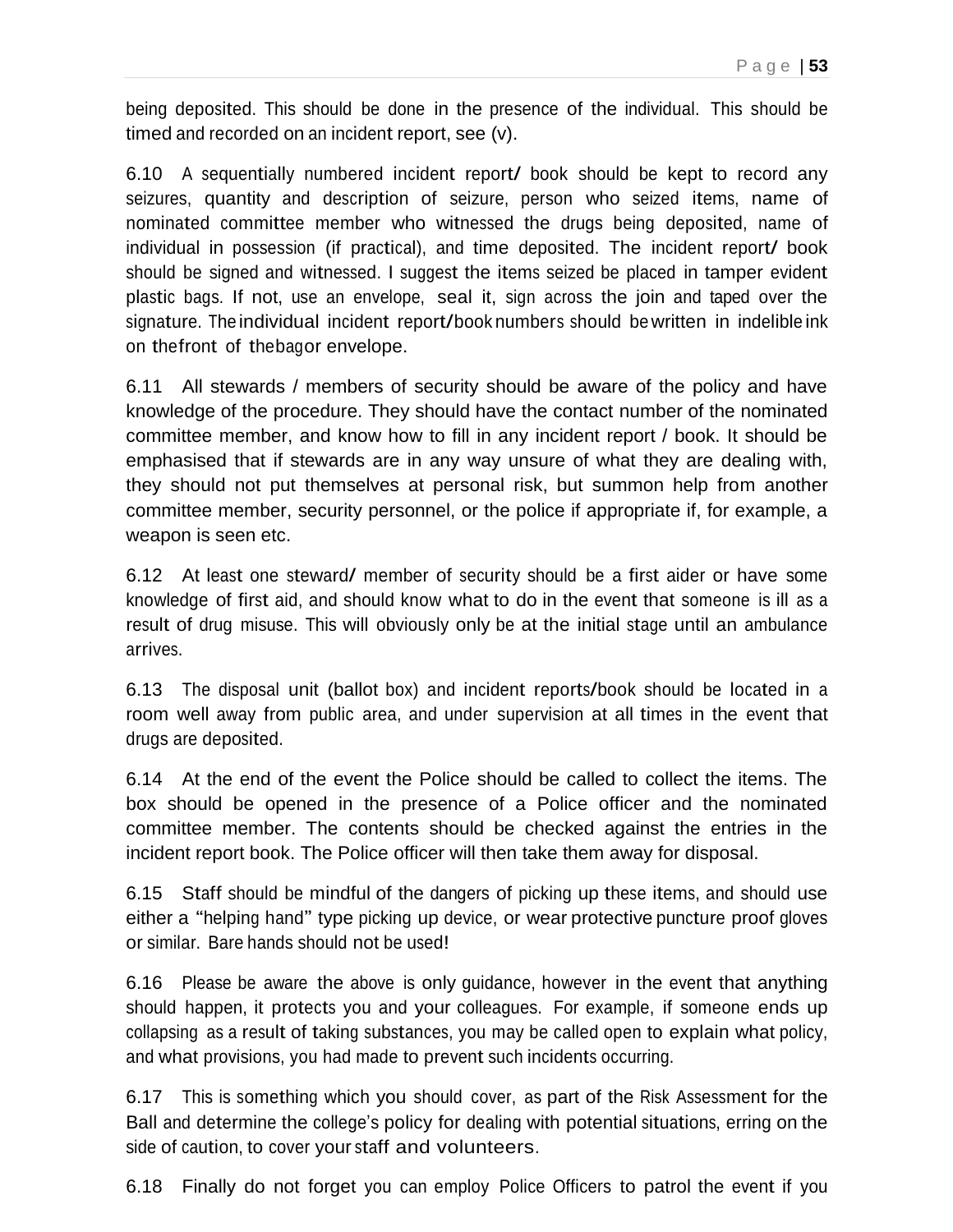consider it would be advantageous to you.

## **Appendix 7**

## **7. Standard Procedures & Legislative Requirements**

The following will apply to all events in every case:

7.1 This Organisers Handbook for May Balls and June Events shall be regarded as best practice guidance and should normally be followed unless a considered decision has been taken to depart from it. It is suggested that the Premises Licence Holder should record any such decision in writing stating the reasons why.

7.2 In particular:

- No departure shall be made from the outlined programme of entertainments submitted to the Council, except with the express prior approval of the Head of Environmental Services.
- The final programme of entertainments shall be supplied to the Head of Environmental Services not later than one week before the date of the Ball.

7.3 Premises Licence Holder Responsibilities

- The designated premises supervisor or responsible person designated by him/ her shall be present at and available throughout the Ball for ensuring that the Fire Service is called in the event of an emergency. The identity of the responsible person shall be supplied to Cambridgeshire Fire & Rescue Service and the Head of Refuse & Environment not later than one week before the date of the Ball.
- The designated premises supervisor or responsible person designated by him/ her shall be present at and available throughout the Ball for preventing noise disturbance and in particular for ensuring that restrictions imposed by the licence, on the volume of sound generated by entertainments, are adhered to. The designated person shall demonstrate, on request by an authorized officer, what actions have been taken to achieve compliance.
- The identity of the designated person, and details of the method by which compliance will be monitored and demonstrated, shall be supplied to the Head of Refuse & Environment not later than one week before the date of the Ball.

*Note: The designated persons shall not be contractors involved in providing any services, entertainments or sound engineering for the event.*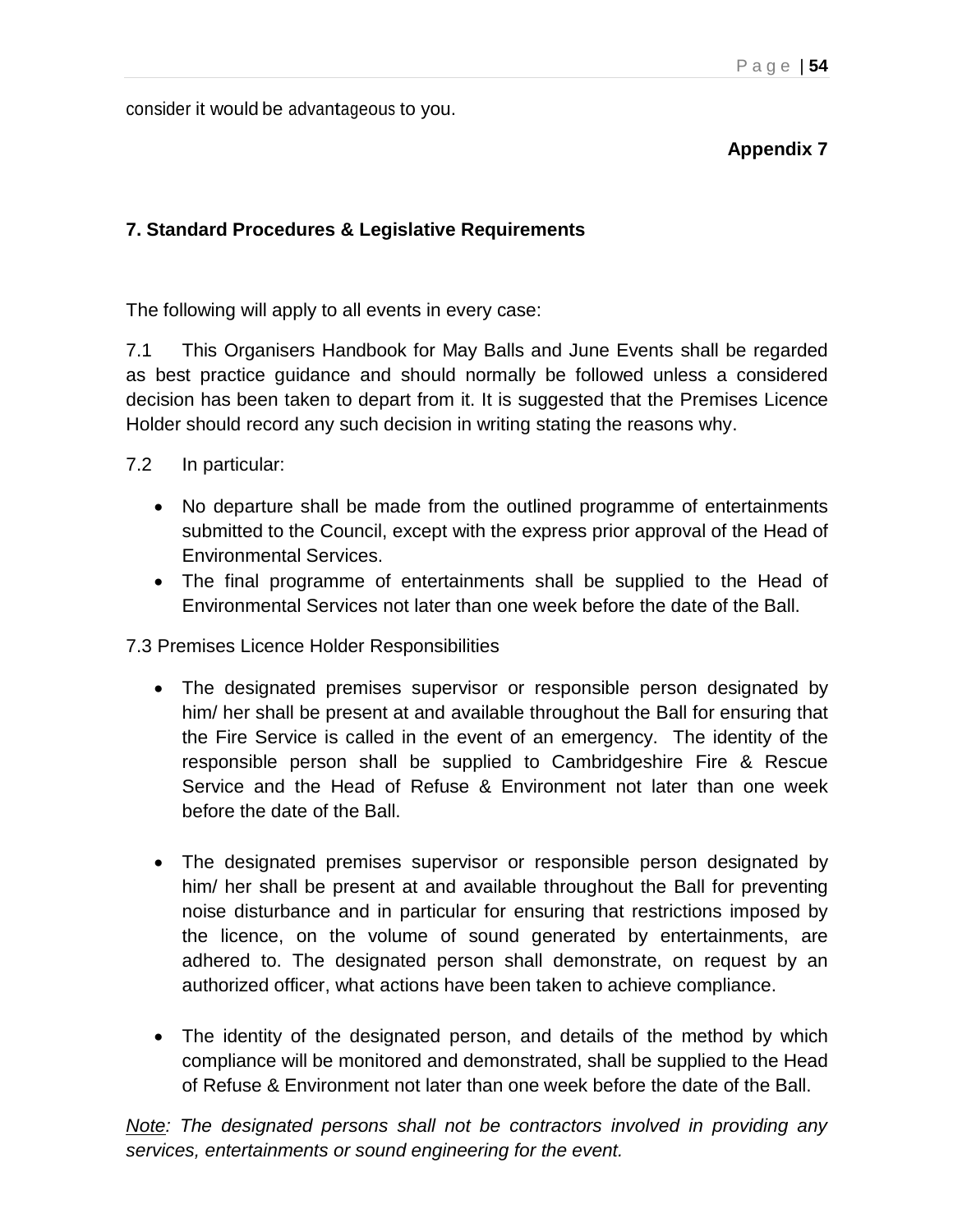## 7.4 Amplified Music

(i) Maximum sound levels permitted at outdoor venues, such as marquees shall be as follows:

## Main Marquee

<sup>80</sup> dBLAeq (5 minutes), <sup>85</sup> dBLAMax before midnight

<sup>75</sup> dBLAeq (5 minutes), <sup>80</sup> dBLAMax after midnight

#### Discoor smallerentertainmentsmarquee

<sup>75</sup> dBLAeq (5 minutes), <sup>80</sup> dBLAMax throughout the Ball

(ii) These levels shall be measured at a point 1 metre from the marquee or, where no marquee is being used, 3 metres from the perimeter of the courtyard in which the music is being played.

(iii) The licence holder shall submit <sup>a</sup> statement (the Method Statement) not later than the end of February, for approval by the Head of Environmental Services, detailing the methods to be employed by the college's sound engineering company for minimising sound breakout from venues other than within buildings (i.e. open stages or marquees) and, in particular, for ensuring that the sound levels specified above will be adhered to.

(iv) The amplification of entertainments shall be in accordance with the approved Method Statement and the designated premises supervisor shall ensure that this is done.

## 7.5 Fireworks

Fireworks shall not be set off after 11 p.m. Firework displays shall be designed for visual effect rather than to generate noise. In particular, there shall be no use of maroons. A risk assessment shall be carried out; having regard to the Health & Safety Executive's Guidance for firework displays and this shall be submitted to the Fire Officer not later than one month before the date of the Ball.

## 7.6 Lasers

(i) Laser displays and searchlights shall be used only in circumstances where the effects are contained wholly within the curtilage of the college. An Installation Safety Assessment, as detailed in HSE document HS (G) 95, shall be submitted to the Head of Refuse & Environment not later than one week before the date of the Ball.

## 7.7 Fairground Rides

(i) No amplified music shall be played to accompany fairground rides, except where specifically permitted in any other condition to the licence.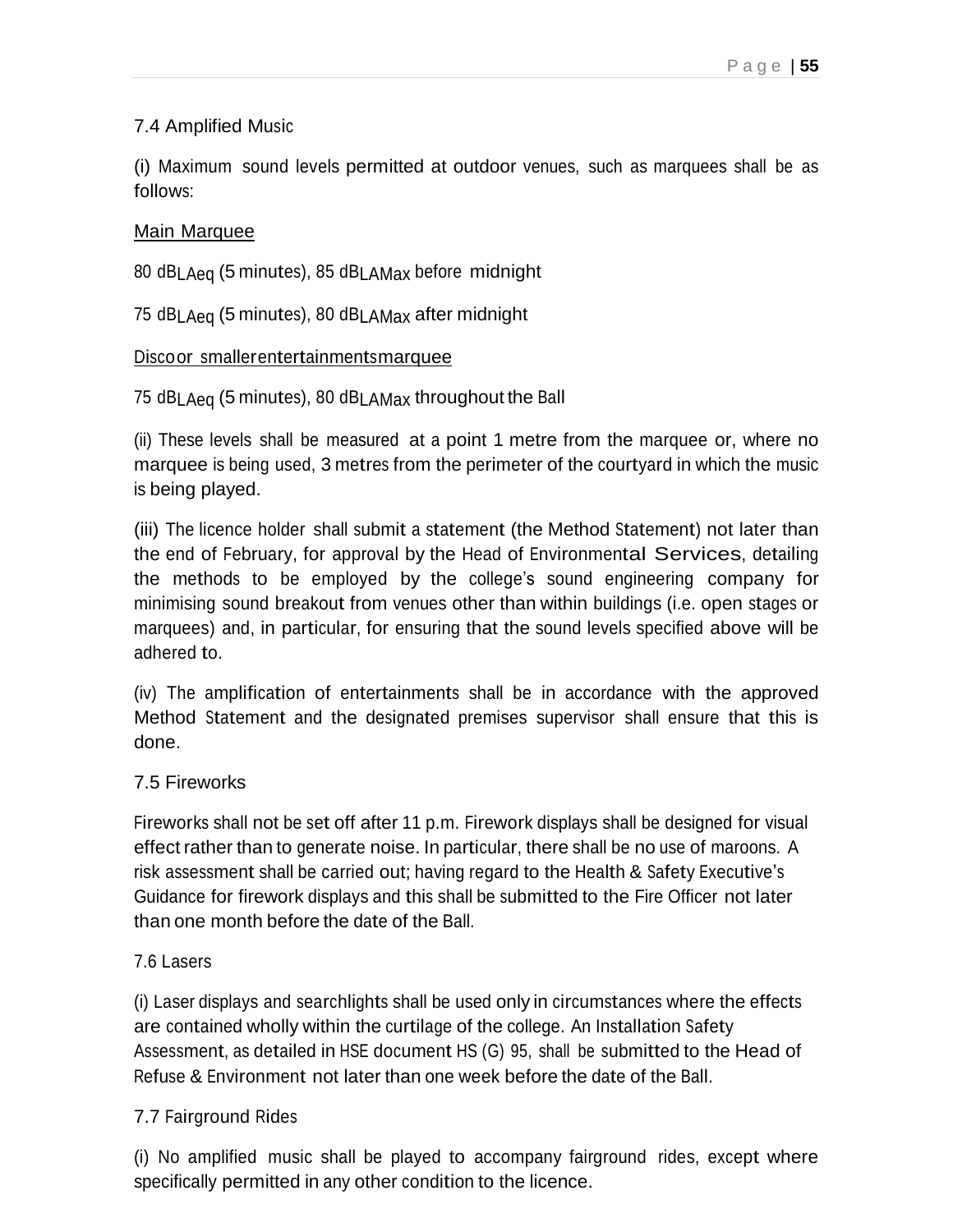## 7.8 Hypnotism

(i) If <sup>a</sup> demonstration of hypnotism is to take place then the standard conditions for such demonstrations, as listed in Appendix 8 shall apply.

(ii) An application for permission must be made to the Licensing Authority by the hypnotist concerned, accompanied by the relevant information, as indicated in the appendix and have received the Authority's consent.

#### 7.9 Special Effects Equipment

(i) No equipment which uses a heat source to produce an effect (e.g. smoke capsules or generators) shall be used except with the express consent of the Licensing Authority or Fire Authority. No smoke produced shall be so dense as to prevent the illuminated exit signs from being visible at all times.

#### 7.10 Electrical Power

(i) All electrical equipment used shall be in accordance with Institute of Electrical Engineers (I.E.E.) Regulations and certified by a competent electrician as such. Documentation demonstrating compliance with this condition shall be available to any authorised officer on demand.

(ii) All cabling shall be of minimum effective length and shall be arranged so as to ensure that it presents no tripping hazard and shall, where laid in any walkway, be covered in such a way as to prevent physical damage.

(iii) All electrical wiring and apparatus shall comply with the "Requirements for Safety" as set out in the I.E.E. Requirements for the Electrical Equipment of Buildings (Temporary Installations) and, as far as possible, be carried clear of canvas or other combustible materials and be so positioned as to prevent unauthorised interference.

(iv) All portable electrical equipment to be used at the Ball shall be supplied with a certificate of compliance and testing. In particular, equipment to be used outdoors must be rated as suitable for outdoor use. Any electrical equipment which is not covered by an appropriate certificate should not be allowed on site and must not be connected or used. Such equipment found to be present shall be removed from the site on the instruction of the college's responsible person or other college officer or the May Ball Committee.

(V) Electric generators shall not be placed closer than 3 metres from any tented structure and shall be separated from the public by means of <sup>a</sup> suitable safety barrier.

## 7.11 Lighting

(i) The whole of the site must be adequately illuminated so as to enable persons present to see to vacate it safely during the hours of darkness. Power for this lighting shall be independent of the main supply.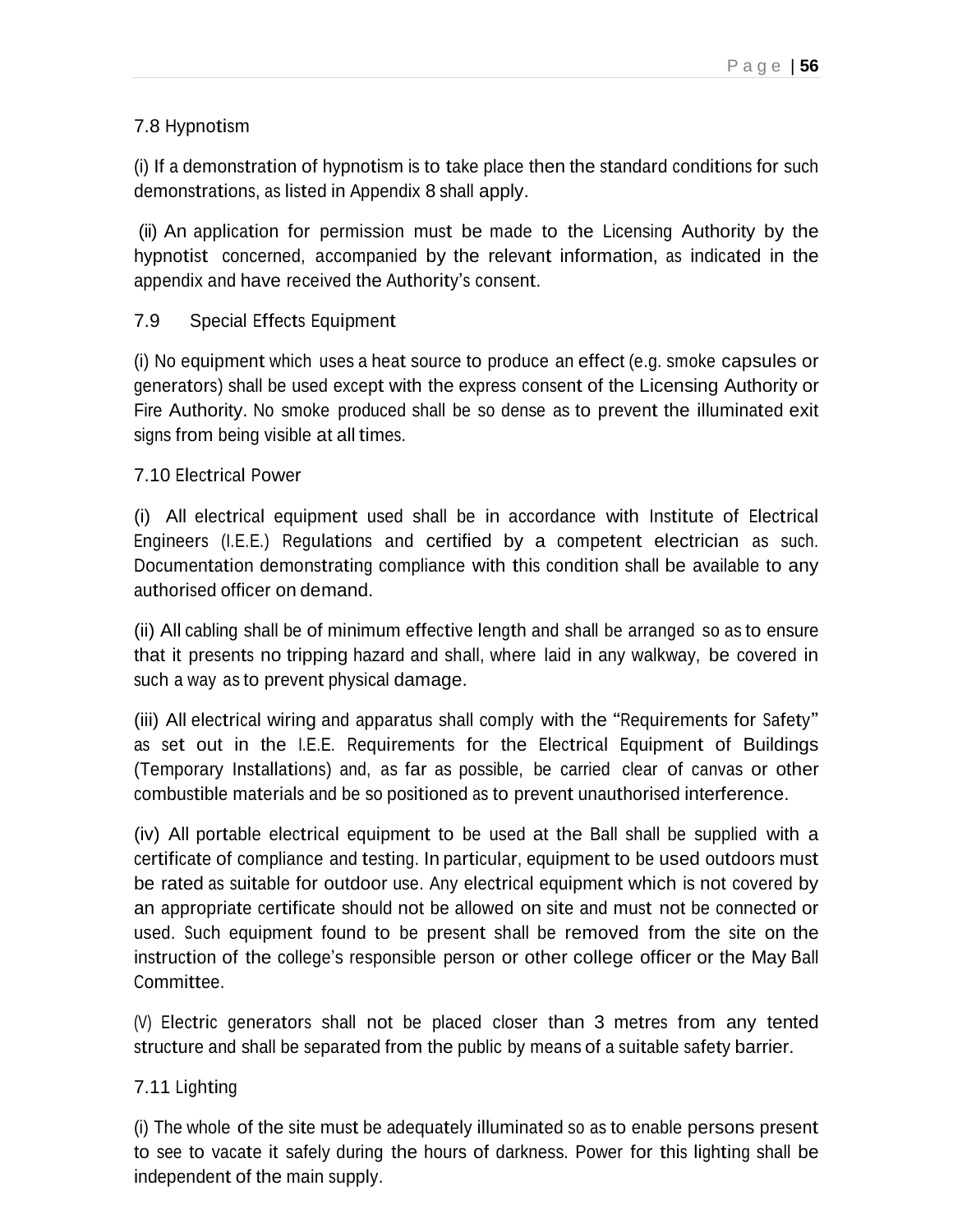(ii) Emergency lighting shall be provided within all walled structures in use by patrons or staff, whether permanent or of <sup>a</sup> temporary nature. Emergency lighting shall be installed in accordance with British Standard 5266: "Emergency Lighting of Premises" and shall be certified by a competent electrician as such. In the case of permanent structures, the emergency lighting shall be in position not later than 24 hours before the event is due to start.

(iii) Maintained illuminated exit signs shall be provided at all exits and changes of direction within escape routes, and shall be installed in accordance with BS 5266.

7.12 Heating and Cooking

(i) Cylinders of liquefied petroleum gas (L.P.G.) shall normally be sited outside of tented structures, except where the sides of the marquee have been removed, and shall be secured in an upright position. Supply pipes between cylinders and apparatus shall be fitted with approved piping and connections, which must be in good condition. Operators of L.P.G. cylinders and equipment must be conversant with the manufacturer's instructions.

(ii) No oil burning appliances for heating, lighting or cooking shall be permitted within tented structures.

7.13 Means of Escape in Case of Fire

(i) Exit routes from all areas must be kept clear, unobstructed and available throughout the event.

(ii) The means of escape from all marquees and similar structures shall be based on the following criteria:

(a) Total travel distance to an exit, in any direction, shall not exceed 18 metres.

(b) Occupancy of areas used for public assembly shall not exceed two persons per square metre.

(iii) Exit doors on any escape route shall open in the direction of escape, where practicable. Where this is not possible, the door shall be either permanently attended by a steward or fastened in the open position throughout the event.

(iv) The number and size of exits, as determined by the Fire Authority and detailed in the specific conditions for the event, shall be provided and maintained at all times.

(v) The number of persons permitted to be in the premises as a whole and in specified parts of the premises, as determined by the Fire Authority and detailed in the specific conditions for the event, shall not be exceeded at any time.

#### 7.14 Notices and Signs

(i) All signs, provided to assist escape in the event of fire, shall conform to the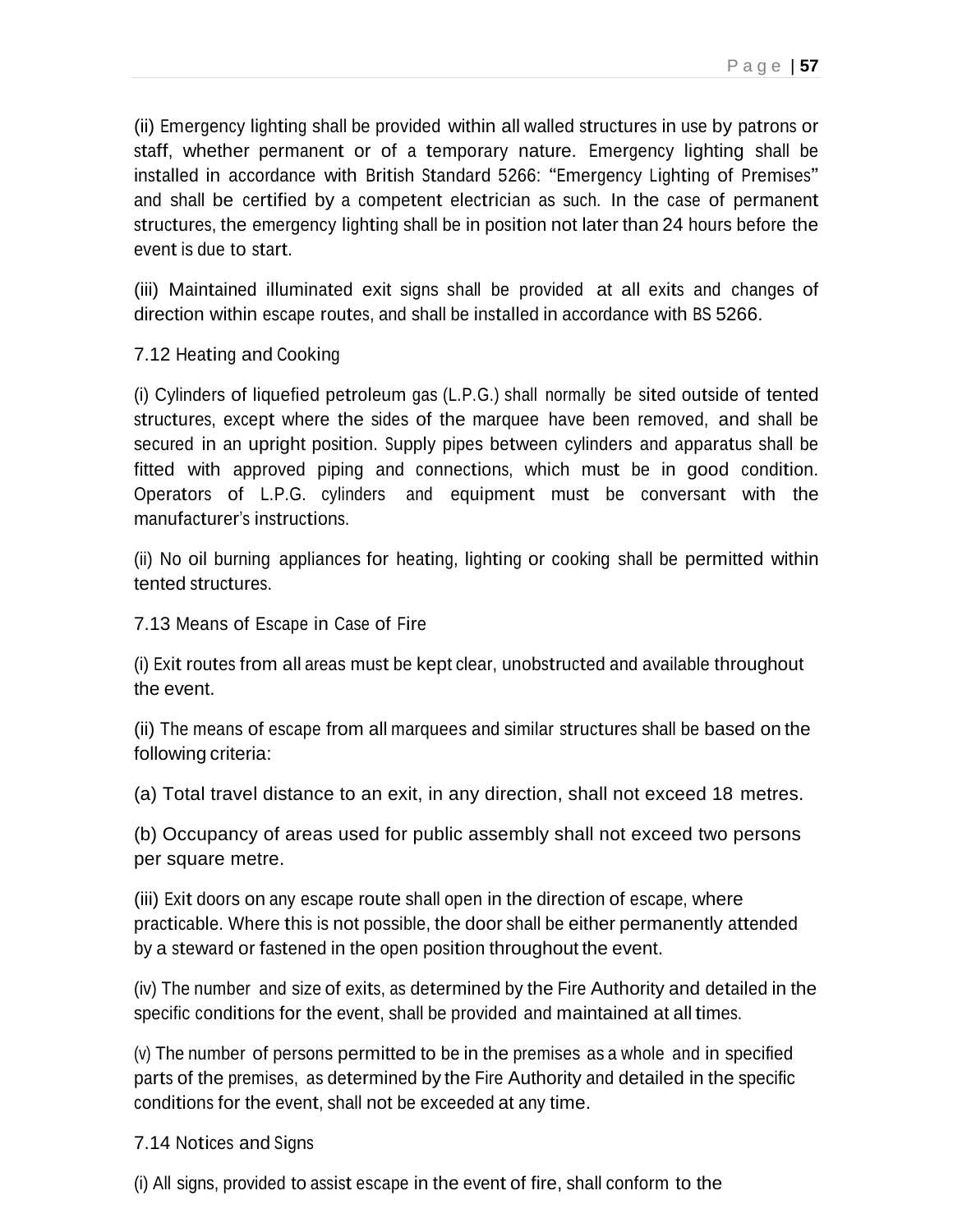Health & Safety (Safety Signs and Signals) Regulations 1966 or British Standard

549: Part 1:1990 (Specification for Fire Safety Signs).

(ii) Every "FIRE EXIT" notice shall be illuminated by maintained electricity for the duration of the event and shall be installed in accordance with British Standard 5266: Part 1: 2005.

(iii) Designated fire exits in marquees must have a maintained sign above, which must include a pictogram. Fire exit signs containing text only are not acceptable.

7.15 Tented Structures

(i) All tented structures, including any linings, shall be proven fire performance. In particular, any flexible membrane covering a structure should comply with the recommendations given in Appendix A of BS 7157.

All marquee linings must be either of inherently flame retardant fabric or shall be durably flame retarded when tested to British Standard 5438 Test 2A, 2B and a 10 second flame application in each case. Existing materials or structures, manufactured to the previous British Standard 3120 are acceptable. Certification must be provided to show that the relevant standard has been met, and supplied to the Fire Authority not later than one week before the date of the Ball.

(ii) Every part of the tented structure shall be checked and tested for integrity and structural stability during erection.

(iii) Tented structures shall be erected clear of buildings, so as to ensure that escape routes from buildings are not compromised. Any canopy which links a tented structure to a building must be open on both sides.

(iv) Where tented structures are erected on grassed areas, the grass must be cut short and the cuttings removed prior to erection.

(v) Tented structures shall not be erected closer than 6metres from one another. In the case of large structures (e.g. a Big Top), a minimum di stance of 12 metres shall be maintained.

7.16 Fire Fighting Equipment

(i) A sufficient number of water or foam extinguishers shall be provided within any building or tented structure, with one provided for every 200m $^2$  of floor space and a minimum of two such appliances on every floor.

(ii) In addition, <sup>a</sup> sufficient number of 2 kg CO2 or dry powder extinguishers shall be provided in addition for areas of special risk (e.g. stages, mixing desks).

(iii) The number of extinguishers to be provided under 16.1 and 16.2 above shall be determined by means of a risk assessment conducted by the licence holder, following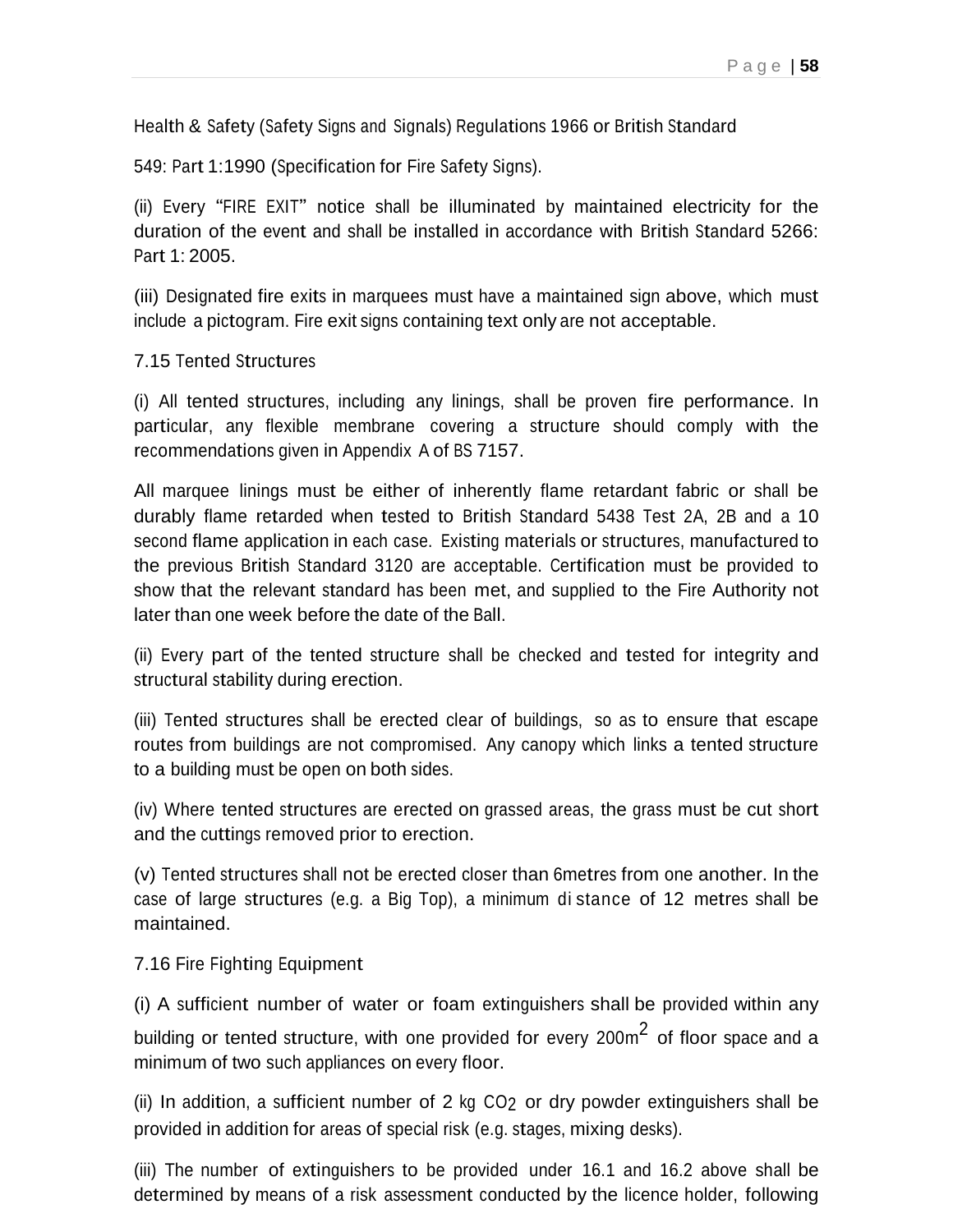advice from the Fire Officer, as necessary.

#### 7.17 Stewards

(i) These are people who monitor safety and assist guests in case of an emergency. They are not Door Supervisors and do not require an SIA licence.

(ii) A minimum of 1 steward shall be provided within any structure for every 100 persons or part thereof permitted to be in the structure by the specific condition attached to this licence. Stewards shall remain in position until relieved by another steward.

(iii) Every steward shall be clearly identifiable as such by means of some conspicuous item of clothing which is visible under all lighting conditions and shall also wear an appropriate name badge.

(iv) No steward shall be under the influence of alcohol or drugs during the Ball.

(v) Every steward shall have received adequate instruction in their duties and, in particular, in:

- the safe use and location of fire-fighting equipment- the carrying out of emergency evacuation procedures and for ensuring that people do not reenter buildings or marquees
- assisting guests, particularly those with disabilities, to evacuate the event in an emergency
- keeping entrances and exits clear of obstruction
- shutting down dangerous equipment
- reporting any faults, incidents or near misses

Instruction shall have been given prior to the event and a complete written record of such instruction shall be available for inspection by an officer of the Licensing Authority or the Fire Authority at all times.

(vi) Stewards shall be provided with adequate means of communication, such as a pack set radio or mobile telephone.

7.18 Combustible or Flammable Materials

(i) All hangings or drapes shall be either inherently non-flammable or shall have been rendered and maintained as such, in accordance with British Standards 5651, 5638(1980) and 5867(1980).

(ii) The Licence Holder shall, on request by an authorised officer of the Fire Authority or the Licensing Authority, demonstrate compliance with 18.1. The Fire Service shall have a right, at any time during the event or within the 24 hours prior to the event, to test materials, referred to in Condition 15.1., to confirm compliance with the condition.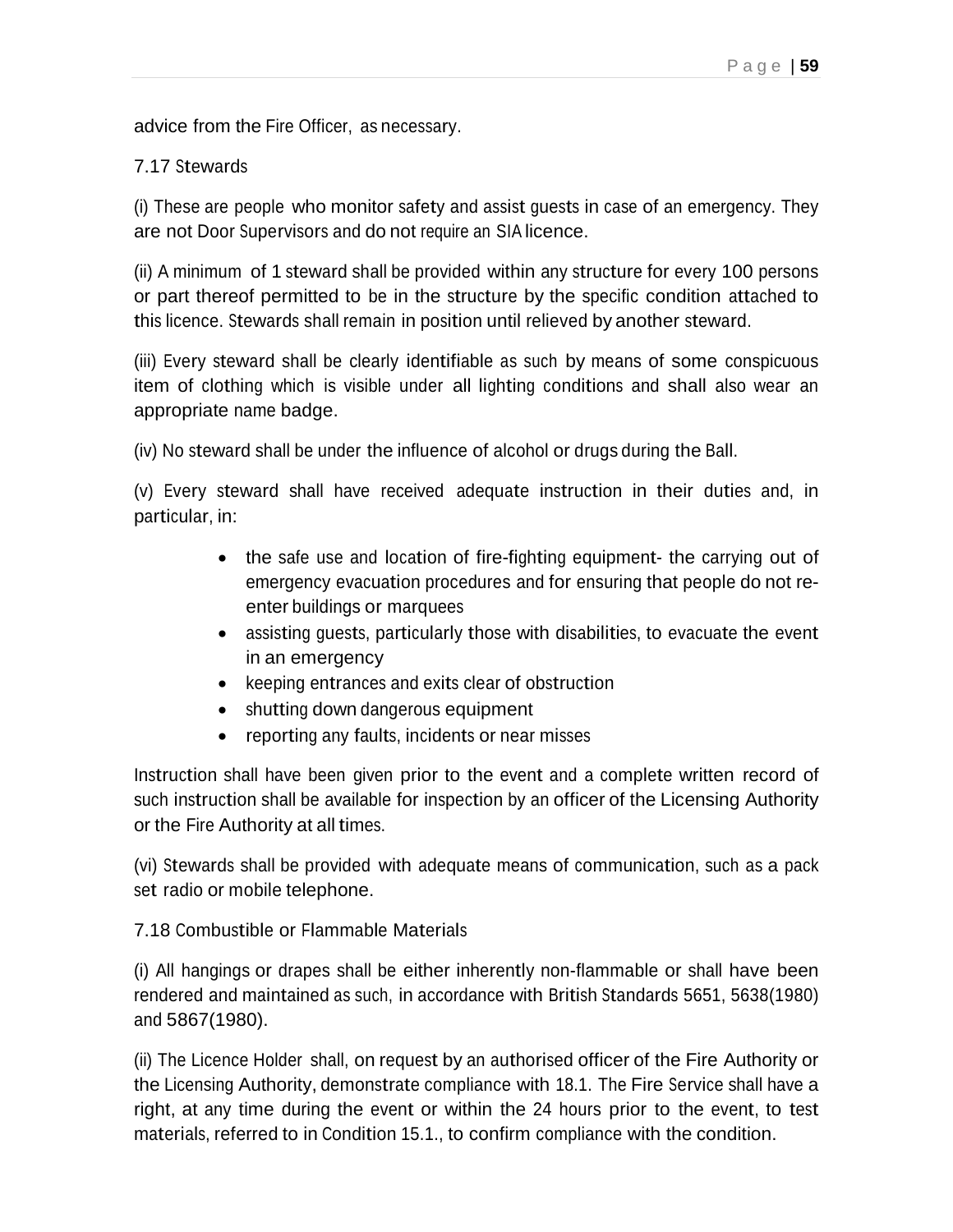#### 7.19 Naked Flame

(i) No naked flames shall be employed within buildings or temporary structures. Flaming torches are not permitted in any part of the Ball.

#### 7.20 Alterations to Permanent or Temporary Structures

(i) No alterations or additions shall be made to any permanent or temporary structure from the plans submitted with the application for the licence, except with the express consent of the Licensing Authority or the Fire Authority.

#### 7.21 Emergency telephone

(i) A telephone shall be available at all times for use in the event of an emergency.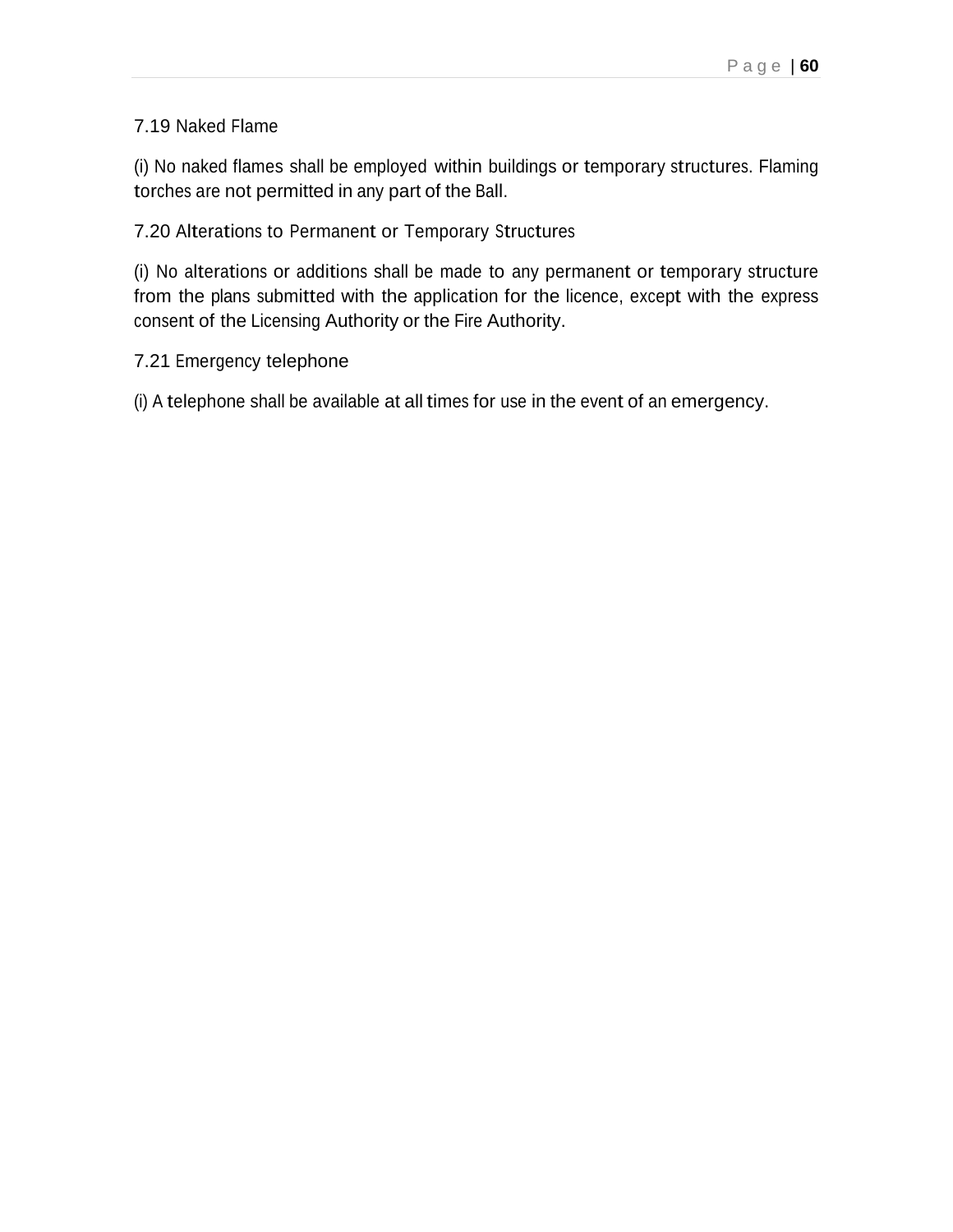#### **Appendix 8**

## **Conditions for Stage Hypnotism**

#### **Consents**

1. Any exhibition, demonstration or performance (hereafter referred to as <sup>a</sup> "performance") of hypnotism (as defined in the Hypnotism Act 1952) on any person requires the express written consent of the Council and must comply with the attached conditions.

#### **Applications**

2. An application for consent shall be in writing and signed by the applicant or his agent and shall normally be made at least 28 days before the performance.

3. The application shall contain the following:

(a) The name (both real and stage, if different) of the person who will give the performance (hereafter referred to as the "hypnotist"), along with details of their last three performances (where and when); and

(b) a statement as to whether, and if so giving full details thereof, the hypnotist had been previously refused, or had withdrawn, a consent by any licensing authority or been convicted of an offence under the Hypnotism Act 1952 or of an offence involving the breach of a condition regulating or prohibiting the giving of a performance of hypnotism on any person at a place licensed for public entertainment.

*Note – Refusal of consent by another authority does not necessarily indicate that the particular hypnotist is unacceptable and will not of itself prejudice the application.*

#### **Conditions**

4. The following conditions shall apply to any consent given:

#### **Publicity**

(a) No poster, advertisement or programme for the performance which is likely to cause public offence shall be displayed, sold or supplied, by or on behalf of the licensee either at the premises or elsewhere.

(b) Every poster, advertisement or programme for the performance which is displayed, sold or supplied shall include, clearly and legibly, the following statement: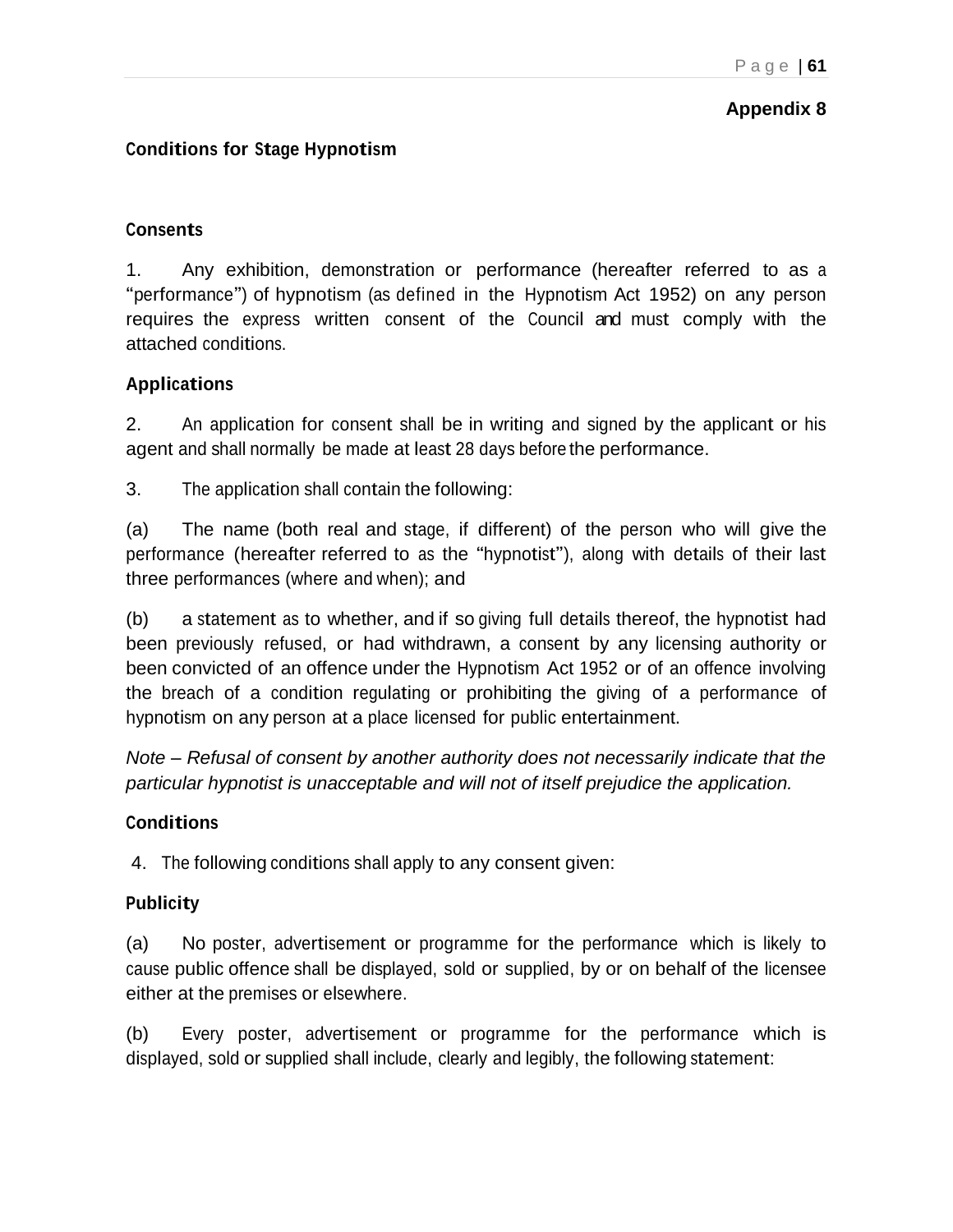"Volunteers, who must be aged 18 or over, can refuse at any point to continue taking part in the performance."

#### **Insurance**

(c) The performance sha ll be covered to a reasonable level by public liability insurance. The hypnotist must provide evidence of this to the local authority if requested; and it must be available for inspection at the performance.

#### **Physical arrangements**

(d) The means of access between the auditorium and the stage for participants shall be properly lit and free from obstruction.

(e) A continuous white or yellow line shall be provided on the floor of any raised stage at a safe distance from the edge. This line shall run parallel with the edge of the stage for its whole width. The hypnotist shall inform all subjects that they must not cross the line whilst under hypnosis, unless specifically told to do so as a part of the performance.

Treatment of audience and subjects

(f) Before starting the performance the hypnotist shall make a statement to the audience, in a serious manner, identifying those groups of people who should not volunteer to participate in it; explaining what volunteers might be asked to perform; informing the audience of the possible risks from embarrassment or anxiety and emphasising that subjects may cease to participate at any time they wish. The following is a suggested statement, which might be amended as necessary to suit individual styles so long as the overall message remains the same:

*"I shall be looking for volunteers aged 18 or over who are willing to be hypnotised and participate in the show. Anyone who comes forward should be prepared to take part in a range of entertaining hypnotic suggestions but can be assured that they will not be asked to do anything which is indecent, offensive or harmful. Volunteers need to be in normal Physical and mental health and I must ask that no-one volunteers if they have a history of mental illness, are under the influence of alcohol or other drugs or are pregnant."*

(g) No form of coercion shall be used to persuade members of the audience to participate in the performance. In particular, hypnotists shall not use selection techniques which seek to identify and coerce on to the stage the most suggestible members of the audience without their prior knowledge of what is intended. Any use of such selection techniques (e.g., asking members of the audience to clasp their hands together and asking those who cannot free themselves again to come on to the stage) should only be used when the audience is fully aware of what is intended and that participation is entirely voluntary at every stage.

(h) If volunteers are to remain hypnotised during an interval in the performance, a reasonable number of attendants, as agreed with the Council, shall be in attendance throughout, to ensure their safety.

#### **Prohibited actions**

 $(1)$  the performance shall be so conducted as not to be likely to cause offence to any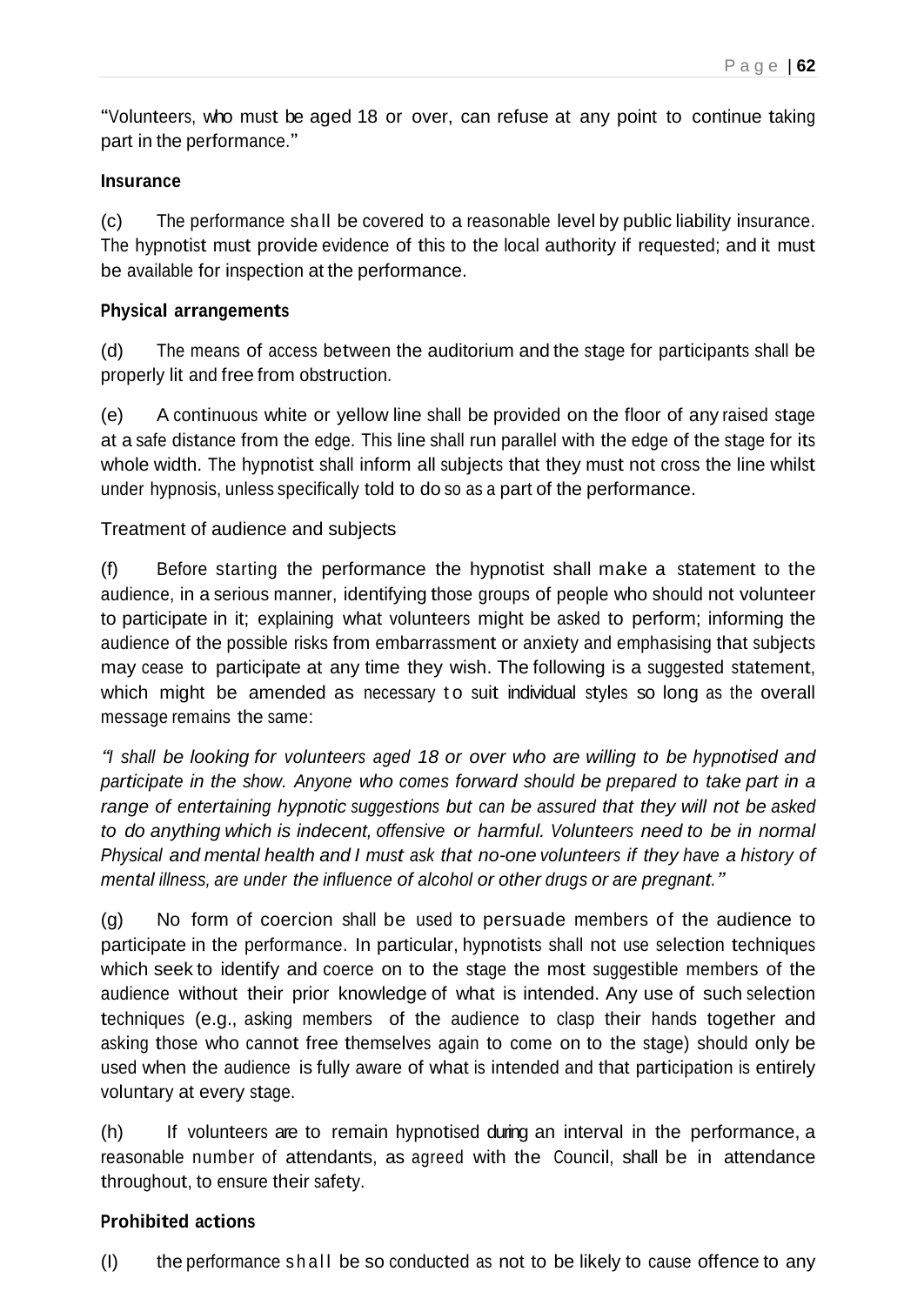person in the audience or to any hypnotised subject.

(j) The performance shall be so conducted as not to be likely to cause harm, anxiety or distress to any person in the audience or to any hypnotised subject. In particular, the performance shall not include:

a) any suggestion involving the age regression of a subject (i.e., asking the subject to revert to an earlier age in their life; this does not prohibit the hypnotist from asking subjects to act as if they were a child etc.);

b) Any suggestion that the subject has lost something (e.g., a body part), which, if it really occurred, could cause considerable distress;

c) Any demonstration in which the subject is suspended between supports (so- called catalepsy);

d) The consumption of any harmful or noxious substance;

e) Any demonstration of the power of hypnosis to block pain (e.g., pushing a needle through the skin).

 $(k)$  The perform ance shall not include giving hypnotherapy or any other form of treatment.

#### **Completion**

(l) All hypnotised subjects shall remain in the presence of the hypnotist and in the room where the performance takes place until all hypnotic suggestions have been removed.

(m) All hypnotic or post-hypnotic suggestions shall be completely removed from the minds of the subjects and the audience before the performance ends. All hypnotized subjects shall have the suggestions removed both individually and collectively and the hypnotist shall confirm with each of them that they feel well and relaxed (the restriction on post-hypnotic suggestions does not prevent the hypnotist telling subjects that they will feel well and relaxed after the suggestions are removed).

(n) The hypnotist shall remain available for at least 30 minutes after the show to help deal with any problems which might arise. (Such help might take the form of reassurance in the event of headaches or giddiness, but this condition does not imply that the hypnotist is an appropriate person to treat anyone who is otherwise unwell).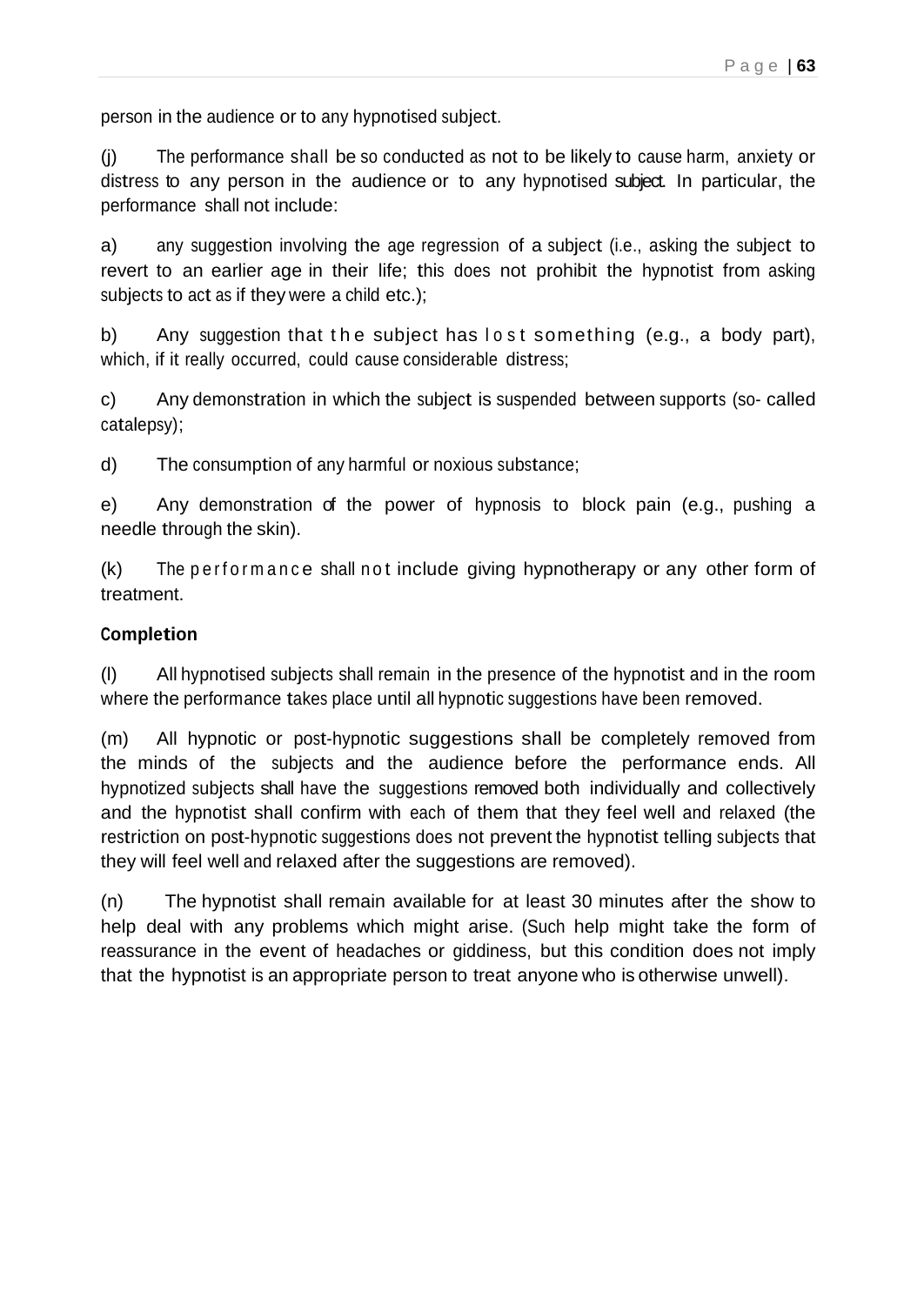## **Appendix 9**

## **Example 1**

| Assessment of Noise Potential and Design of Sound Systems |  |  |  |  |
|-----------------------------------------------------------|--|--|--|--|
|                                                           |  |  |  |  |

| Location | Entertainment                       | Noise |        | Sensitive Type & Size of Set Up (No. & |
|----------|-------------------------------------|-------|--------|----------------------------------------|
|          | Disco, Area<br>(Bands,<br>Mic, etc) |       | System | Position<br>of<br>Speakers etc)        |
|          |                                     |       |        |                                        |
|          |                                     |       |        |                                        |
|          |                                     |       |        |                                        |
|          |                                     |       |        |                                        |
|          |                                     |       |        |                                        |
|          |                                     |       |        |                                        |
|          |                                     |       |        |                                        |
|          |                                     |       |        |                                        |
|          |                                     |       |        |                                        |
|          |                                     |       |        |                                        |
|          |                                     |       |        |                                        |
|          |                                     |       |        |                                        |
|          |                                     |       |        |                                        |
|          |                                     |       |        |                                        |
|          |                                     |       |        |                                        |
|          |                                     |       |        |                                        |
|          |                                     |       |        |                                        |
|          |                                     |       |        |                                        |
|          |                                     |       |        |                                        |
|          |                                     |       |        |                                        |
|          |                                     |       |        |                                        |
|          |                                     |       |        |                                        |

Committee Member / Organiser:

Sound Production Company:

Date: